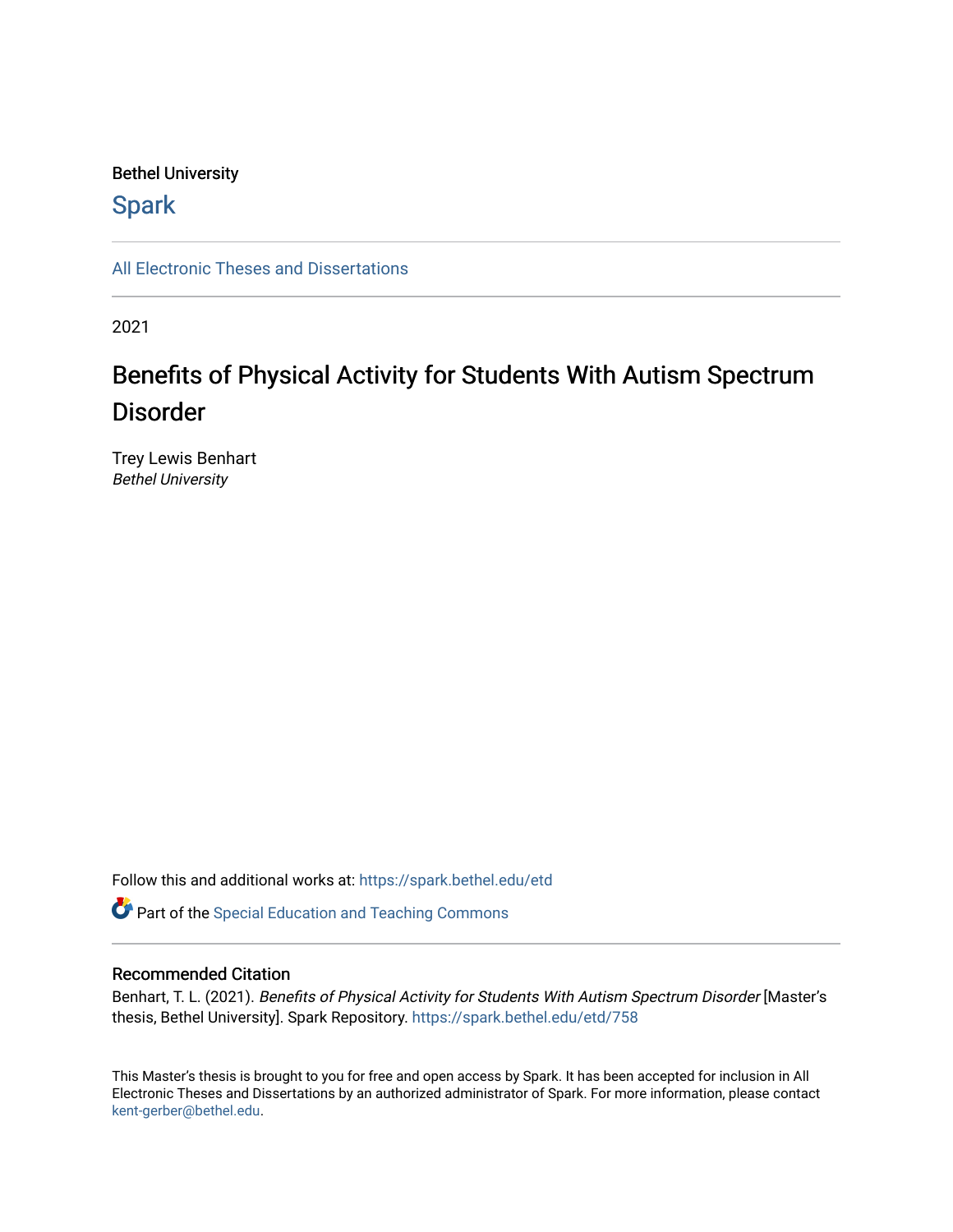# BENEFITS OF PHYSICAL ACTIVITY FOR STUDENTS WITH AUTISM SPECTRUM DISORDER

A MASTER'S THESIS SUBMITTED TO THE FACULTY OF BETHEL UNIVERSITY

BY

## TREY BENHART

## IN PARTIAL FULFILLMENT OF THE REQUIREMENTS

## FOR THE DEGREE OF

## MASTER OF ARTS IN SPECIAL EDUCATION

## NOVEMBER 2021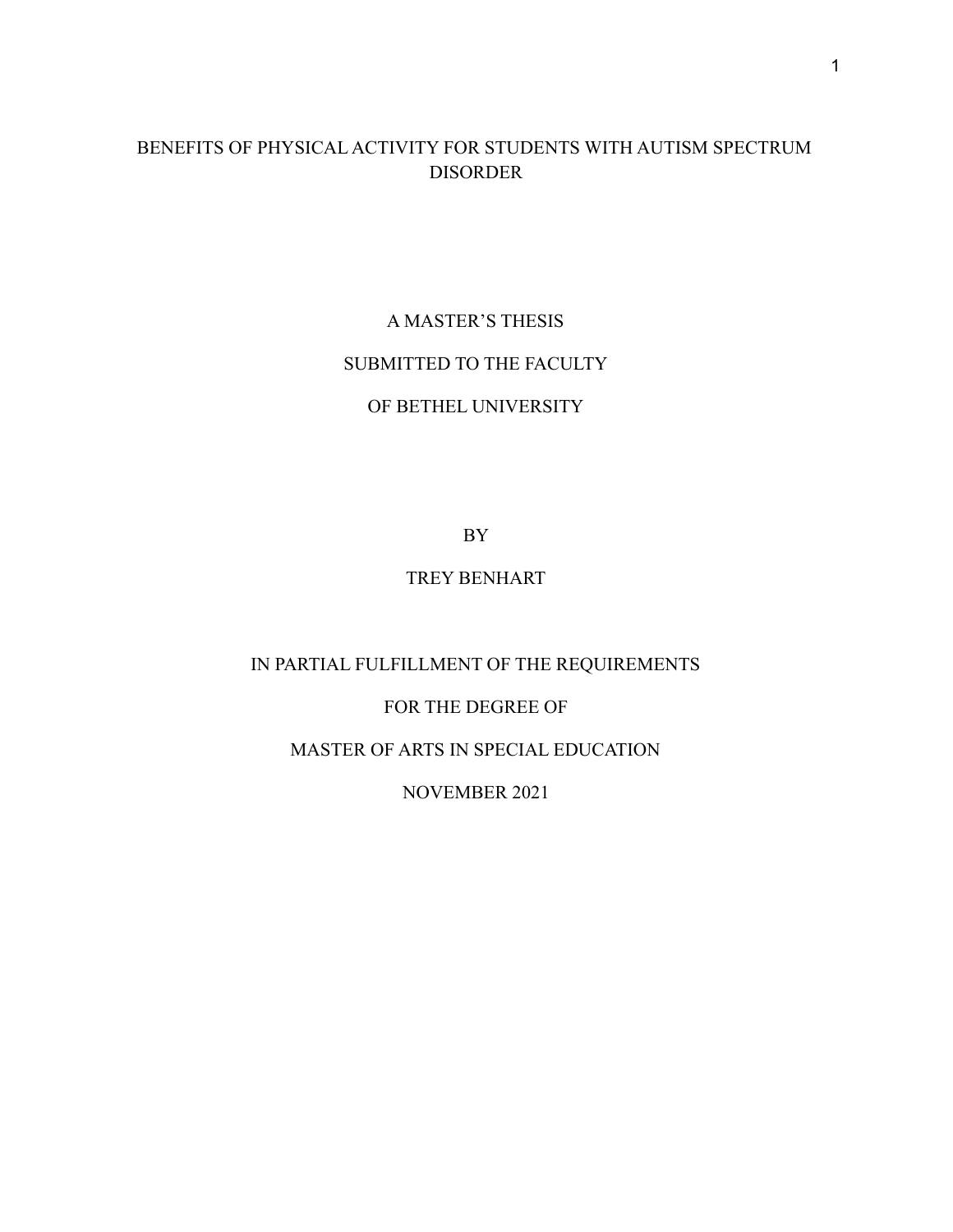## BETHEL UNIVERSITY

# BENEFITS OF PHYSICAL ACTIVITY FOR STUDENTS WITH AUTISM SPECTRUM DISORDER

TREY BENHART

NOVEMBER 2021

Thesis Advisor: Susan Larson MAC M.S. CCC. SLP Program Director: Dr. Kate Bonawitz Ed. D.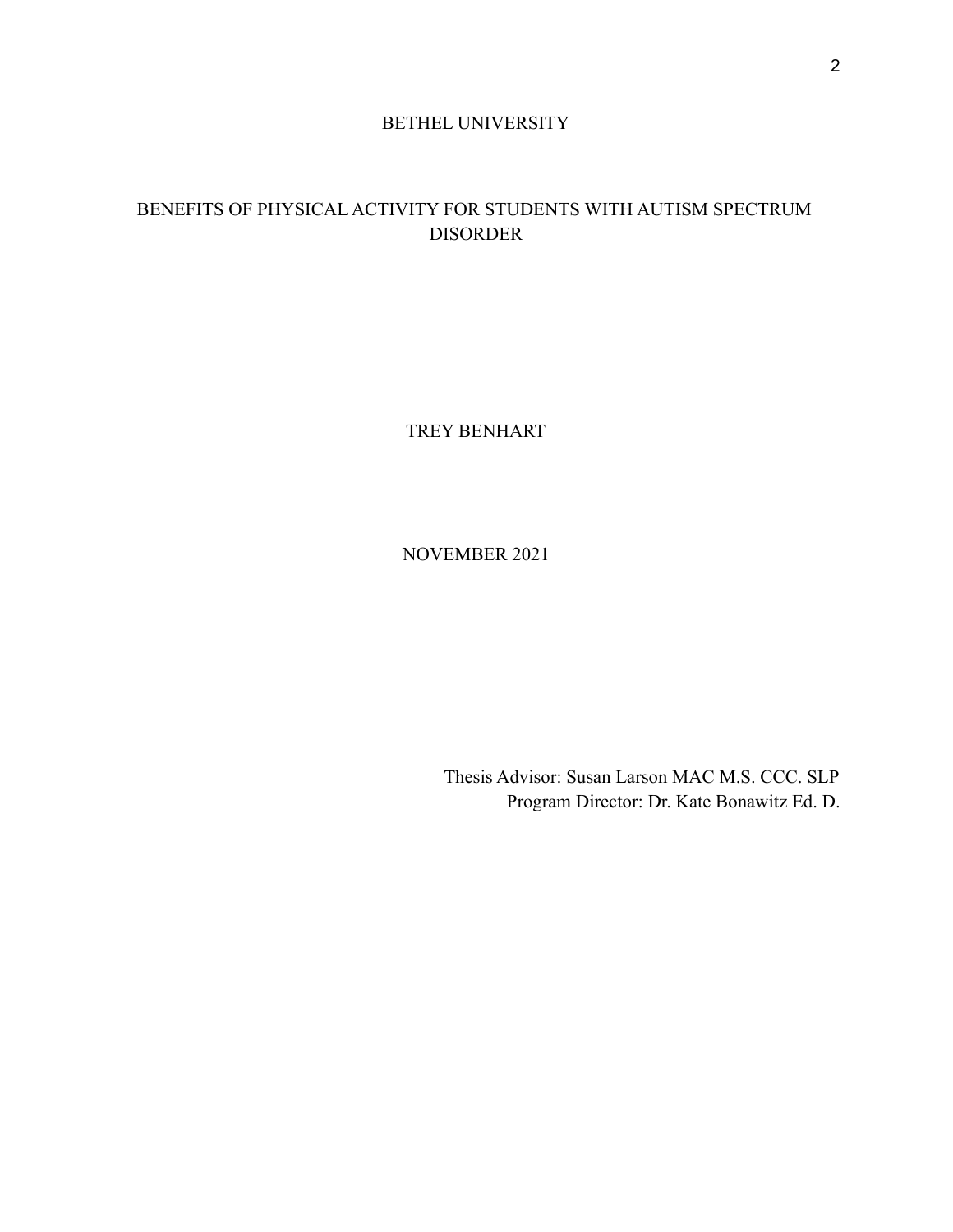#### Abstract

Adolescents with autism live a more sedentary lifestyle than those without an autism spectrum disorder diagnosis. Lack of exercise results in increased health risks, obesity, and decreased quality of life, exercise, motor skills, and peer interaction. Exercise can serve as a treatment for those with autism that increases quality of life, improves peer relationships, overall health, and increases expected behaviors. Special education providers should receive training about the benefits of physical activity along with strategies to best incorporate physical activity into daily routines, instruction, and goals. Due to lack of systemic resources and social opportunities, researchers cite many benefits to incorporating physical activity in the school setting as part of academic programming, including reduced parental stress, improved behavior and improved social skills and mental health. In addition, newly designed educational experiences improve the overall quality of life for students and their families.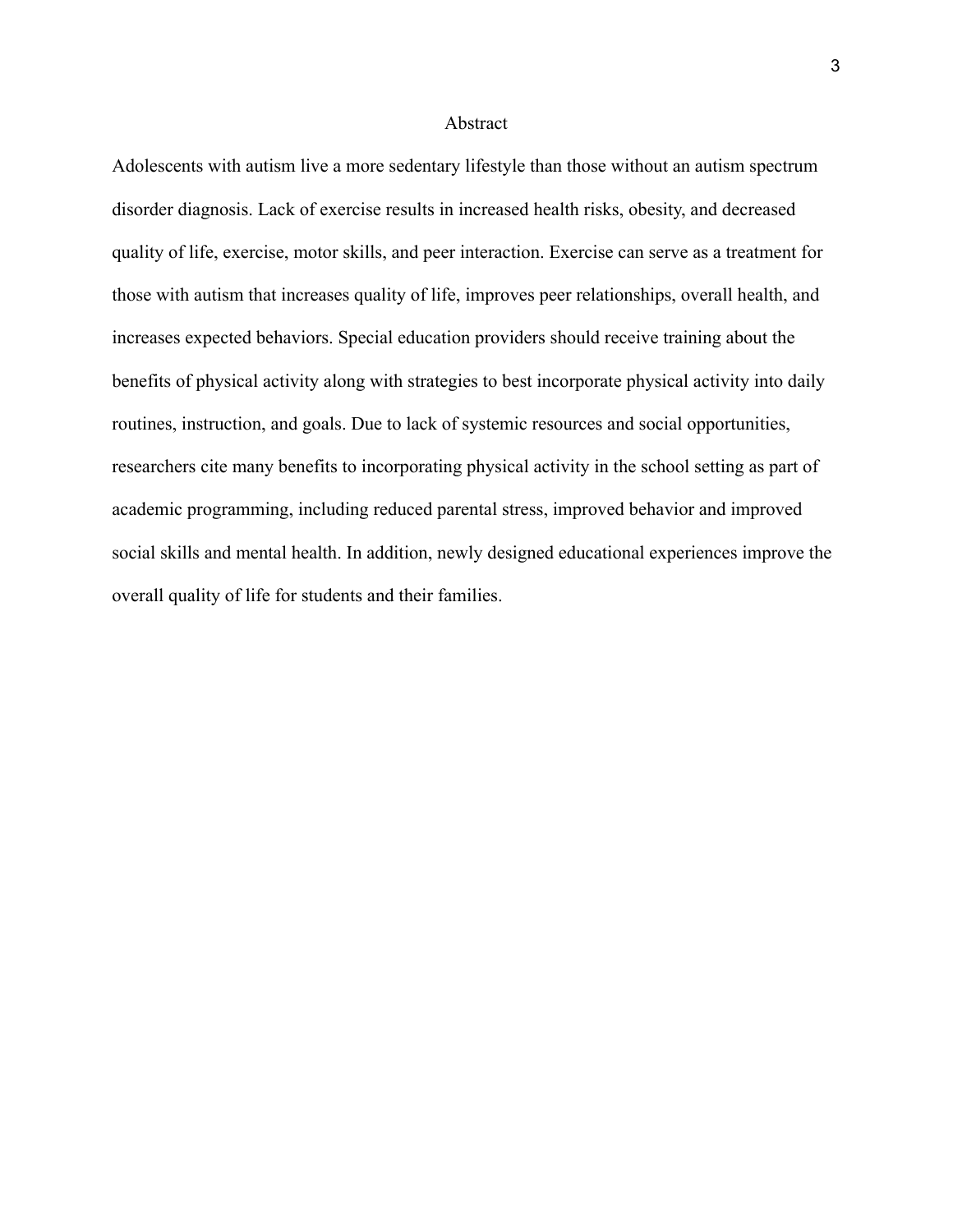| Multifaceted Benefits of Physical Activity for the ASD Population10           |  |
|-------------------------------------------------------------------------------|--|
|                                                                               |  |
| Physical Activity and the Connection to Improved Social Skills34              |  |
| Lifelong Implications and Effects of Regular Physical Activity within the ASD |  |
|                                                                               |  |
|                                                                               |  |
|                                                                               |  |
|                                                                               |  |
|                                                                               |  |
|                                                                               |  |
|                                                                               |  |
|                                                                               |  |

# Table of Contents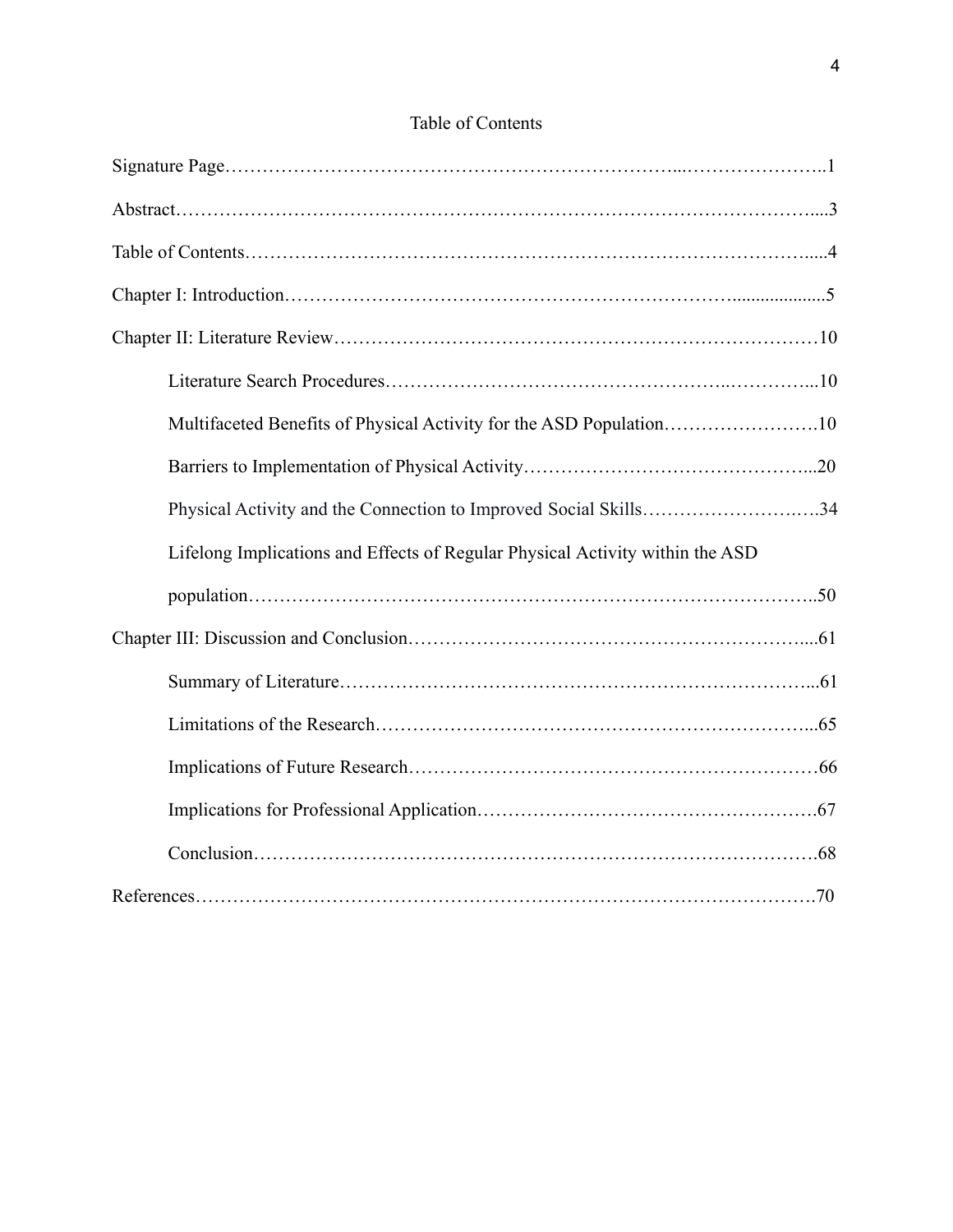#### **CHAPTER I: INTRODUCTION**

Autism Spectrum Disorder has been on the rise worldwide in recent decades. The cause remains unknown despite the rising numbers, labeling the phenomenon as an "autism epidemic" (Zhao & Chen, 2018). The first studies of autism were conducted around 1966, but have increased along with those affected with autism. In 2020, the Center for Disease Control reported 1/54 children are diagnosed with autism in the United States (Zhao & Chen, 2018). Children with autism have a set of challenges and impairments that typically development children do not. Examples include motor development, physical activity, behavior, impairments in social communication interactions, limited interests, repetitive behaviors, and low rates of participation in physical and recreational activities (Memari, et al., 2016).

Many children with autism live a sedentary lifestyle resulting in obesity, chronic health issues and concerns, limited social interactions, mental health issues, low self-esteem, social isolation, and many more (Memari et. al., 2016). The increased availability and usage of technology resulted in a sedentary outlet for some children with an autism diagnosis. Examples included video gaming systems, iPads, computer gaming, and increased availability of Wifi. These outlets turned into habits, and therefore promoted a lifestyle lacking appropriate physical activity. This led to longer term issues and concerns relating to both mental and physical health for this population.

Autism can be diagnosed during the pre-school years, resulting in early, structured interventions but remains to have a curative treatment (Sefen, et al., 2020). Within the past decades, more research studies indicated physical, social, and psychological benefits of physical activity not only for the general public but the targeted population of those diagnosed with autism. However, research has indicated physical activity participation is limited within the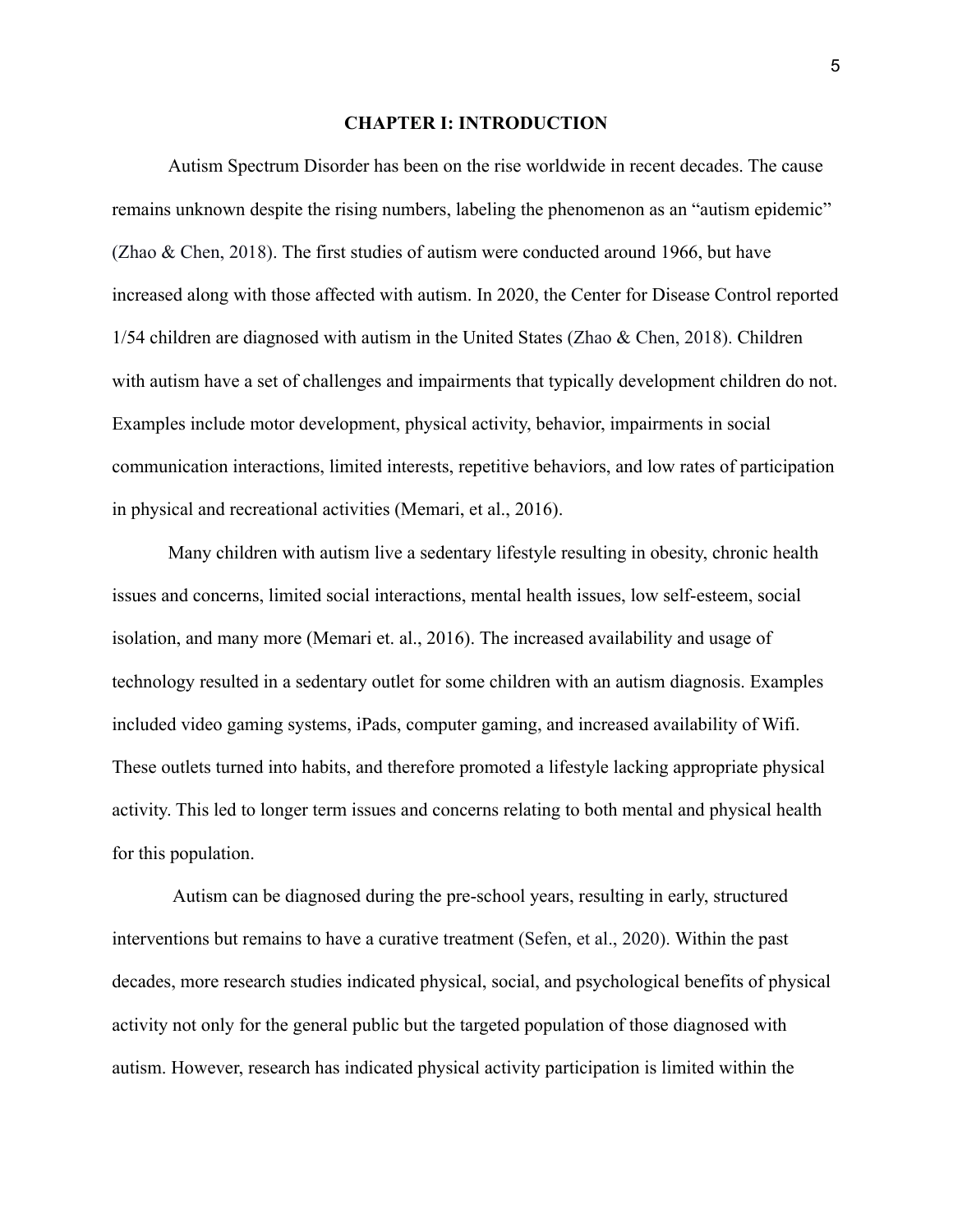autism population (Memari et. al., 2016). With the overwhelming benefits of physical activity, it is essential to understand how physical activity can support the needs of ASD students both within and outside of the educational setting to create a healthier lifestyle for all those impacted by autism spectrum disorder.

Physical activity is an essential component of physical, mental, and emotional health. The importance of incorporating physical activity into daily life begins at an early age and continues throughout childhood with state-mandated physical education minutes and endless opportunities to involve children in youth sports or activities at school and community levels. The importance placed on physical activity continues into adulthood with strong recommendations from medical physicians backed by data. Children spend at least nine months, five days a week, for seven to eight hours a day in an educational setting. Habit formation, interests, and neuron connections are established during these early years. Advertising opportunities for youth sports and activities are common in the school setting to promote a sense of community and belonging as well as to increase activity and create healthy habits. However, when an individual does not thrive in social settings, their activity also decreases. An individual's inability to socially interact with peers and adults, along with personal beliefs, may hinder the positive effect that physical activity can have on the brain and body, especially for those with an autism spectrum disorder.

Education is slowly transforming from a stationary learning environment to one that is more active and social. From a lecture teaching style to a more active, hands-on approach, best-practice methods are constantly evolving to meet student needs. Students on the autism spectrum often struggle with both social interactions and physical activity due to a multitude of reasons. "Adolescents with autism spectrum disorder are less likely to be active than their age-related peers" (Gregor et al., 2018, p. 53). Struggles with social skills, the inability to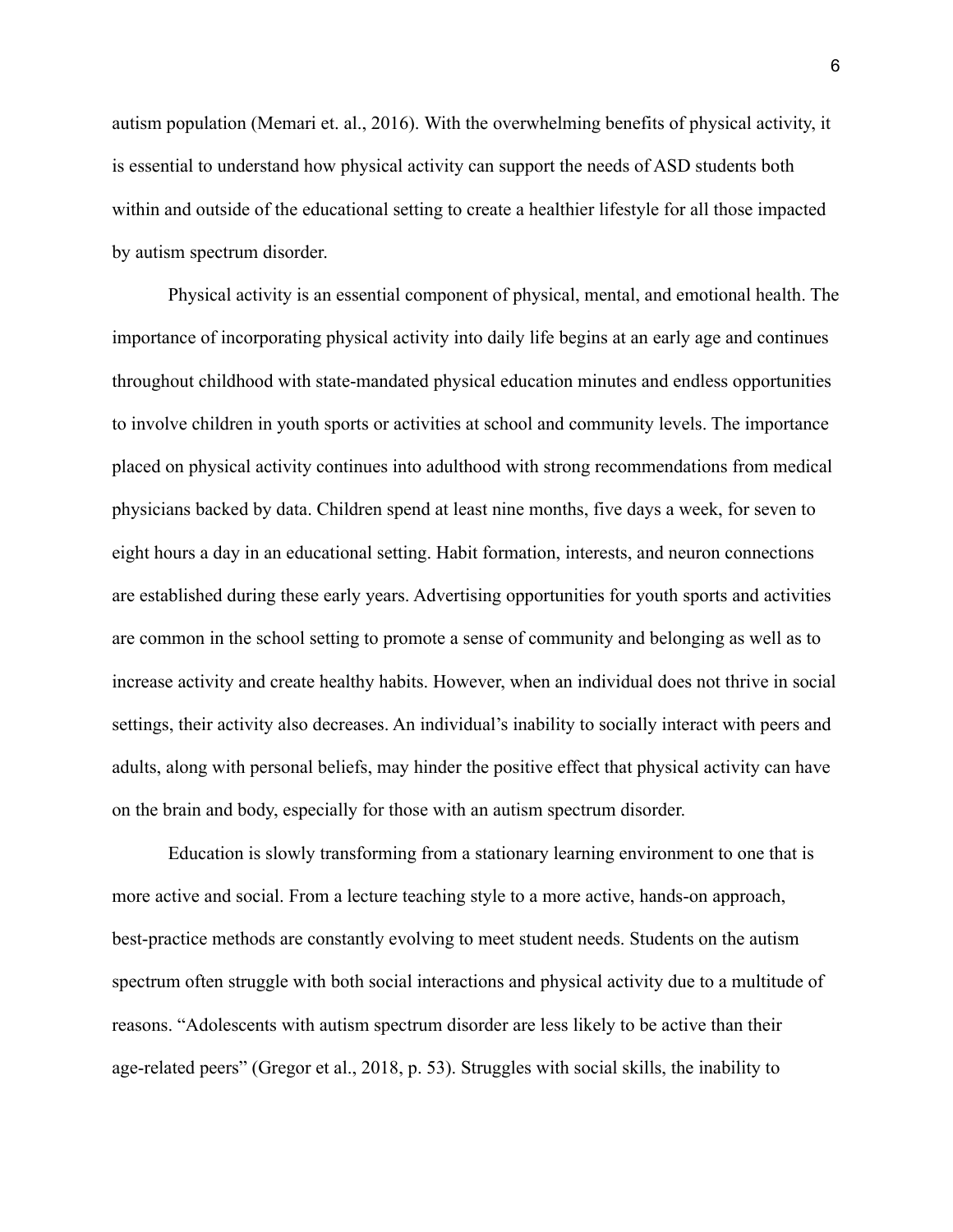establish peer connections, gross or fine motor deficiencies, and parental perceptions all impact one's level of activity. Even with copious amounts of research regarding these challenges for students with autism, the socio-behavioral mechanisms that hinder student participation have not been examined closely (Gregor et al., 2018). However, a deeper look into how physical activity can be more successful within the ASD population and how to develop socio-behavioral skills within an educational setting could provide a stronger foundation for physical activity implementation.

Physical impairments, the desire to live a sedentary lifestyle, and sensory challenges all challenge students with ASD. However, inactivity is the root of these challenges (Gregor et al., 2018, p. 53). Students with disabilities are legally provided services in order to offer an equal and equitable educational opportunity similar to their peers according to IDEA. Physical and occupational therapy are two of the offered services. Utilizing physical therapists can play a key role in increasing physical activity for students with ASD (Gregor et al., 2018, p. 60). Incorporating physical activity into the mainstream and special education settings and utilizing support staff can increase the physical activity of students with autism spectrum disorder, improve their social interactions, and create a healthier brain.

How does physical activity support the needs of ASD students? Many studies have been conducted regarding the benefits of physical activity on the mind and body. When targeting a specific population, ASD students, the question holds true. How can physical activity help ASD students with social and emotional health? How does physical activity improve academic performance? How can physical activity be incorporated into educational settings to best meet the needs of ASD students?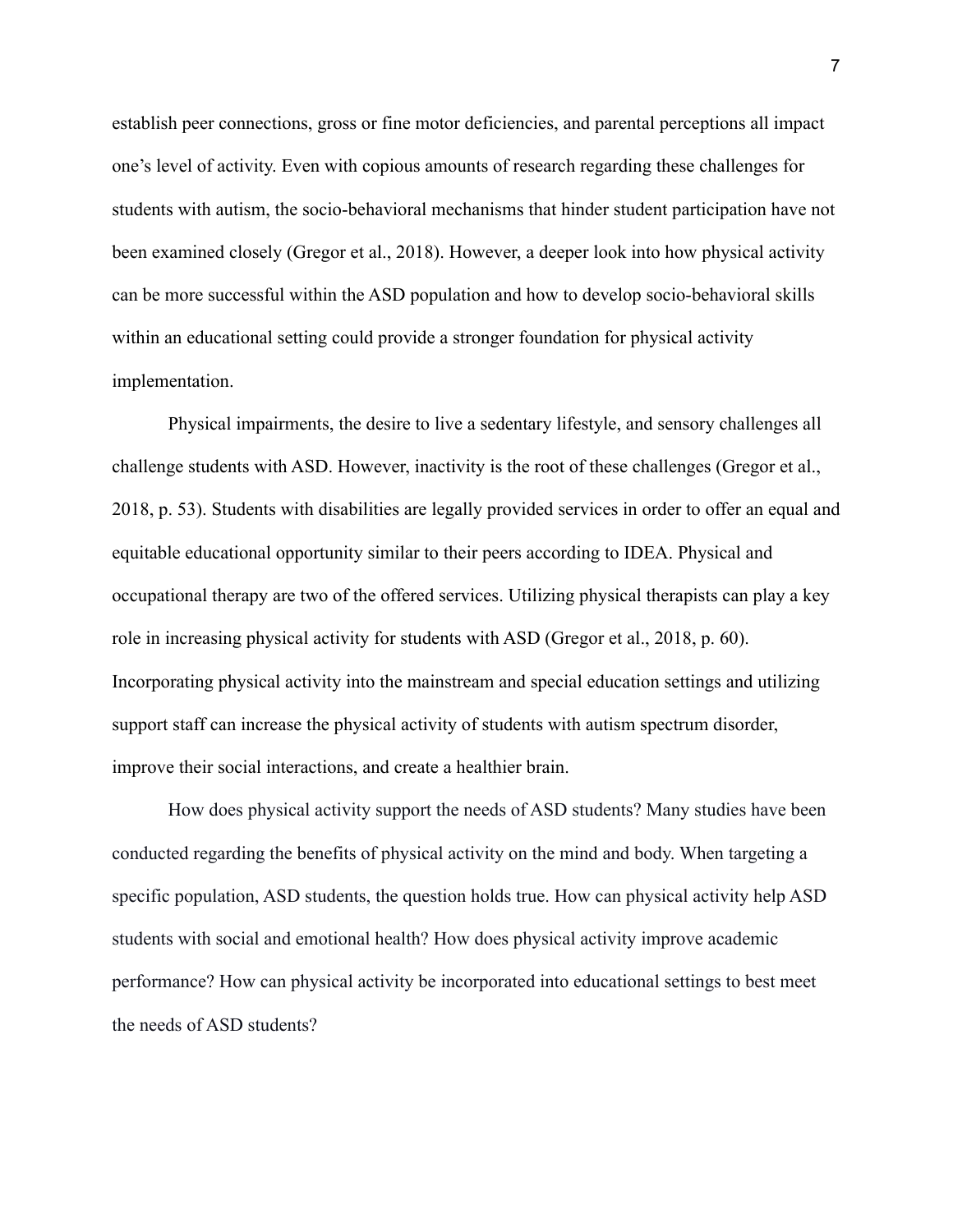Since the 1960s, ASD has increased from four in 10,000 individuals to one in 59. Social, communicative, and behavioral challenges are characteristics of this disability. Due to these challenges, those with ASD are more likely to live a sedentary lifestyle and lack social play skills. ASD can be classified into three levels: level one requires support, level two requires substantial support, and level three requires extreme support at all times. Each level has its own educational setting to legally meet the needs of students with trained professionals. Furthermore, those with ASD struggle with motor skills and therefore are less physically active. Developing and incorporating those basic skills to promote physical activity within and outside the classroom can lead to many long term benefits.

Camp Nugget is an intervention for students with ASD with the goal of providing quality individualized physical activity instruction for students ages of five through 12. Camp Nugget was utilized in the Bittner et al. (2021) study with a primary purpose to quantify the intensity of exercise through heart rate and energy expenditure during physical activity. The second purpose of the study was to determine program effectiveness in improving participants' overall level of fitness.

Eighteen participants were recruited through convenience sampling. All participants were classified as level one or two, were between the ages of five and 12, and had verbal capabilities to communicate basic needs. Participants completed aquatic, health-related fitness, fundamental motor skills, lead-up games, sports, and cooperative activities and relaxation activities throughout Camp Nugget. Activities took place three hours per day, five days per week for four consecutive weeks, and were led by university preservice students preparing to be adapted to provide physical education teachers. The program had sufficient frequency, intensity, and duration of exercise programming. Parents completed a medical history questionnaire to provide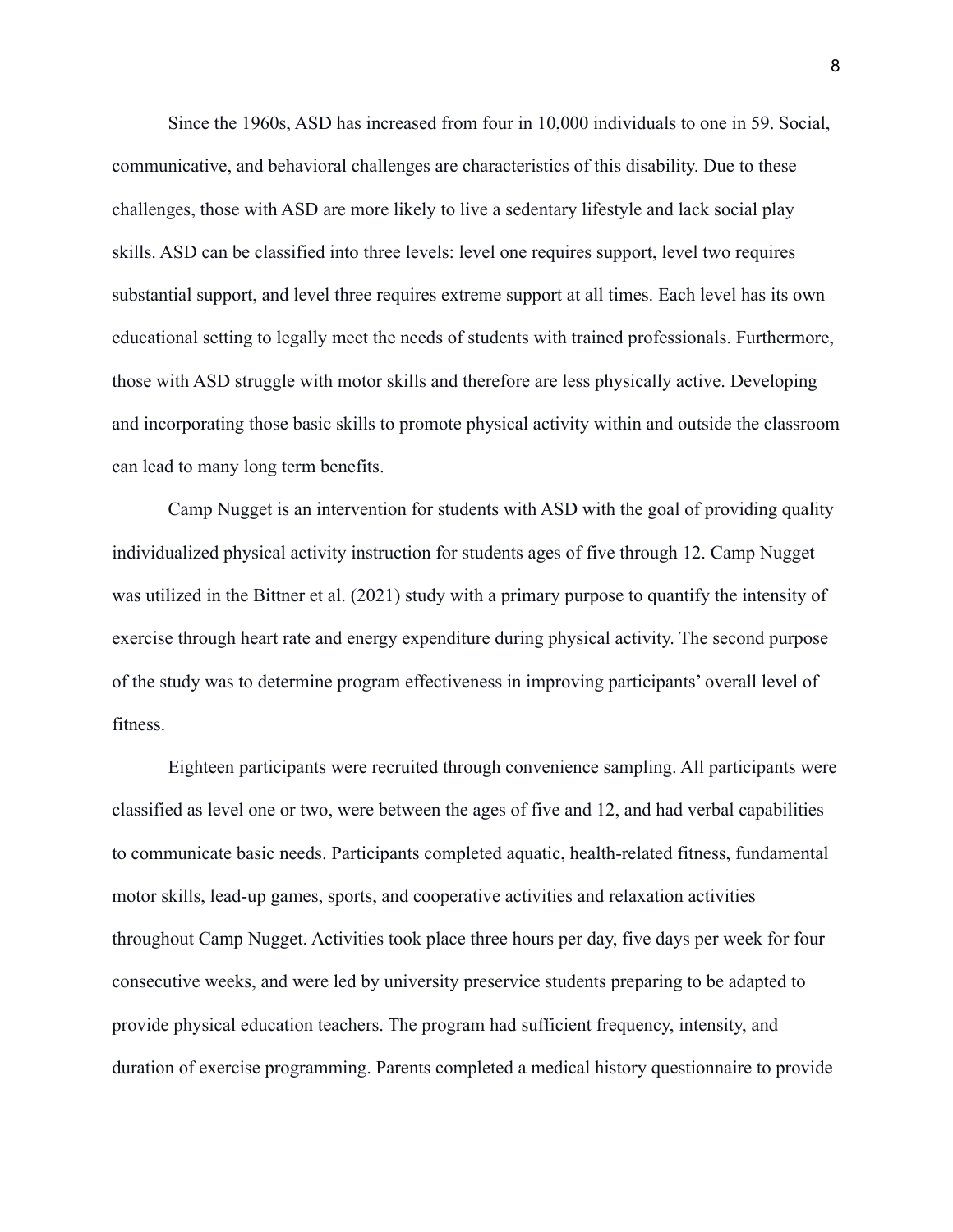information about their children. There were three acclimation days to aid in the transition into a new routine for the participants. During the first day, protocol and equipment for the study were introduced, height and weight were measured using a digital scale and stadiometer, and the Actiheart monitor that utilized a piezoelectric accelerometer and a heart rate monitor. The heart rate was recorded every 15 seconds and maximal heart rate was estimated with an age-predicted formula. Day two resulted in two participants responding with negative sensory experiences to the Actiheart system. They were replaced. On the third day, the Brockport Physical Fitness Test, an empirical assessment instrument, was utilized as a pre-assessment. Included in the test were: progressive aerobic cardiovascular endurance run (PACER), isometric push-ups, curl-ups, and back saver sit-n-reach. The daily physical activity routine started with a 15-minute warm-up, 20 minutes of individual time, 30 minutes of group station lessons, and a 30-minute chunk of aquatic lessons. The four-week physical activity program resulted in an overall completion rate of 15 boys and three girls at 77.32%. Improvements were shown in the isometric push-ups, curl-ups, and back saver sit-and-reach tests. There was relatively little change in the heart rate and energy expenditure responses among sessions. ASD students also had decreased heart rate responses to nine-year-old submaximal physical activity.

The Transtheoretical Model of Behavioral Change stated habits and behaviors do not change quickly. In conclusion, children with ASD who attended Camp Nugget also showed improvements in muscular strength, endurance, and flexibility. Success can be attributed to a positive, motivating setting and trained staff. However, there was no improvement in cardiovascular endurance. Therefore, with properly trained professionals, and a controlled, safe and motivational setting, physical activity can be implemented into the daily life of individuals with ASD-reducing chronic health issues, improving social skills and quality of life.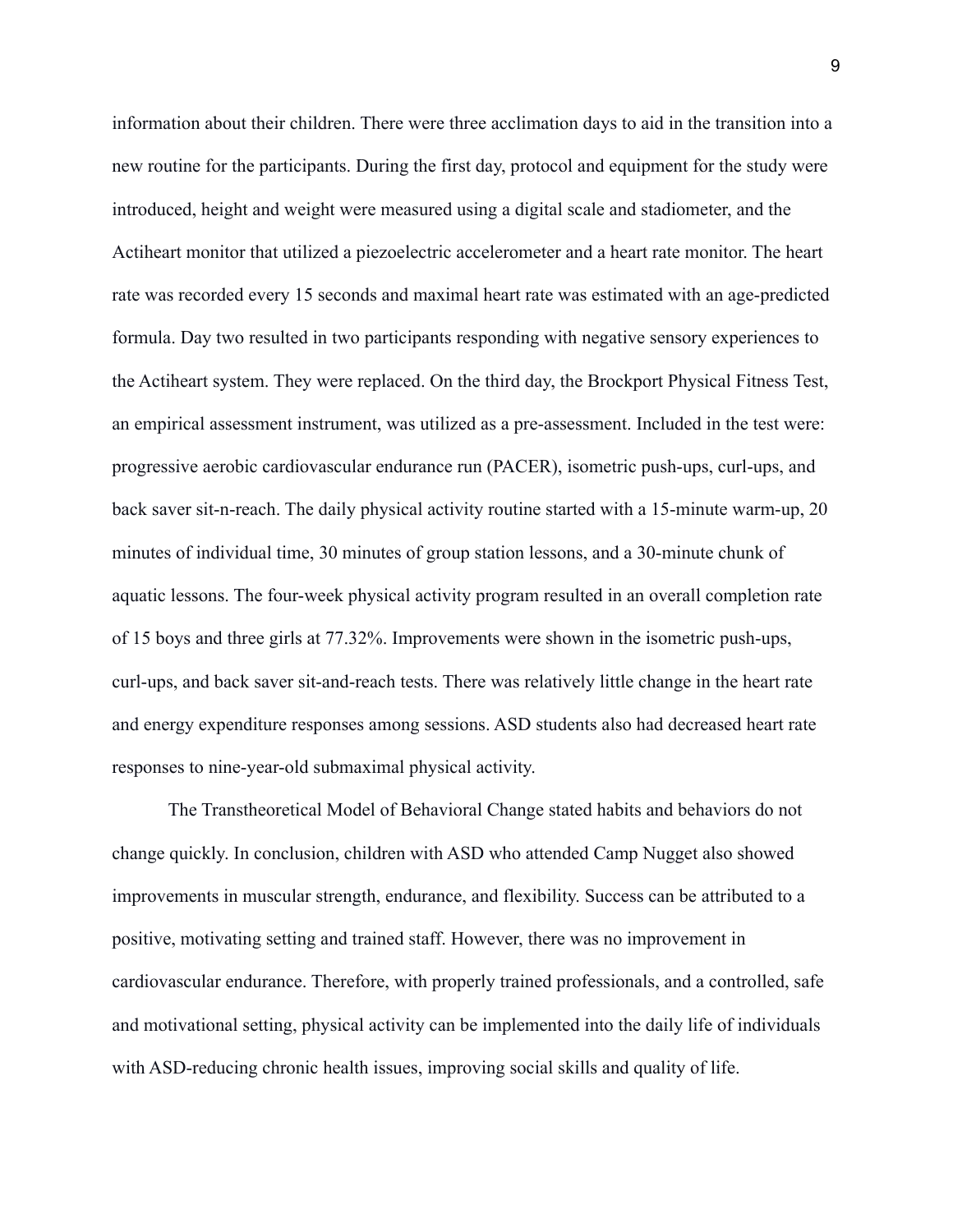### **CHAPTER II: LITERATURE REVIEW**

#### **Literature Search Procedures**

The literature for this thesis can be located in searches from the Journal of Developmental and Physical Disabilities, Elseiver, Hindawi, Sage Journals, Frontiers, and neuroscience databases, along with the Journal of Developmental and Physical Disabilities. Publications of studies included 2013-2020. The publications used were focused on autism spectrum disorder and the benefits and impacts of physical activity on the population impacted by the disorder. References were determined from peer-reviewed journals after reviewing empirical studies with a concentration on autism and physical activity that addressed the guiding question of how physical activity supports the needs of ASD students. The keywords utilized in the search databases included "physical activity and autism," "autism and exercise," "benefits of physical activity," "benefits of physical activity and autism." The structure of this chapter is to review the literature on the various benefits of exercise on those with autism in three sections in this order: physical activity and social and emotional health of students with ASD; physical activity and academic performance of students is ASD; and physical activity incorporated into educational settings to meet ASD student needs.

#### **Multifaceted Benefits of Physical Activity for the ASD Population**

Memari, Mirfazeli, Kordi, Shayestehfar, Moshayedi, Mansournia (2016) noted that children with autism spectrum disorder had deficiencies in motor development and physical activity behaviors along with impairments in social communication, maladaptive repetitive behaviors, and limited interests. The researchers wanted to determine an association between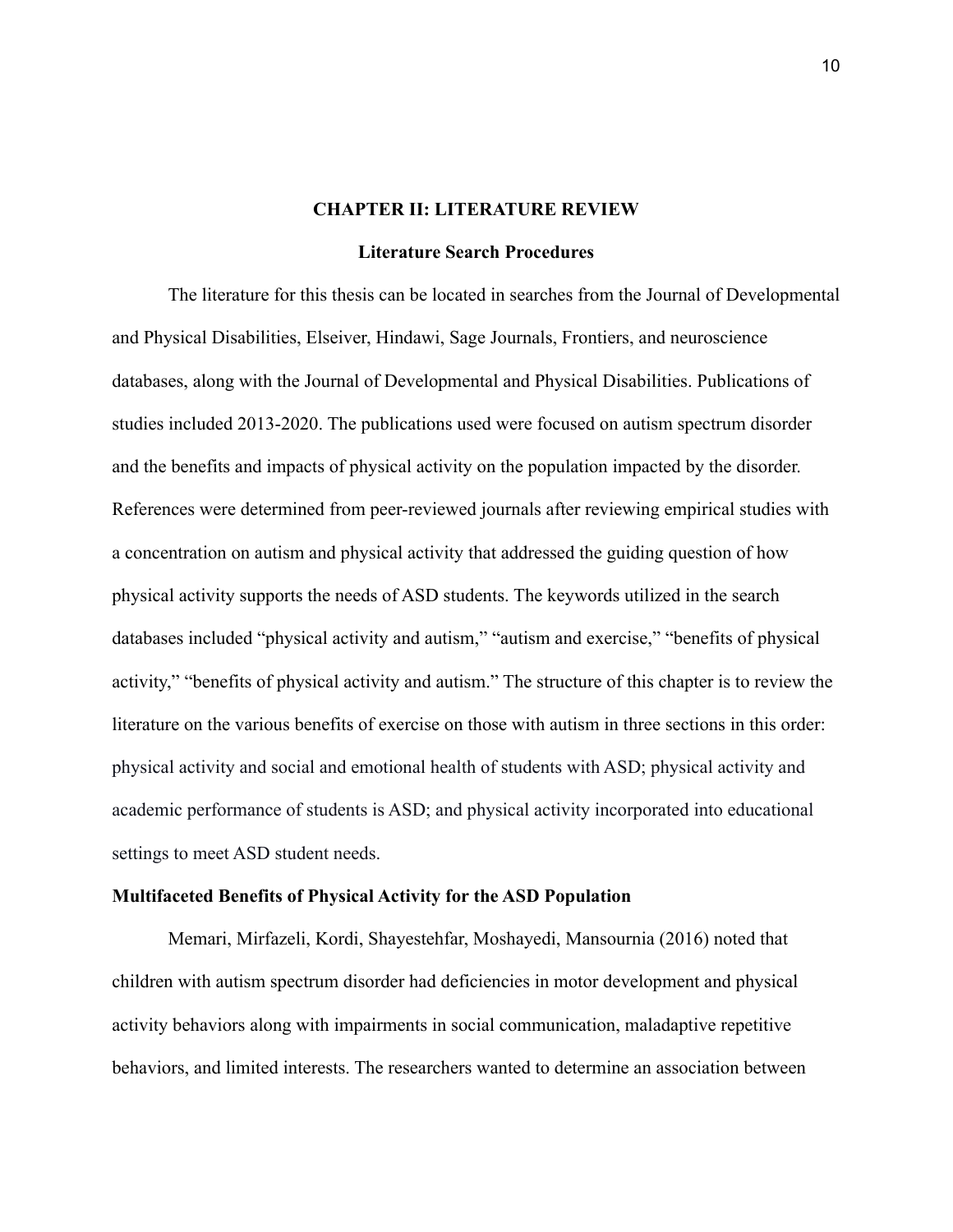cognitive and social function and physical activity behaviors in a sample of autistic children. Sixty-eight children were selected for the study, ages six to 16. Participants were evaluated for physical activity using a triaxial accelerometer and for cognitive flexibility using the Wisconsin Card Sorting Test; parents were surveyed by rating the social profile of their children, which resulted in qualitative data. Due to restricted interests, less participation in physical activity and recreational programs occurred. Although children with autism were less likely to socially interact with their peers, physical activity provided a direct opportunity for social engagement. Benefits of physical activity included enhanced motor skills, reduction of negative emotions, and maintenance of a healthy lifestyle. Other benefits included decreased anxiety, depression, stress and anger, and increased feelings of coherence and social interaction. Study results showed poor cognitive flexibility correlated with decreased physical activity. Age and gender were two variables that directly correlated with the level of physical activity that occurred in children with autism. It was suggested that older children, due to increased focus on academics and puberty, participated less in physical activity and were less motivated. Furthermore, due to fewer social opportunities, girls were more inclined to have a sedentary lifestyle than boys (Memari et al., 2016).

The lack of confidence and self-esteem were two reasons noted for the lack of involvement in physical activity for students with ASD. Even when students were motivated to engage in physical activities, the social and cognitive challenges caused hesitation or avoidance. Physical appearance was a key element in self-esteem. Physical activity was a solution to living a healthier lifestyle, decreasing obesity, and increasing self-esteem. According to Memari et al. (2016), and the Temporal Self- Regulation Theory for typically developing children, physical activity and executive functioning were positively correlated, with examples noted in cognitive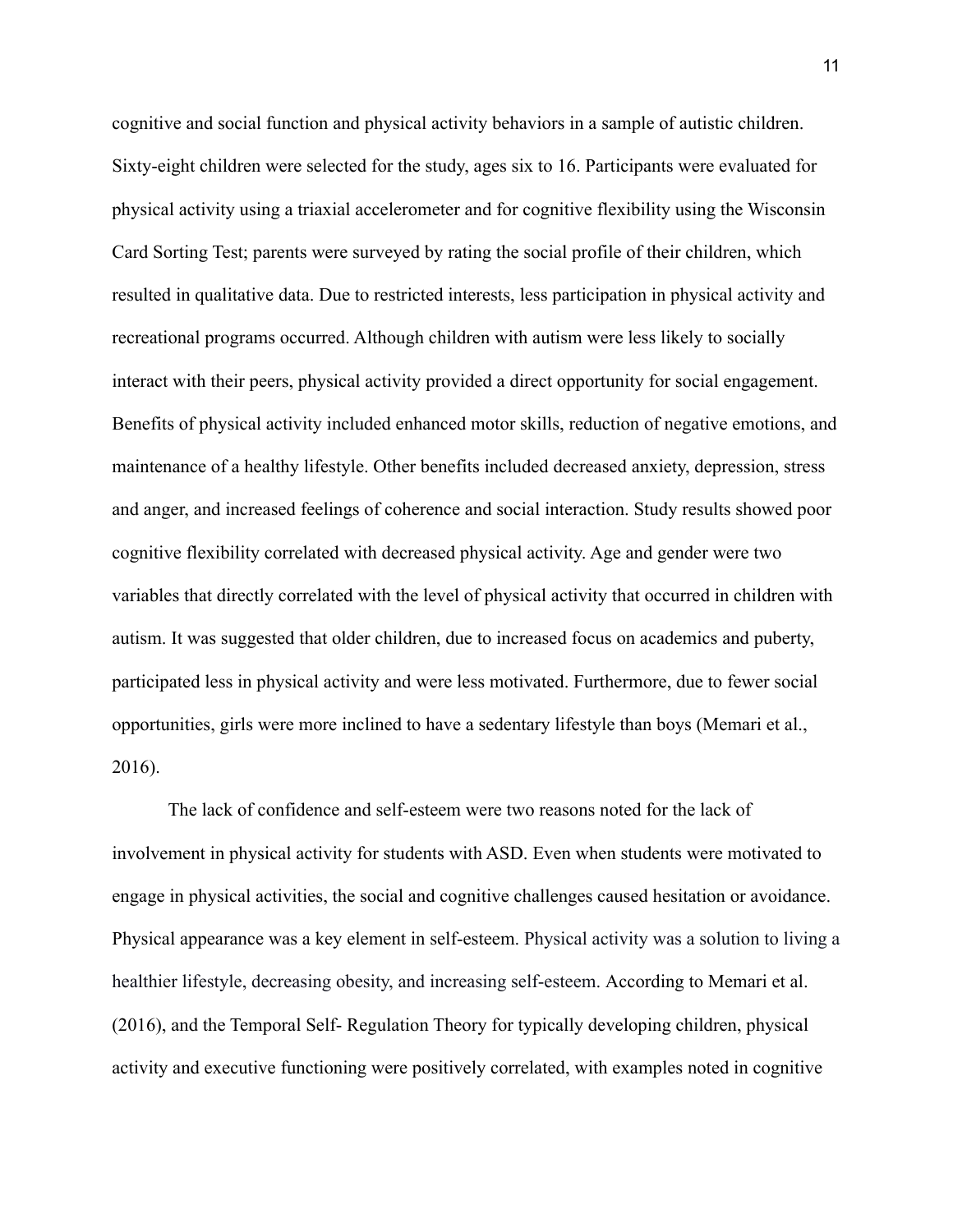flexibility and planning. The research discovered that the prefrontal cortex, cingulate, and temporal cortices, and subcortical brain networks were activated during physical activity and associated with self-regulation skills and executive functioning. Therefore, a direct correlation between cognitive inflexibility and lack of physical activity due to complex stimuli and interacting with others could be made. The cognitive control theory for physical activity and sedentary behavior explained "empowering cognitive capacities can result in greater motivation, better planning for activities and evaluating physical activity costs and benefits...Individuals with higher cognitive flexibility may have better self-regulation skills" (Memari et al., 2016, p.26). Increased self-regulation skills, cognitive flexibility, and motivation increased opportunities for academic learning. One example of a way to implement physical activity into education settings included adapted physical education classes. Children with ASD demonstrated improvement in parallel play and physical activity after participating in adapted physical education programs.

Healy and Garcia (2018), focused on screen-time and physical activity correlates among 55 nine-year old ASD children and 55 typically developing (TD) children. This study also examined how screen-time and physical activity correlated with peer relationships and mental health. Three physical activity measures were taken: hours of moderate to vigorous physical activity, daily activity, and sports participation. Health behavior measures were conducted via parent completion of a leisure time exercise questionnaire using a five-point scale that rated activity from the previous two weeks. Another parent questionnaire posed questions using a six-point rating scale for the amount of screentime during a normal weekday. The research found males and typically developing children participated more compared to, both TD and ASD females. However, individuals with ASD lived a more sedentary lifestyle and engaged in more screen time than their TD peers. More specifically, children ages 3-11 with ASD spent an hour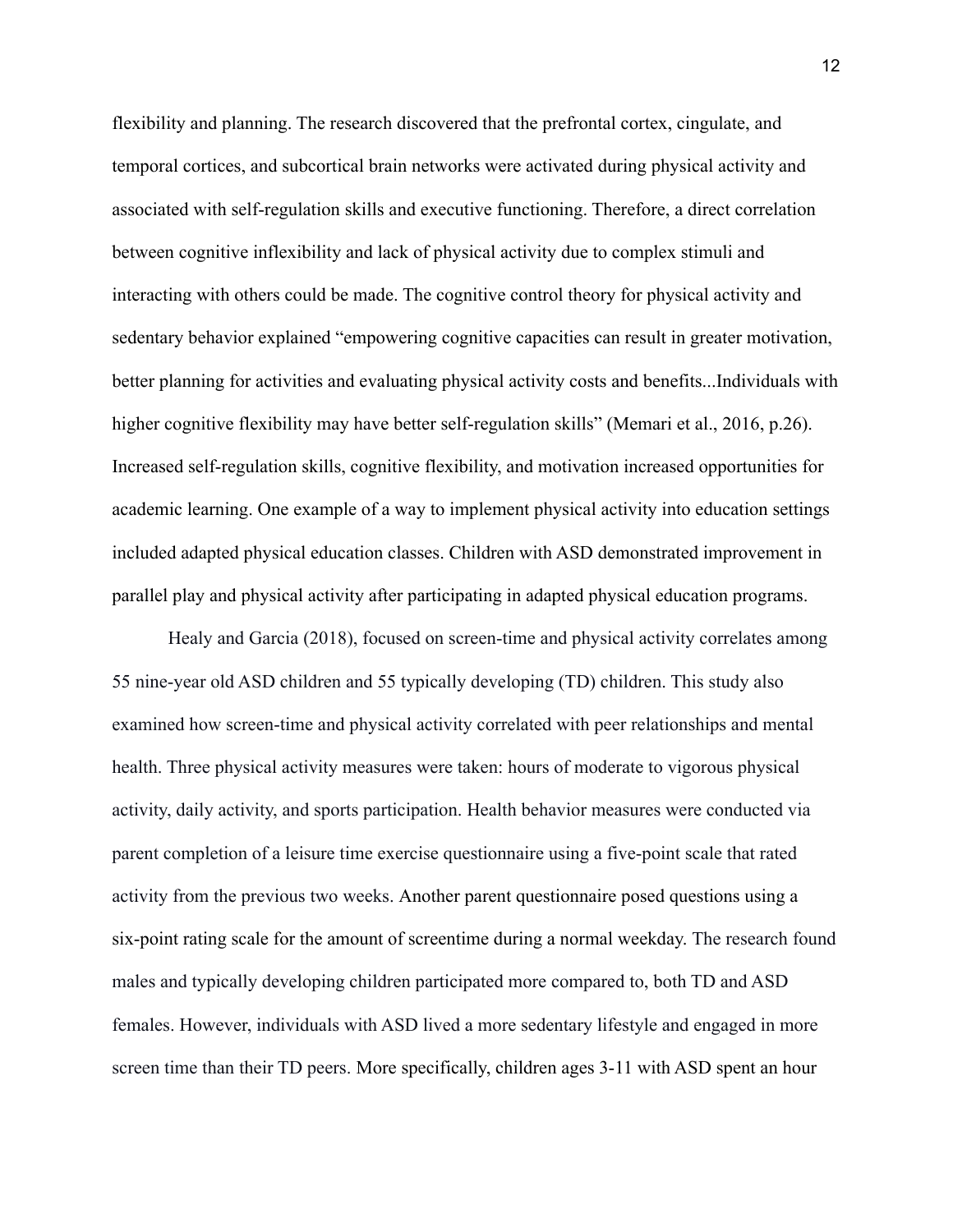longer engaged in sedentary behaviors, including screen time, than their TD counterparts. Increased screen time and sedentary behaviors can result in delayed language development, sleep problems, and attention problems. There was also considerable evidence of bullying during light physical activity for students with ASD. This study indicated it is necessary to account for differing psychosocial factors in students with ASD and TD students when creating interventions to increase physical activity. Self-efficacy, perception of physical and sport competence, presence of peers, and peer activity levels were psychosocial attributes and social influences of TD that dictated the effectiveness of a physical activity program. Contrarily, sedentary behavior psychosocial factors included depressive symptoms, absence of social support, and TV-related parenting for TD peers. ASD psychosocial correlates compared to their TD peers remain largely unknown. When comparing psychosocial factors for physical activity and screen time, the Piers-Harris Children's Self Concept Scale, 2nd Edition, was utilized. Freedom from anxiety, popularity, and happiness, and satisfaction were measured using correlating scales. The results of the study concluded that children with ASD compared to TD peers had significantly fewer days of moderate to vigorous exercise, participated less in sports, and had fewer days of at least 60 minutes of exercise. Furthermore, children with ASD reported more problems with peers, lower perception of popularity, and lower ratings of prosocial behavior. Increased exercise resulted in social skills gains, decreased stereotypical ASD behaviors, hyperactivity, self-injury, and aggression (Healy & Garcia, 2018).

In regards to screen time, two psychosocial factors existed: the number of close friends and prosocial behavior. Although children with ASD exercised less time and less vigorously than their TD counterparts, there was no significant participation difference between the two groups for screen-time engagement or light physical activity. Increased exercise could result in social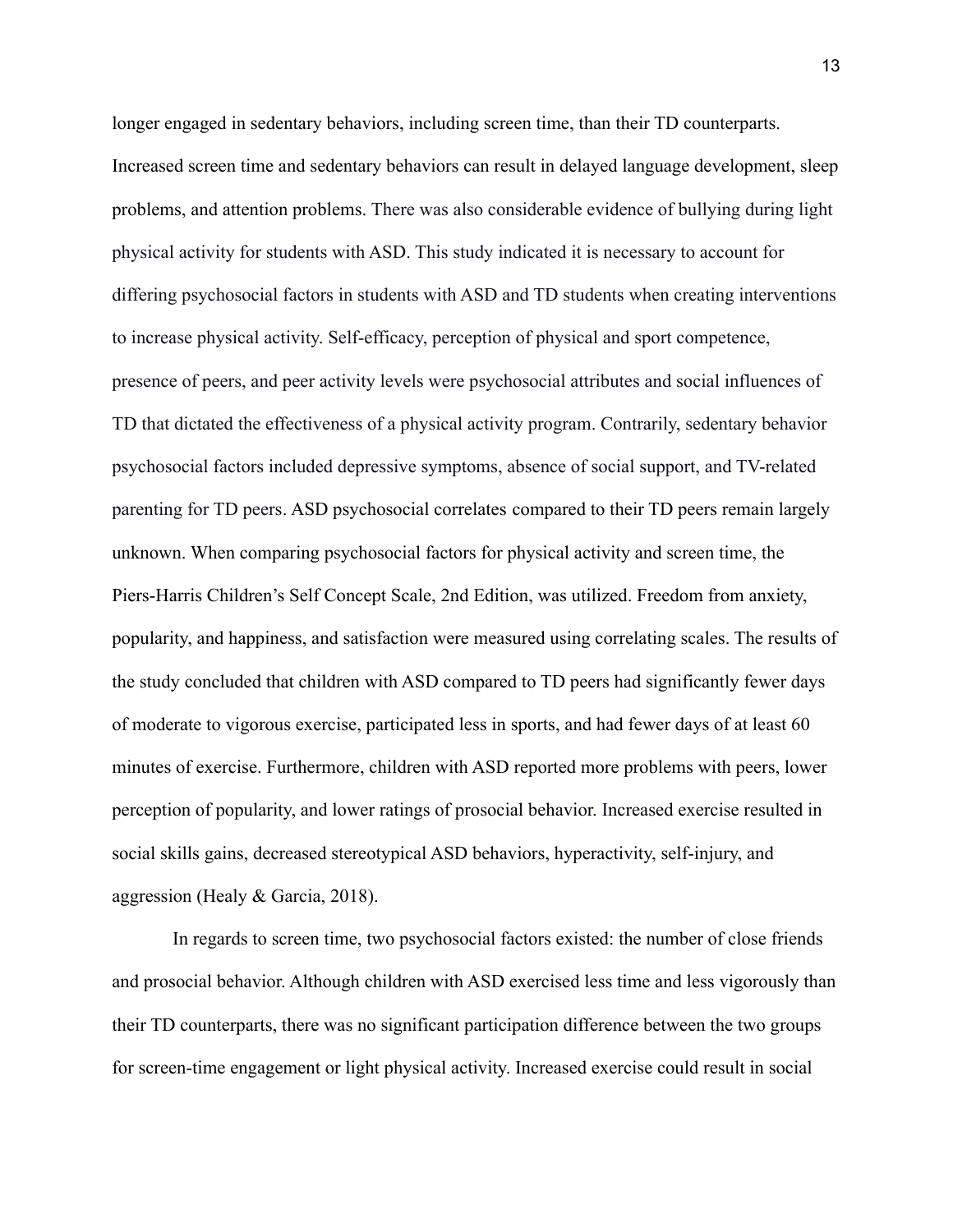skills gains, decreased stereotypical ASD behaviors, hyperactivity, self-injury, and aggression (Healy & Garcia, 2018).

The research attempted to compare typically developing children and children with autism regarding the correlates of physical activity and screen time. Nine-year-old children from Ireland participated in the study, 55 diagnosed autistic and 55 typically developing children. Variables of interest included: self-concept, peer relationship problems, prosocial behaviors, and time spent with friends. The hypothesis stated that the two populations presented different psychosocial correlates of health behaviors. Three measures were collected for regression analyses: moderate to vigorous physical activity (MVPA), daily physical activity, and sports participation. Results showed that parents prioritized and valued interventions that focused on behavior and communication over physical activity during the adolescent stages of their children's lives. Furthermore, some parents utilized screen time as a behavior management technique for their ASD children. Parents reported too much supervision was necessary for their ASD child to participate in physical activity. Barriers included societal and systemic challenges with accessing physical activity programs and having the necessary support available for their autistic children (Healy & Garcia, 2018).

Physical activity aided in maintaining a healthy weight and decreased the risk of chronic disease. Chronic illness directly affects emotional wellbeing. Therefore, by reducing the risk of chronic disease, there are decreased emotional repercussions found in chronic illness. Establishing strong relationships with students, specifically students with ASD provides a strong foundation and knowledge of specific child needs. Understanding physical activity, sedentary correlates, and the differences, for each child, allows for the creation of appropriate individualized intervention for ASD students. Furthermore, peer involvement within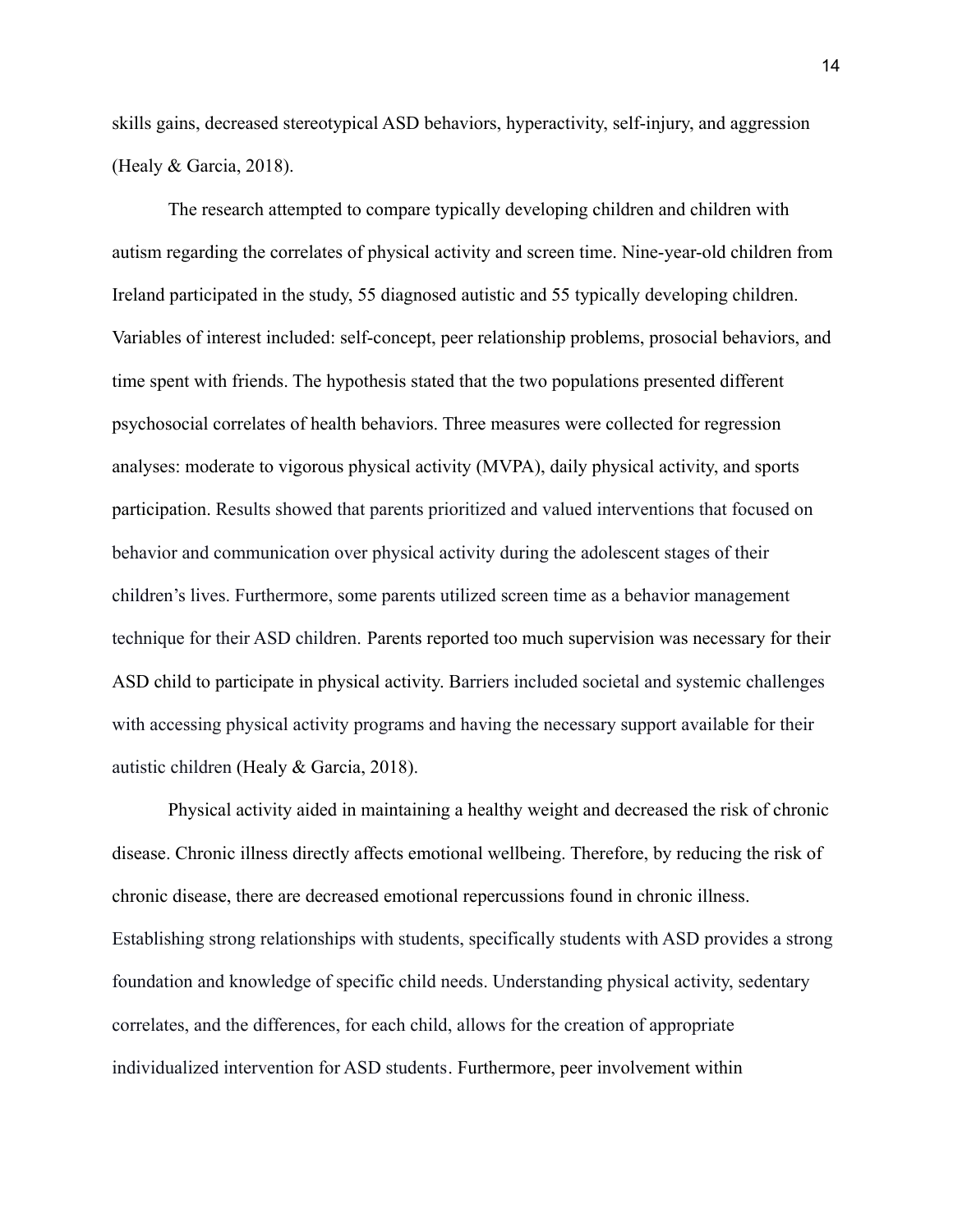interventions has proven successful. Inclusive interactions existed in settings including recess, physical education, and community-based programming. However, it was in these settings where bullying occurred, especially towards ASD students. The increased vulnerability resulted from ASD social deficits, ASD acting as a hidden disability, and lack of support within schools (Healy & Garcia, 2018).

Menear and Ernest (2020) investigated the correlation between the level of physical activity and screen time use between participants with Autism Spectrum Disorder (ASD) and their typically-developing (TD). The study was the first to incorporate the plethora of electronic devices used by society today. The study compared data from participants aged 0-17 without ASD to those with ASD by levels of ASD severity. Surveys were conducted via random mail sampling to United States households with at least one child under 18 years old. In total 71,811 surveys were completed in either English or Spanish, electronically or in paper form. The research questions focused on the different age groups for subjects with varied ASD severity levels and TD peers and included only week day data. The research questions included: the amount of weekly exercise of at least 60 minutes, the average amount of time spent watching TV or playing video games, and the average amount of time using laptops, cell phones, portable video games, and other electronic devices doing non-related school work. Results showed 21% of ASD children did not participate in at least 60-minutes of physical activity, compared with 8% of TD children. The older the participants, the less that exercise occurred. In each age group, ASD participants participated in physical activity for at least 50% less time than their TD peers. However, children with ASD engaged in screen-time significantly more than their TD peers. Children with ASD ages 12-17 used a portable electronic device for at least three or more hours/ weekday than the TD peers. In fact, 2.5 times as many children 6-17 did not engage in at least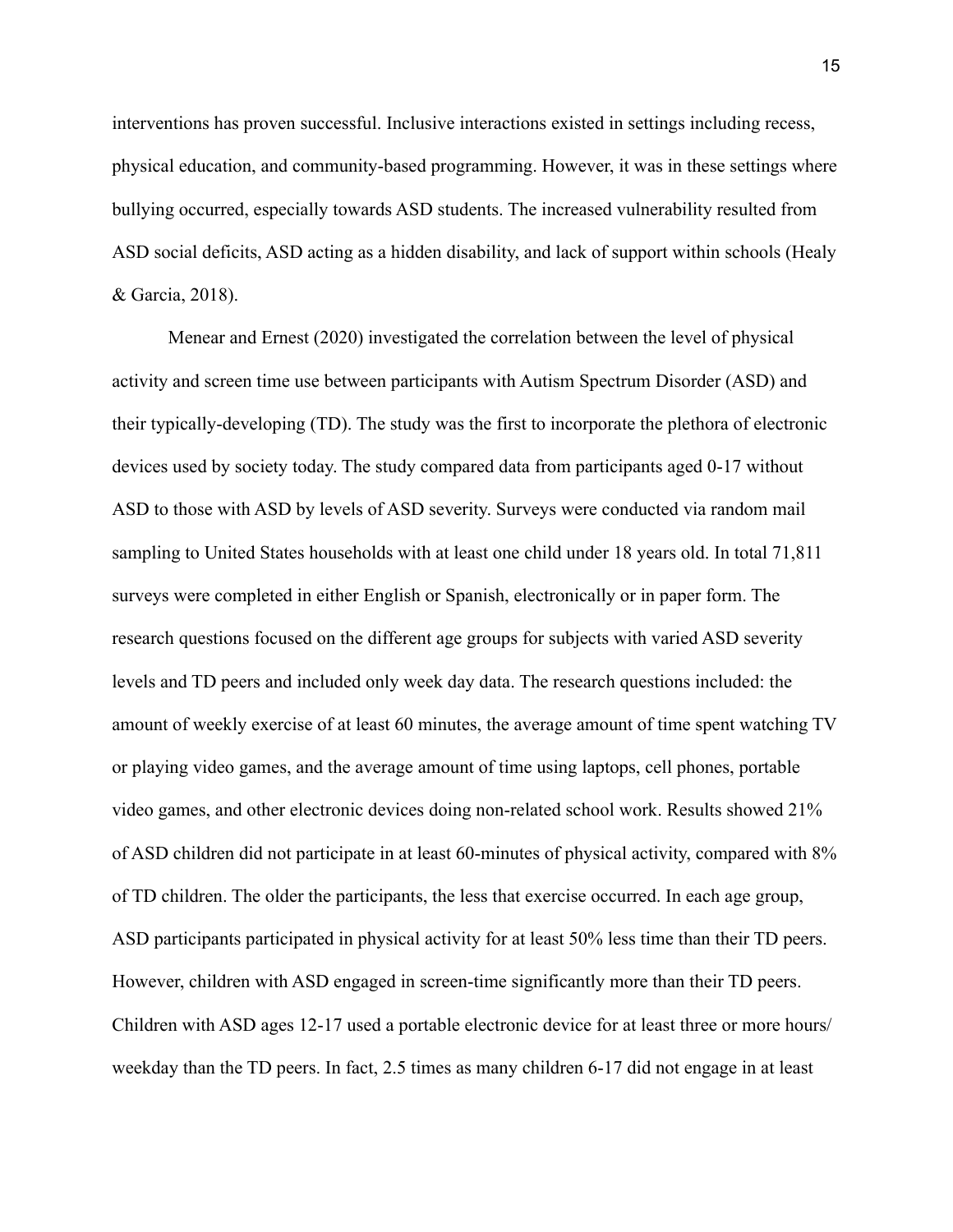60-minutes of physical activity compared to their TD peers. Consequently, ASD children ages Birth-5 watched more than four hours of TV/ videos.

Physical activity has many health benefits according to the New Physical Activity Guidelines for Americans. Lack of physical activity in this study resulted in many consequences: poor cognitive and social skills, obesity and weight issues, among others. Inversely, physical activity improved sleep quality, cognition, motor skills, executive functioning, physical fitness, and other health-related domains. Research highlighted that individuals with ASD lived a more sedentary lifestyle than their TD peers. A sedentary lifestyle resulted in less physical activity. Instead, electronic devices occupied ASD participant time. As of 2015, 68% of adults had a smartphone and 45% had a tablet. In 2017, 98% of children under the age of 8 had a home with a portable electronic device. Data was collected for 202 ASD children and 179 TD children regarding portable electronic device usage. Results showed ASD children spent more time engaging in screen time. Furthermore, if four or more hours of screentime occurred, ASD children were more likely to be obese or overweight than those who did not use devices. In conclusion, ASD students were more likely to be sedentary, occupying their time with significantly more screen time behaviors than the TD peers. Furthermore, increased student age resulted in increased screen time and reduced the likelihood of participation in physical activity (Menear & Ernest, 2020).

As of 2014, one in 59 children were diagnosed with autism. An increase in autism identification resulted in an increased need for school support and therefore evidence-based practices. However, evidence-based practices have been limited in the area of physical education. Along with impaired social skills, speech, and behavior, those diagnosed with autism face challenges such as lack of muscular strength, coordination, and balance. In order to best meet

16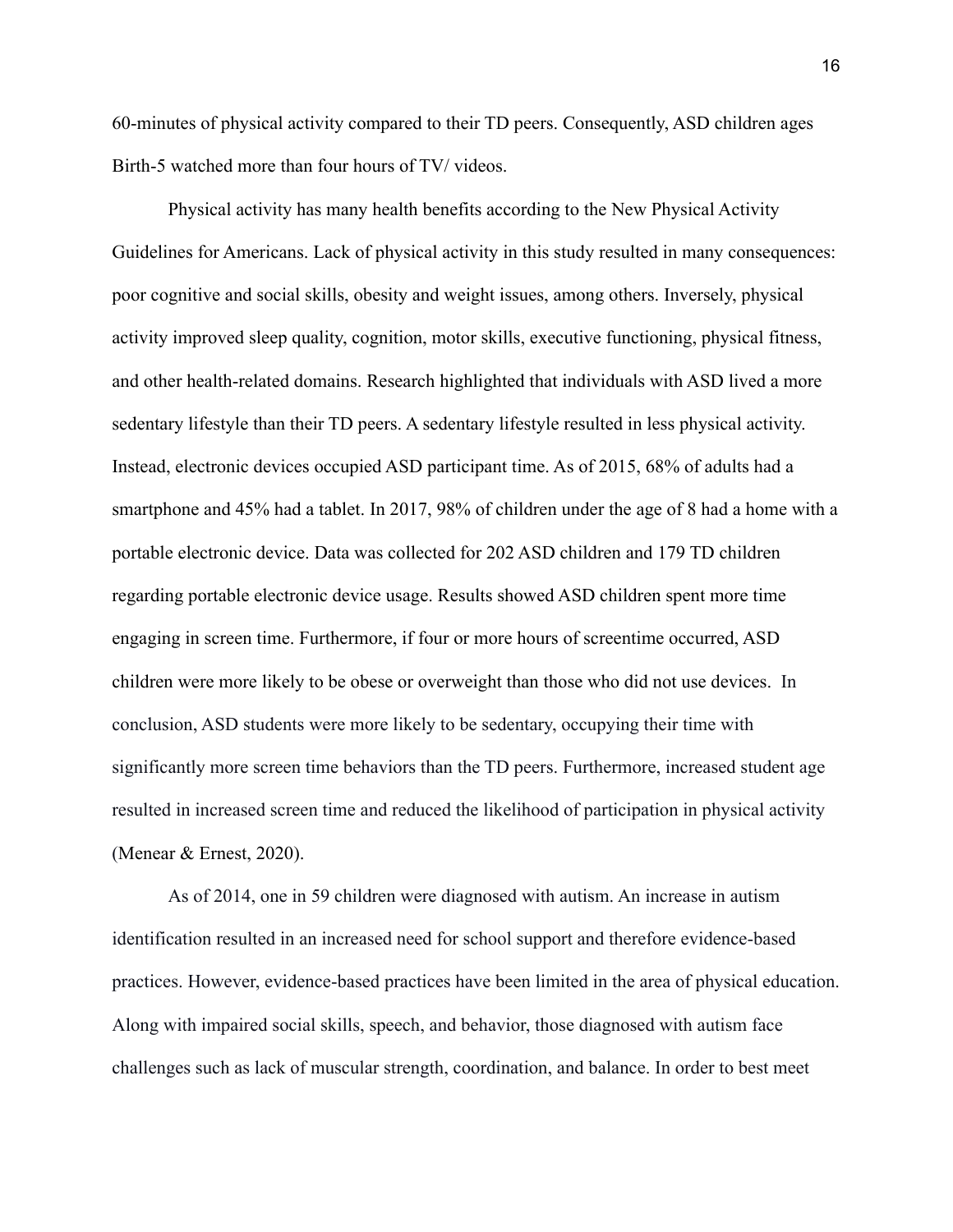student needs, Ables, Sillman-French, and French (2020) studied the impact of video modeling reinforcement on push-up performance for five-elementary aged males with ASD. The study used three treatment conditions: video modeling, primary reinforcers, and neither video modeling nor primary reinforcers. Video modeling was considered an evidence-based practice. Each participant was shown a video of a person who modeled a desired behavior with observational learning as its core attempt. For observational learning to occur, attention, retention, production, and motivational processes needed to occur. Video modeling was derived from Badura's social learning theory which suggested that human behavior was primarily learned by observing a model. The reinforcements in the study were derived from the National Professional Development Center on Autism Spectrum Disorder whose research suggested primary reinforcements were life-sustaining, naturally reinforcing, and tangible. Video modeling and primary reinforcements were utilized in a North Texas school district with five autistic boys with a co-morbid speech disability who participated in general physical education. Five phases were conducted: parent permission, baseline, and treatment sessions were conducted in the participants home setting; 12 parents chose primary reinforcements via a snack menu; baseline data was collected in the three baseline sessions using FITNESSGRAM; 24 treatment sessions were conducted on consecutive weekdays that started the day following baseline assessment; the generalization phase occurred at the participant's school where they performed as many push-ups as possible in a one-minute time frame. The objective of the intervention was for each participant to complete as many correct push-ups as possible within one-minute under each of the three conditions. During video modeling the, a participant observed a similar-aged peer correctly completing push-ups. The participant then completed as many push-ups as possible using the correct form for one minute. The number of push-ups and seconds performed was recorded.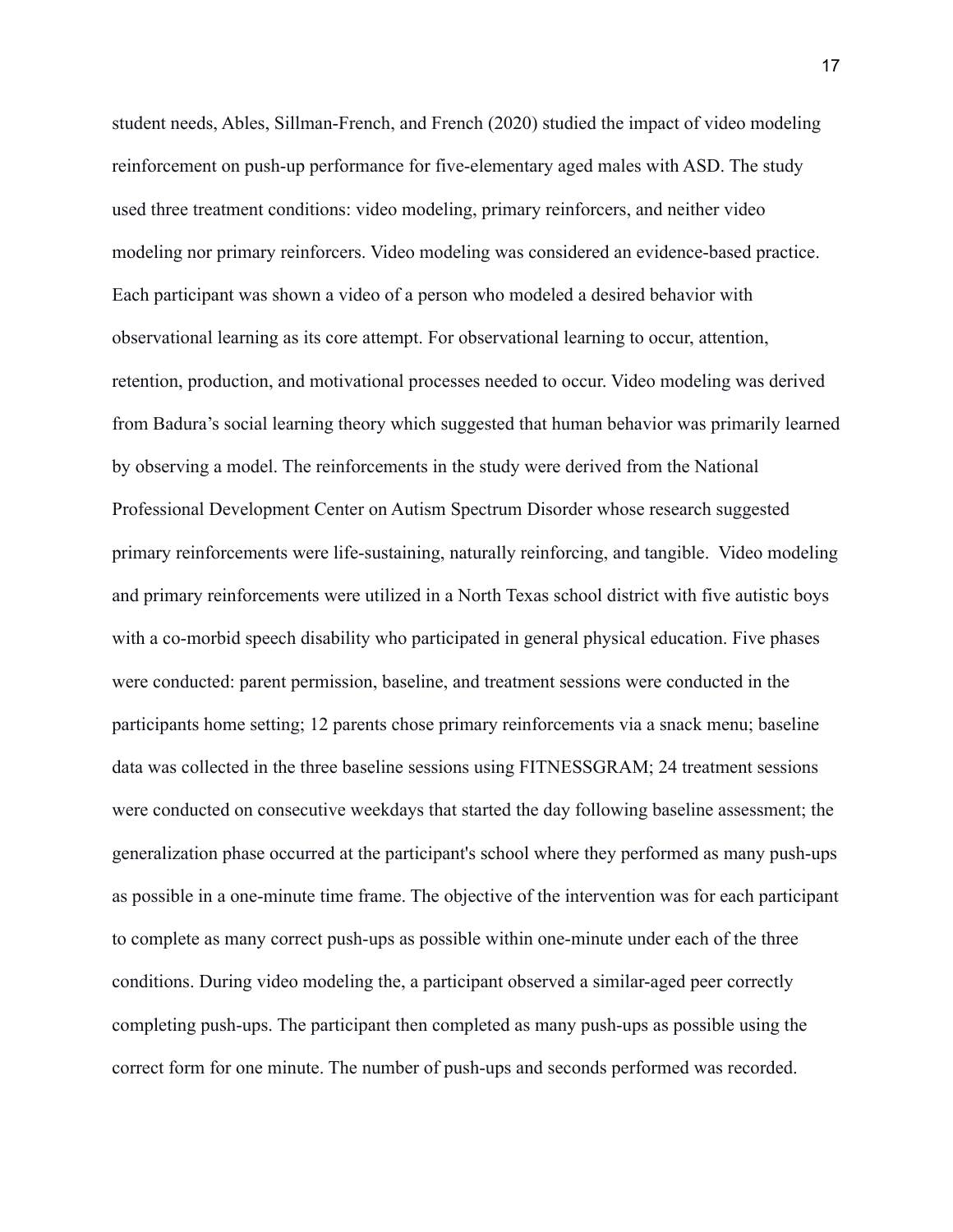Instruction and demonstration were provided during the primary reinforcement treatment condition. Participants then completed as many push-ups as possible in one minute with the goal of matching or improving the number of push-ups from the last session. If the goal was achieved, a primary reinforcer was obtained. The control treatment condition used no modeling and no primary reinforcement was completed by asking each participant to complete as many push-ups as possible in one-minute.

The study included a randomized alternating-treatment design with push-ups performed as the dependent variable. Each treatment series had eight sessions for a total of 24 sessions. Results concluded that each participant improved performance from the baseline. All participants increased their push-ups by almost 50% from the baseline to generalization phase. Although all participants improved during all three treatment conditions, the most progress occurred under treatment I and II. During the video modeling, children focused on a single task, actively participated in the initial attention process, and were successful in the retentional process. Furthermore, all five participants demonstrated success in the production and motivational processes. Three of the five participants were most successful in the video modeling treatment while the other two were most successful in the positive reinforcement processes. In conclusion, video modeling served as a successful technique for children with autism. Incorporating video modeling and positive reinforcement into physical activity instruction improved the upper body strength, posture, endurance, and overall health of students with autism.

Pan, Tsai, Chu, Sung, Ma, & Huang (2016) study compared PA and physical fitness and their interrelationships using Taiwanese male students with ASD and TD peers. The importance of this study derived from previous findings that PA modified lifestyle behavior. Obesity, particularly high in the ASD population due to dietary habits, medications, fewer opportunities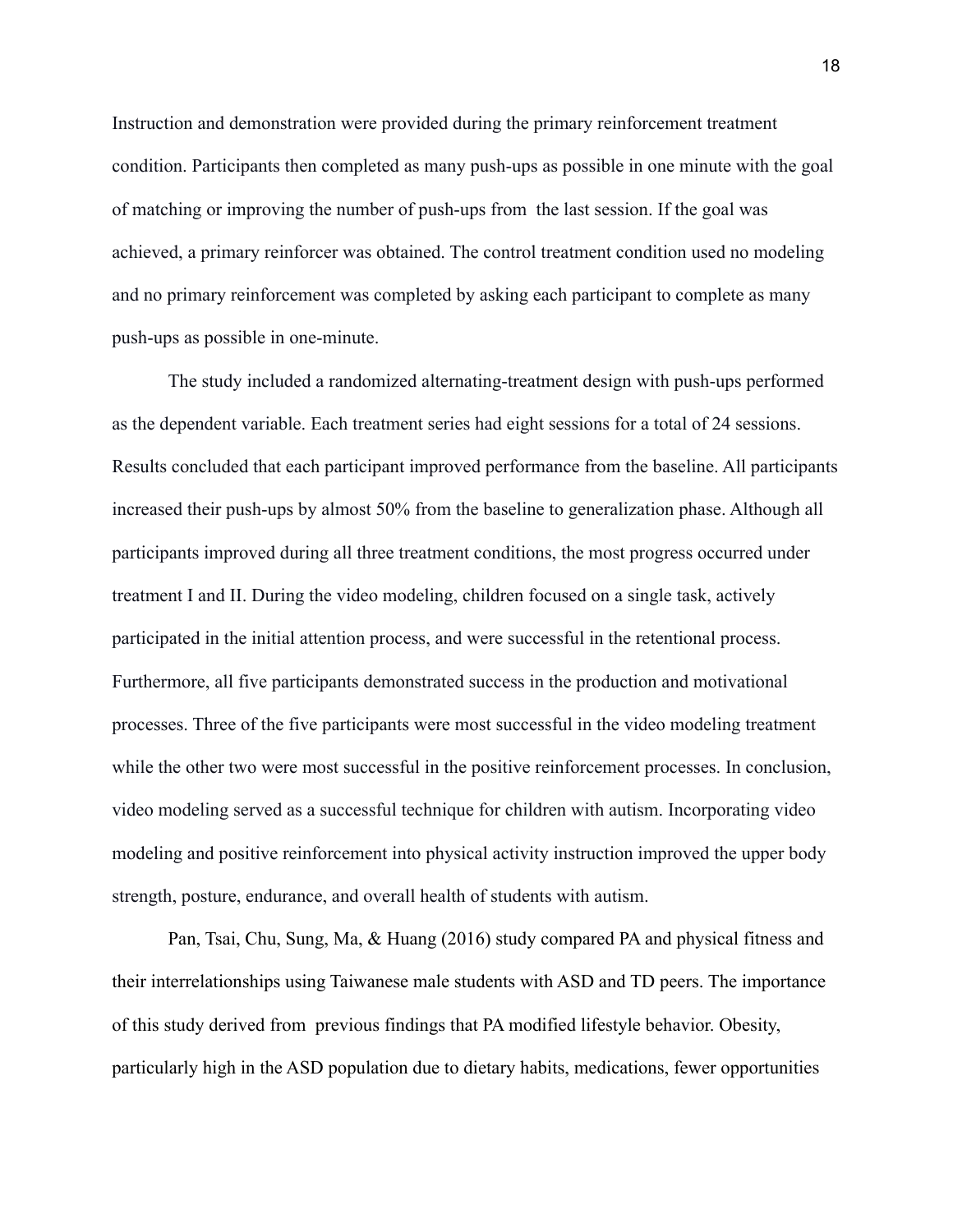for PA, and increased sedentariness, portrayed the importance of PA. Previous research indicated TD and ASD youth engaged in similar levels and types of PA. However, only 23% of ASD youth meet MVPA criteria. Physical activity level was considered a behavioral factor that influenced aerobic and musculoskeletal fitness, flexibility, and body composition. The researchers hypothesized ASD participants would show reduced physical fitness levels and positive relationships would occur between PA and that physical fitness while a negative relationship would occur between PA and BMI. Furthermore, participants who met the 60 recommended minutes of MVPA would be more physically fit than ASD or TD participants who did not meet the recommendation.

Thirty-five ASD students who regularly attended school resource rooms and 35 TD students without a disability. Physical activity was assessed using the uniaxial accelerometer. Participants wore the device for seven consecutive days, except during water activities. The 20 meter Progressive Aerobic Cardiovascular Endurance Run (PACER), isometric push-up test, curl-up test, and back-saver sit-and-reach were conducted to assess endurance and strength. Height and weight was also measured. The individual physical fitness assessments were conducted at the primary researcher's university gym in a quiet, isolated setting. Results of the study showed no differences in demographic variables between the ASD and TD populations. PA was higher on weekdays than weekend days for TD and ASD participants. There were significant differences between the populations in regards to the PACER, isometric push-ups, curl-ups, and sit-and-reach tests. Furthermore, participants with ASD who did not meet the recommended 60 minutes performed substantially lower on all physical fitness tests, except the body composition tests, in comparison to their TD and ASD peers who met the guideline. In conclusion, only 37% of ASD and 60% of TD participants met the daily 60 minute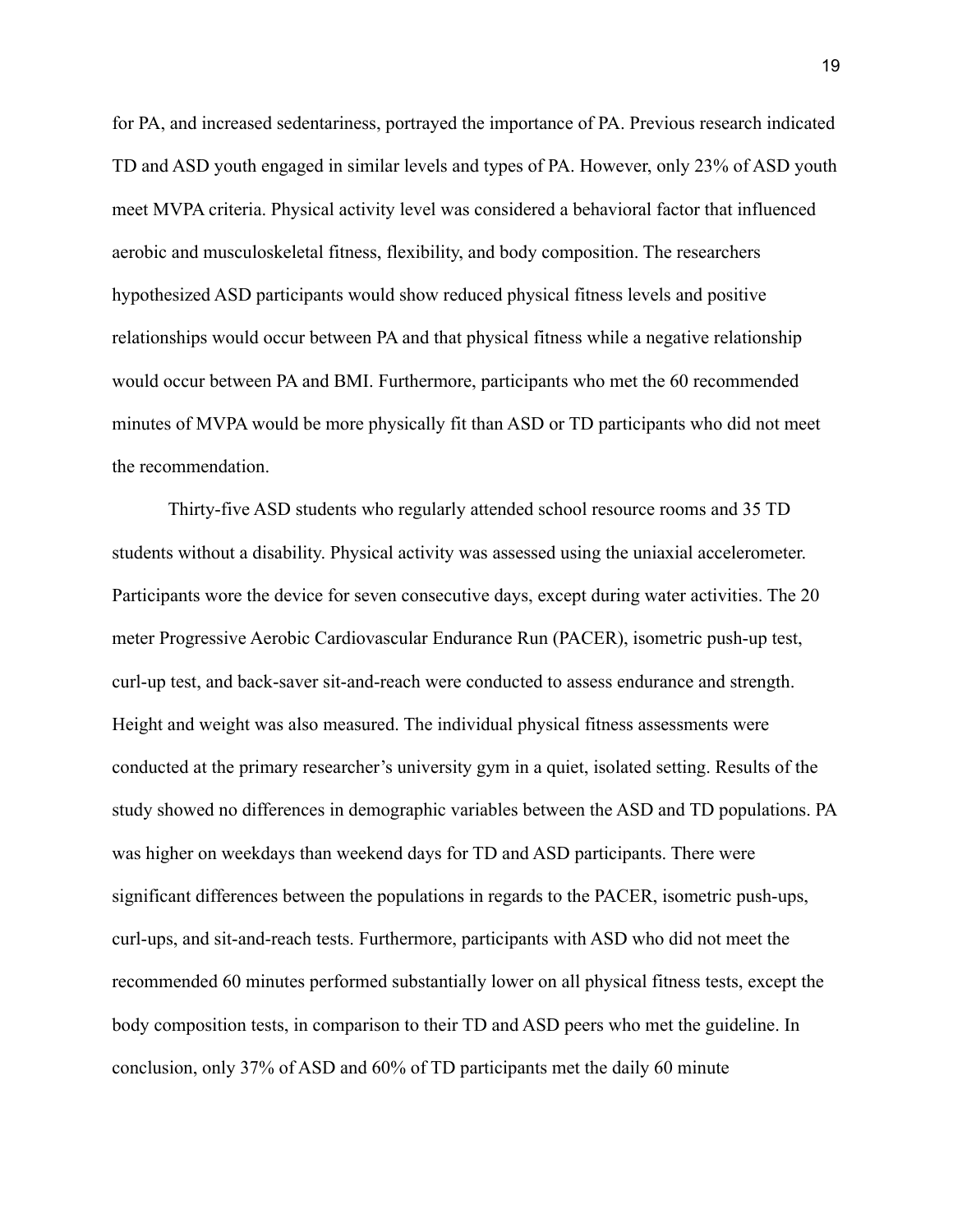recommendation of MVPA. While 42% of TD participants were enrolled in extracurricular activities, only 14% of ASD participants engaged in similar activities. Reasons for this included societal treatment and lack of social acceptance and support. Physical fitness interventions need to target explicit instruction, prompting, and consistent reinforcement with the goal of a PA lifestyle. Muscular strength and endurance are positively related to daily PA. Therefore, incorporating the goal-oriented physical activity interventions could enhance a PA lifestyle in both TD and ASD youth (Pan et al., 2016)

#### **Barriers to Implementation of Physical Activity**

Parental involvement was a key factor in the amount of physical activity present in the lives of children with ASD, especially if parents' attitudes were positive. Two-parent households were most successful. Personal and family perceptions also had multidimensional effects on the presence and willingness to exercise (Toscano et al., 2018). This study took place in Brazil with 64 adolescents (ages 6-12) diagnosed with ASD. The students were placed into either a control or experimental group. The experimental group went through a 48-week physical activity program while the control group exercised as a result of their regular routines and activities. The experimental group had 96 bi-weekly sessions over a period of 48 weeks. Each session included a preparatory phase, a development phase, and a calming phase (Toscano et al., 2018). This study consisted of both qualitative and quantitative data analysis. For example, participants' body mass was measured with a calibrated portable balance. Blood sampling, body measurements, and stature were collected by experienced individuals. Qualitatively, the parents of the participants completed the Portuguese version of the Child Health Questionnaire multiple times throughout the study. An experienced child psychologist completed the Portuguese version of the Childhood Autism Rating Scale.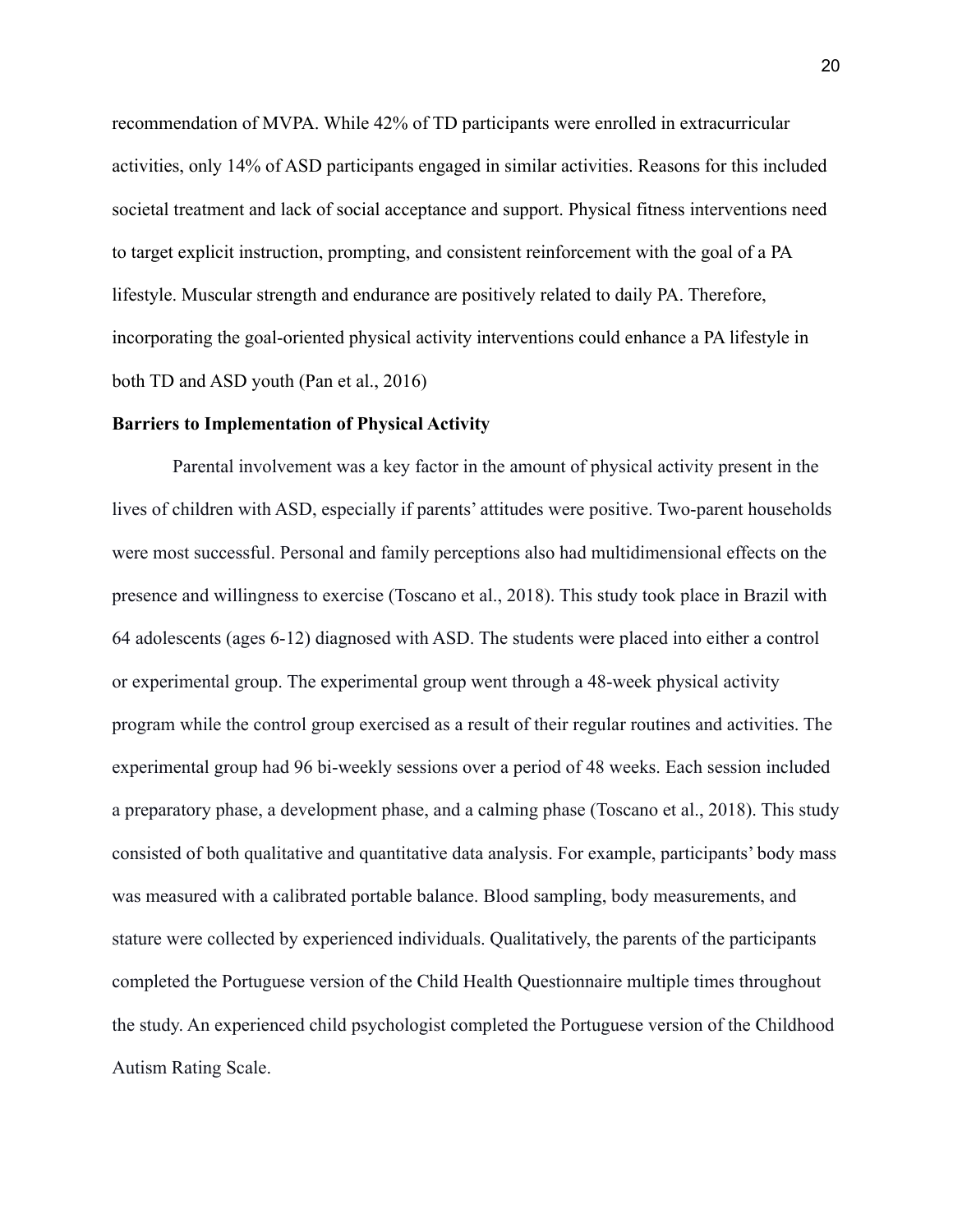Children with a disability were more likely to be obese than children without a disability, in part because children with ASD were more likely to have a food sensitivity, gastrointestinal disturbance, sleep problems, and psychotropic medication that affected their body mass and body composition (Toscano et al., 2018). The results of the study showed no significant changes in body mass or body mass index, but there were positive changes metabolically for those in the experimental group, such as lower total cholesterol. The experimental group also experienced improved perception of quality of life, total physical score, and psychosocial. Reduction of autistic traits was also observed in the experimental group. This particular study, however, did not lead to weight status improvements in youth with ASD. Exercise intervention, especially through organized sports and exercise, portrayed a decrease in stereotypical autistic behaviors and an increase in verbal and nonverbal social communication skills (Toscano et al., 2018). Important interventions for children with ASD included physical activity and exercise to improve basic coordination and strength (Toscano et al., 2018). Once these basic needs were established, there was an increased likelihood children will be able to increase their academic attention and performance.

A Canadian study was one of the first completed in 2017 regarding parents' perspectives of physical activity participation among youth with ASD (Gregor, Bruni, Grkinic, Schwartz, McDonald, Thille, Gabison, Gibson, Jarchyra, 2018). Research suggested that adolescents with ASD were less likely to participate in physical activities compared to their peers, which resulted in a sedentary lifestyle and higher health risks in the future (Gregor et al., 2018).

This exploratory study used a descriptive qualitative methodology along with transcribed, semi-structured parental interviews. The Nvivo 10.0 was utilized for data analysis and management after the interviews were conducted by two researchers. All ASD diagnosed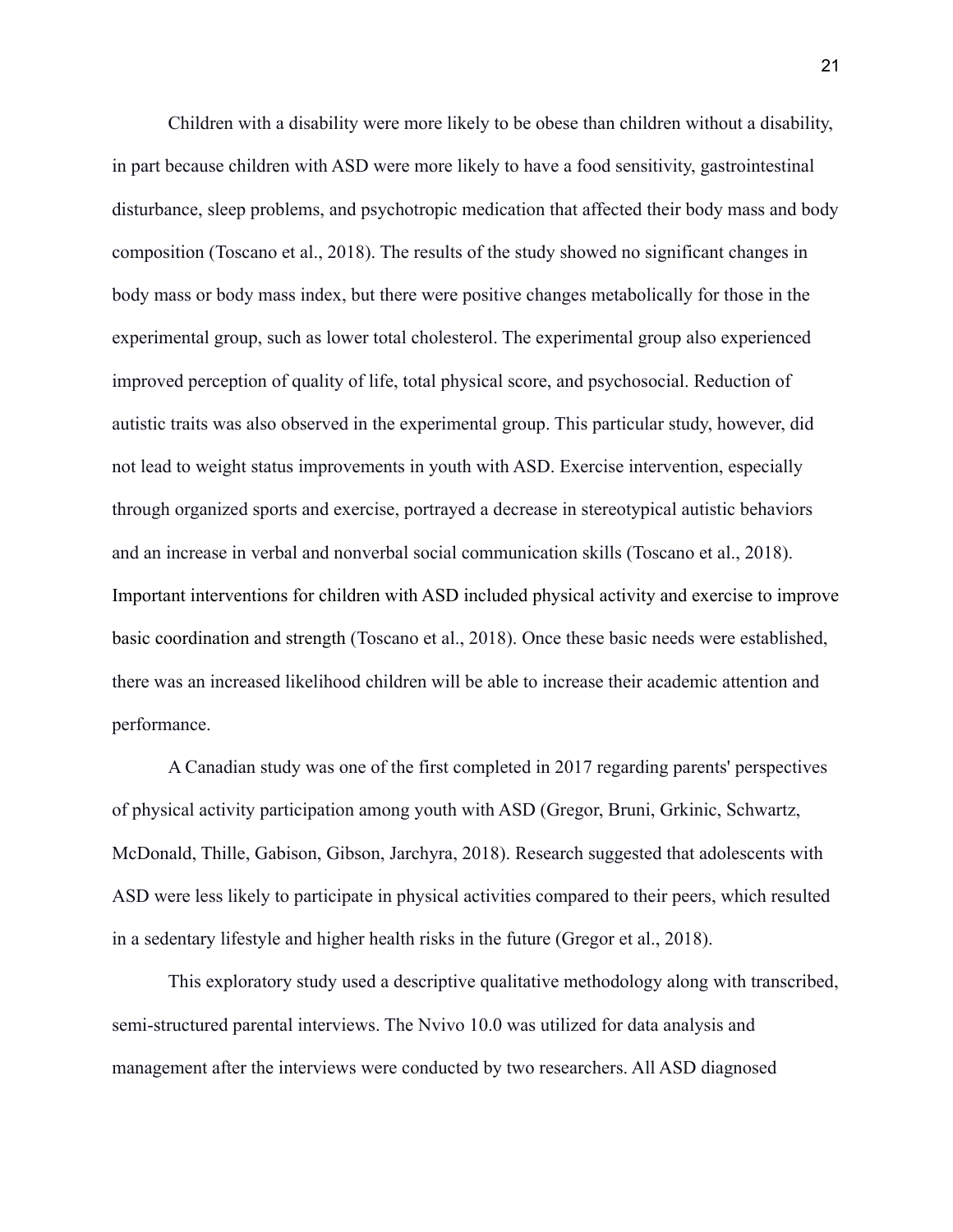participants lived in Toronto, Canada, communicated in English, and were between the ages of 11 and 20 years old with a diagnosis of ASD. The study's participants involved parents and targeted a focus on beliefs, values, attitudes, and behaviors as predictors of the personal value of the physical activity. Nine mothers and one father ranged in ages from 39 to 60. Semi-structured interviews were conducted in a setting of the interviewee's choice and were transcribed and reviewed to collect data and to explore interrelationships. Three themes emerged: the interpersonal and intrapersonal family mechanisms that impact physical activity, the limitations on available programs that offer physical activity, and the barriers of systemic accessibility to community resources. Another way physical activity was incorporated into educational settings was to educate staff members on ASD and how to provide social opportunities while incorporating physical activity. Barriers included: lack of general awareness of the challenges of ASD, monetary restrictions to get involved in physical activity, limited options to meet their children's interests, and therefore an overall lack of physical activity among adolescents with ASD. In conclusion, physical activity was measured at an independent level and influenced by ability, need, personal preferences, and previous experiences. An effort from both systems and individuals was required to improve physical activity in youth with ASD. Including physical therapists in schools was one recommended way of incorporating physical activity into the lives of youth with ASD (Gregor et al., 2018).

Autism spectrum disorder is partially characterized by resistance to change. Other deficits include motor coordination, physical fitness, and physical activity that only increase with age for ASD students. Oh, Escalante, and Gentry (2018) focused on simple functional fitness activities and the impact and improvements noted for daily living as a result of developing strength, endurance, flexibility, and stability through specific activities. Functional fitness training was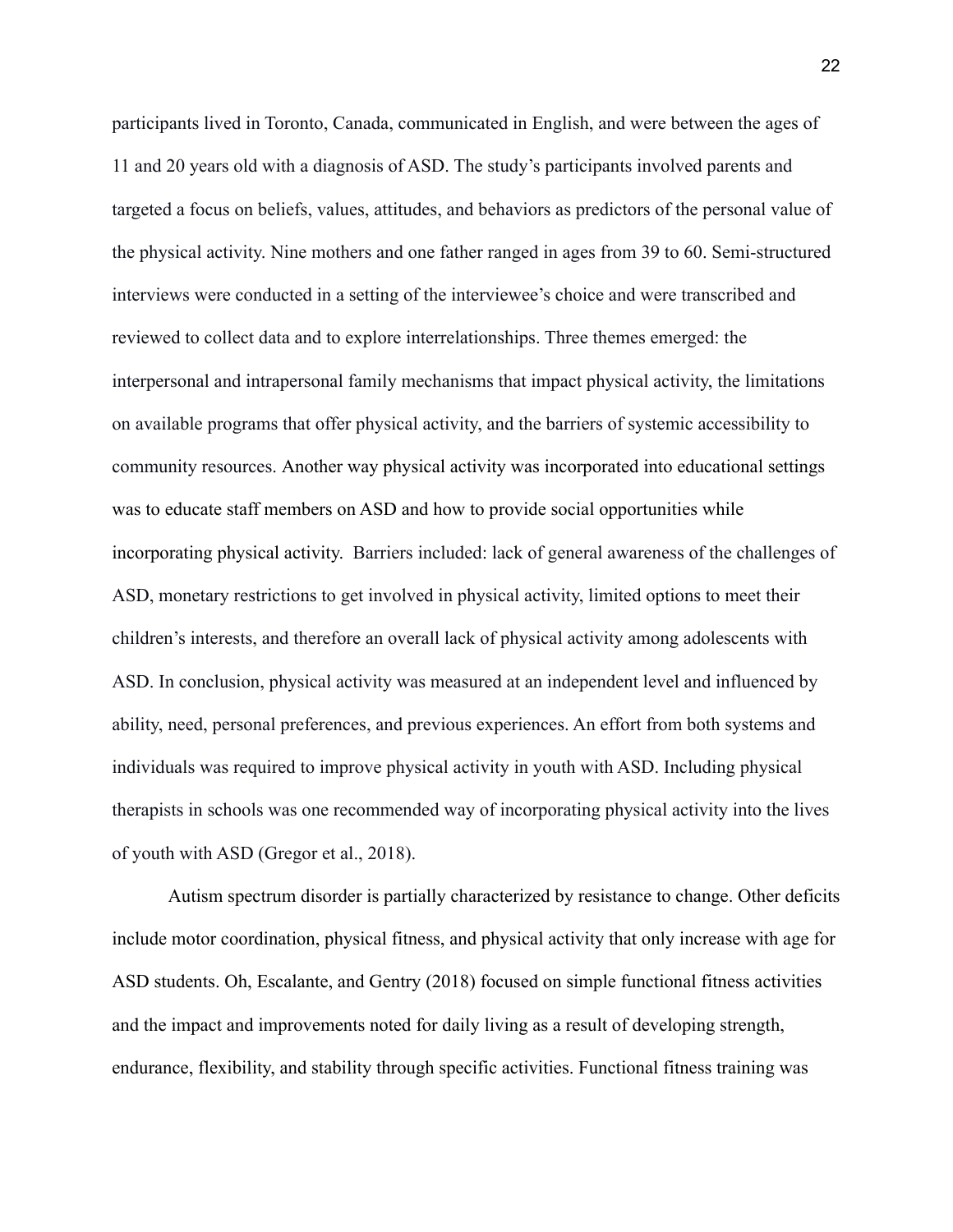defined as a motor-skill integrating neuromotor exercise program. Motor skills practice included balance, coordination, gait, agility and proprioceptive training. Functional fitness utilized multi-joint exercises and required strength, coordination, agility, and balance to be successful. The earlier these skills are learned, the healthier a person's lifestyle will be, decreasing the likelihood of falls and development of lifelong habits related to moving and healthy choices.

Functional fitness activities were implemented in adapted and general physical education settings. Many challenges occurred in these settings; however, functional fitness activities increased student engagement and activity levels. Functional fitness was effectively delivered based on teacher instructional methods. Research indicated that understanding students and their unique needs and interests and abilities affected the delivery of instruction which determined program effectiveness. For example, Oh, et al. (2018) recommended using picture cards as visual cues to reinforce auditory instructions to increase performance in students with ASD. Furthermore, limiting distractions, introducing new objects and ideas slowly, and allowing students to investigate new equipment through touch allowed for more successful outcomes during functional fitness interventions.

The study selected four activities requiring strength, endurance, flexibility, or stamina; they were purposeful, provided stimulation, and had the goal of improving daily life. The first activity "water-bottle shake up" included various sized water-bottles filled one-third with water, followed by a few drops of food coloring, topped with oil. The exercise required students to vigorously shake the water across different planes and positions. The visual stimulation of the contents inside the water bottle distracted students from the physical exertion. Muscular and cardiovascular endurance was achieved. The goal of the second activity, named "color-changing chair sit-to-stands," was to move from a sitting to a standing position while engaging the proper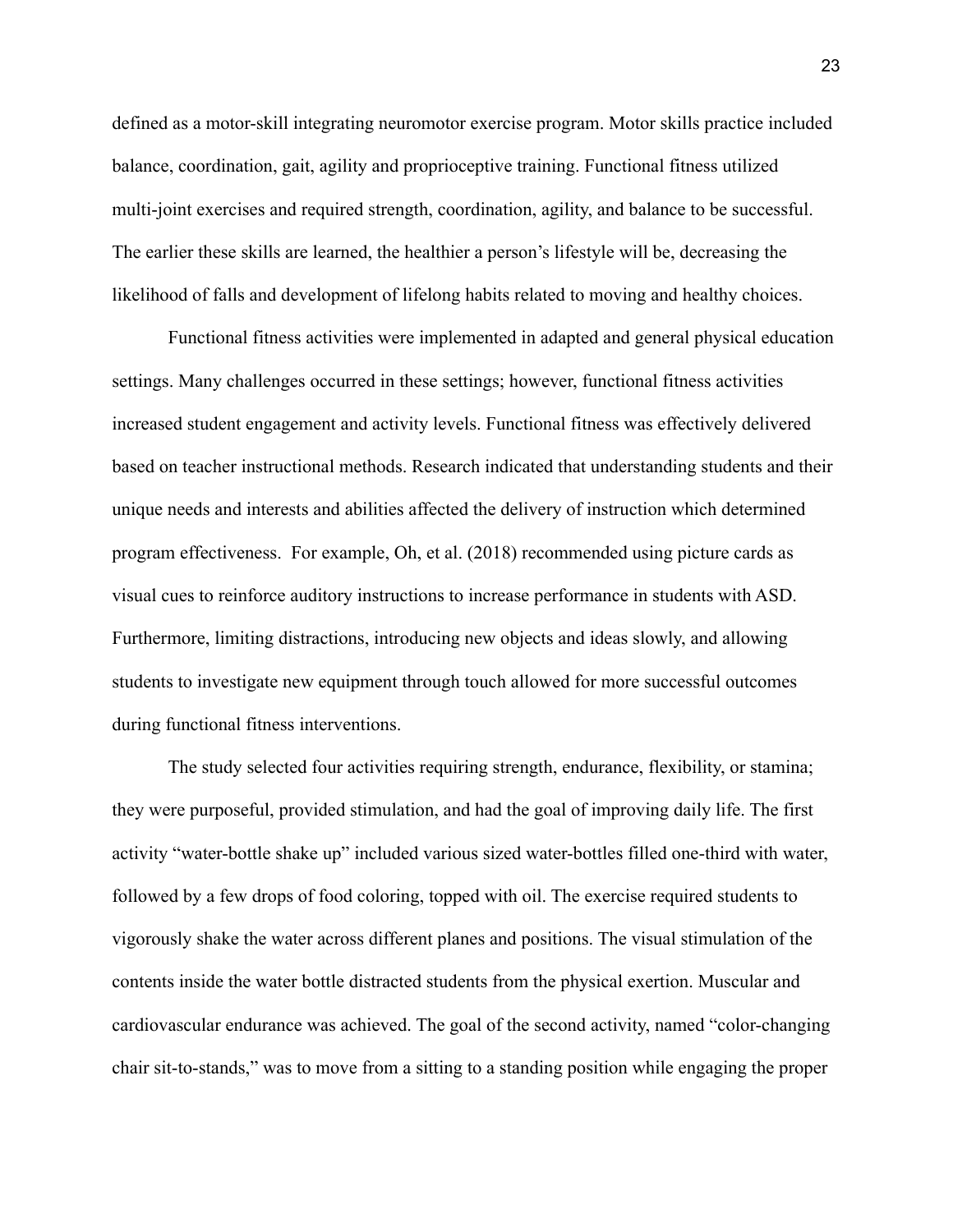muscles and improving coordination and flexibility. Students sat on a surface with color-changing paper to begin the activity. The paper provided visual stimulation as it changed with touch. Teachers provided objects of different heights, increasing the distance and height with student success. The "medicine ball toss activity" required upper and lower body coordination and core control. Medicine balls of various sizes along with targets were provided. The students held the ball at their chest and executed a basketball chest pass to the target. Visual stimulation was provided through the different targets. Muscular strength and lower to upper body transfer was achieved in this exercise. Lastly, "the resistance band walk" challenged the core, upper and lower body, strength, and balance. Students were in control of the resisting force as they controlled the distance away from the anchor with the resistance bands. Heat-activated color-changing paper and/ or a tape line were visually stimulating targets as movement cues for students (Oh et al., 2018).

In conclusion, incorporating functional fitness into physical education and adapted physical education settings promoted lifelong functional fitness for ASD students. Training educators to teach motor and physical fitness skills to students with ASD led to more active lifestyles, promoted daily life independence, and allowed for more student success. Strong management and content were necessary skills for a teacher to execute. The ultimate goal for physical education teachers was to include four domains: psychomotor, cognitive, affective, and social. With proper training, delivery methods, and lessons, physical education professionals produced life-changing results for ASD students (Oh et al., 2018).

Worldwide, soccer is the most popular sport due to its low cost, environmental accessibility, and intuitive skills required. With the recent research on physical activity as an intervention, Barak, Oz, Dagan, and Hutzler (2019) investigated the Game of Life Soccer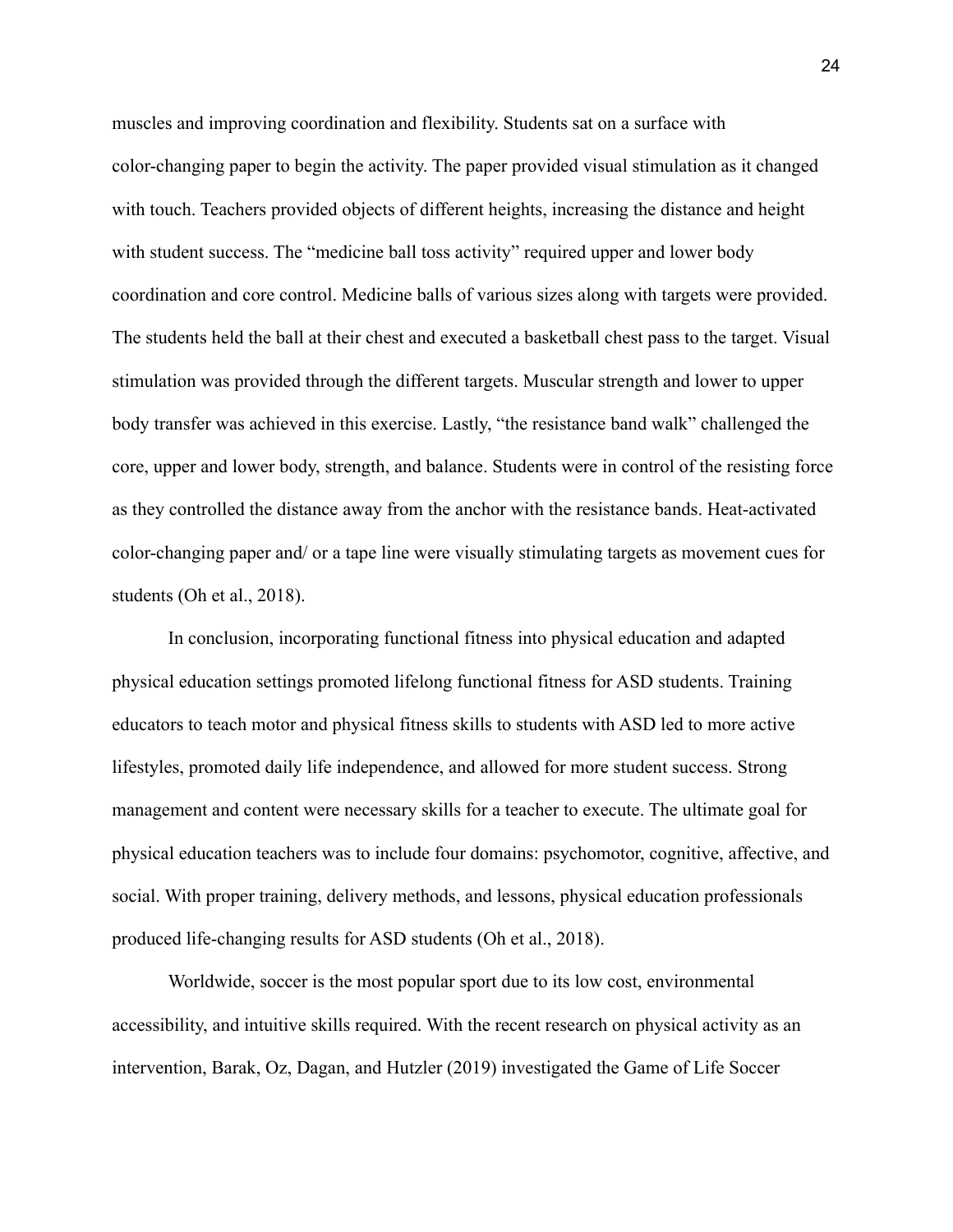Initiative and the effect on soccer skills, fitness, and mobility for adults with either intellectual disabilities or autism spectrum disorder. Other background research revealed those with schizophrenia improved their psychophysical health following a physical activity intervention. The earliest similar study was conducted in 1987 by Luyben, Funk, Morgan, Clark, and Delulio. Whose study focused on individuals with intellectual disabilities learning a soccer skill taught by three trainees. In 2012, Baran et al. (2012) also studied the soccer effect for individuals with and without intellectual disability through the Special Olympics Unified Sport. A literature review revealed physical activity reduced stereotypic behaviors, but was limited to jogging, swimming, horseback riding, cycle and weight training, walking, and other physical activities. The Game of Life (GOL) Initiative consisted of once per week 90-minute sessions. It was the first ball game-based study conducted. Effectiveness was measured using within-/between group analyses. The program was designed and implemented by Mifalot Chinuch, a non-profit organization targeting fitness development, soccer skills, and improved quality of life for children and adults with disabilities or disadvantages. The organization trained soccer instructors on general skills and provided continuous professional development. Training included improvements in social skills and health-related behaviors associated with soccer training. Like many other interventions, funding and transportation remained limitations.

A multisite cohort was formed for this study consisting of adults with intellectual disabilities (ID) and ASD. The participants were recruited from residential care centers based on the site paperwork. Ten adult soccer teams were selected from GOL. Initially the program consisted of 24 teams with 236 participants, all of whom had no soccer experience. The teams were organized by geographic location and city name. Participants were diagnosed with mild to moderate ID or ASD, were 18 years old or older, and did not have a comorbid diagnosis.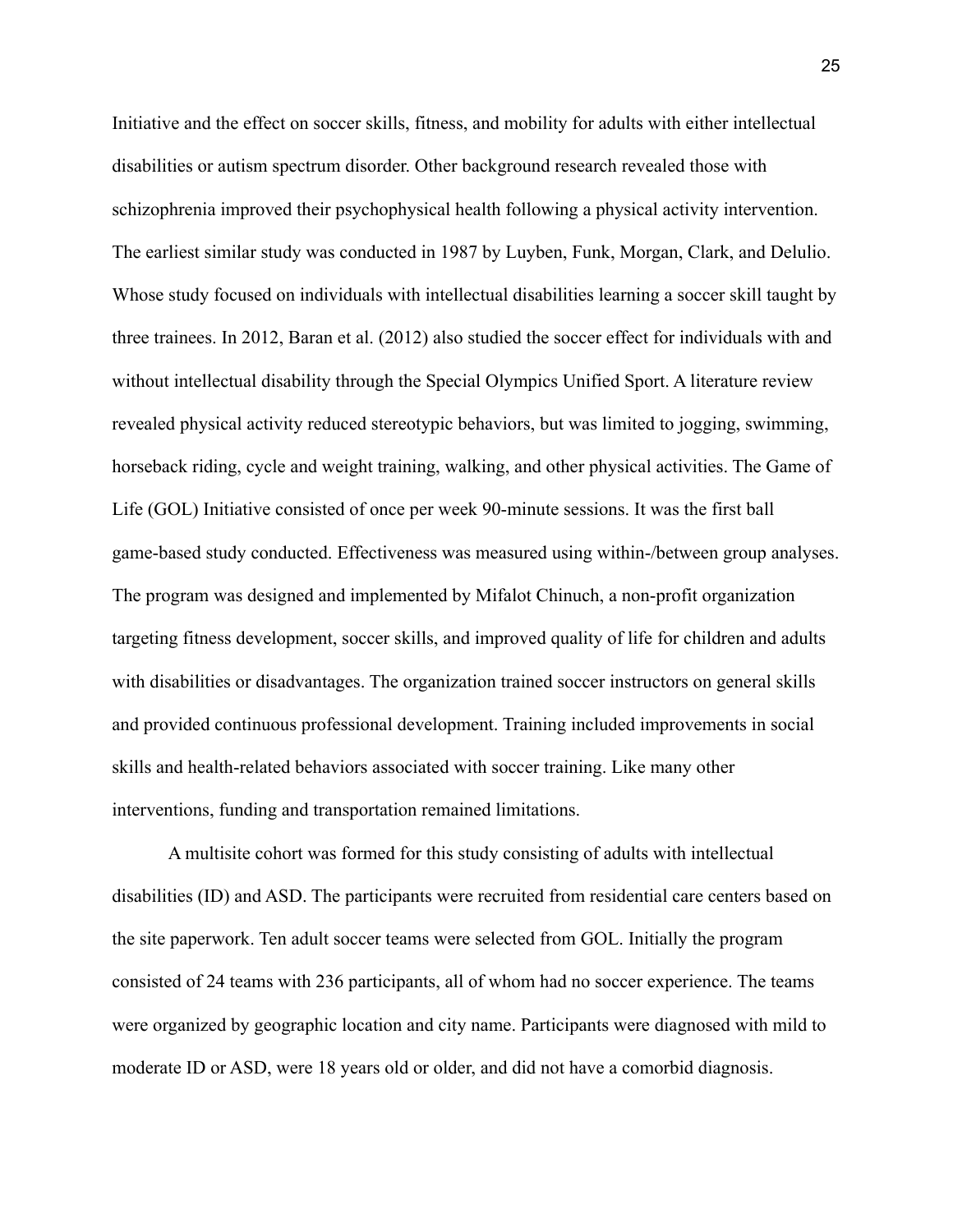One-hundred participants began the initiative, with 69 finished. Participants completed pre and post testing in soccer skills, physical fitness skills, and mobility skills. Soccer skills were evaluated with a point system rewarded with completed tasks and number of successes. Physical fitness evaluated muscular strength, endurance, and flexibility, with muscle strength as the best predictor of functional task success. The chair-rising test recorded the number of times an individual could sit and stand from a chair in 60-seconds, testing lower-extremity muscular strength and endurance. The sit-up test, standing long jump, and sit and reach test were also conducted to test physical fitness. Mobility was evaluated by the Timed Up and Go (TUG). The TUG consisted of participants sitting in a chair, standing, walking three meters, then returning a sitting posture. The program consisted of an educational briefing, warm-up, fitness training, technical and tactical training, a game, and debriefing. Results of the initiative concluded that the intellectually disabled group significantly improved in the sit-up test while the ASD group improved in both the sit-and-reach and sit-up tests. The sit and reach, particularly benefited the soccer program because participants improved hamstring and lumbar flexibility. Despite improved flexibility, the ASD group showed no significant progress in soccer skills development due to the rapid progression of skills. Visual modeling, physical guidance, and breaking the task into smaller components allowed for more success with the ASD population. Furthermore, the pre-test demonstrated 7/19 ASD participants passed the TUG. Following the soccer intervention, the entire group fell in the normal TUG range. Although soccer training only occurred once per week, positive effects from physical activity were noted in both the ASD and ID populations (Barak et al., 2019).

Obrusnikova and Cavalier (2011) used photovoice methodology to assess the barriers and facilitators that determined whether after school physical activity was impacted for children with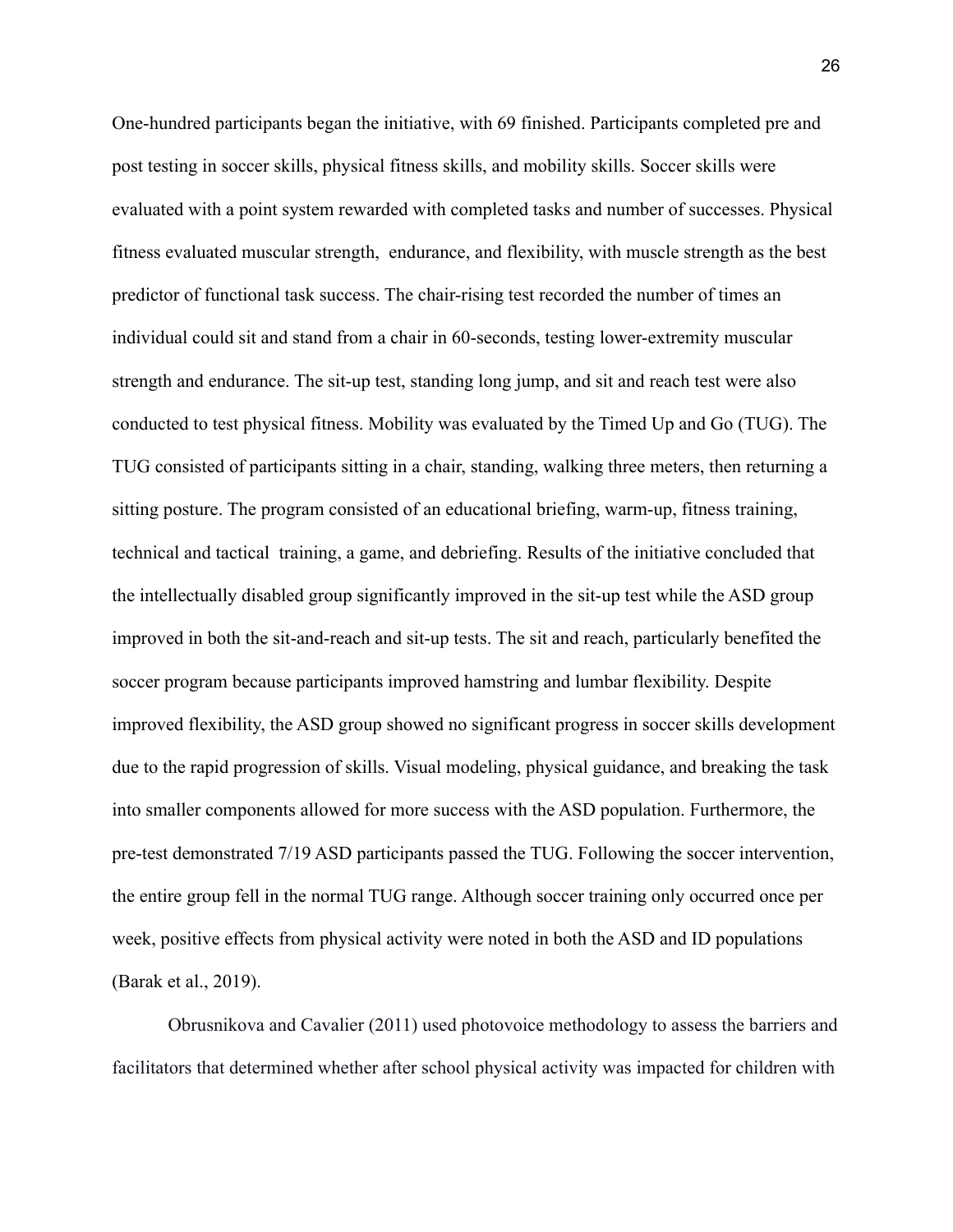ASD. Participants included 12 boys and two girls between the ages of eight and 14 who were recruited from a community organization in Delaware that served children with autism. Racial classification identified 12 Caucasian, one Asian, and one Filipino participant. All participants received Special Education services under the autism diagnostic category, had sufficient verbal skills, and the ability to use a digital camera. Once participants were chosen, both the children and their parents participated in two 45-minute training sessions. Participants were given two weeks to take pictures, wear accelerometers, and complete seven activity logs. Many tools were used to collect data. Participants wore an accelerometer for seven days to keep track of their activity. The Social Responsiveness Scale was administered to parents to validate the autism diagnosis, where raw scores were converted to T-scores. Photovoice was used to collect participant perceptions of barriers and facilitators to physical activity opportunities after school. Photovoice allowed underrepresented populations to take pictures of their reality for later reflection. From photovoice, digital photography, online questionnaires, and a semi-structured interview was conducted for data collection. A 4-point scale was used for reflective purposes versus a 5-point scale to avoid neutral responses.

Obesity in children has increased over three times within the past 20 years. With increase obesity rates, type two diabetes emerged along with cardiovascular disease, cancer, arthritis, and other health issues. The US Department of Health and Human Services recommends that children between the ages of 6-17 need 60-minutes of moderate to vigorous exercise seven days a week in 20-minute increments. It should be noted that children with ASD live a more sedentary lifestyle for reasons such as: loss of recess, decreased physical education requirements, lack of interest in physical activity, limited attention spans, poor coordination, auditory, visual and tactile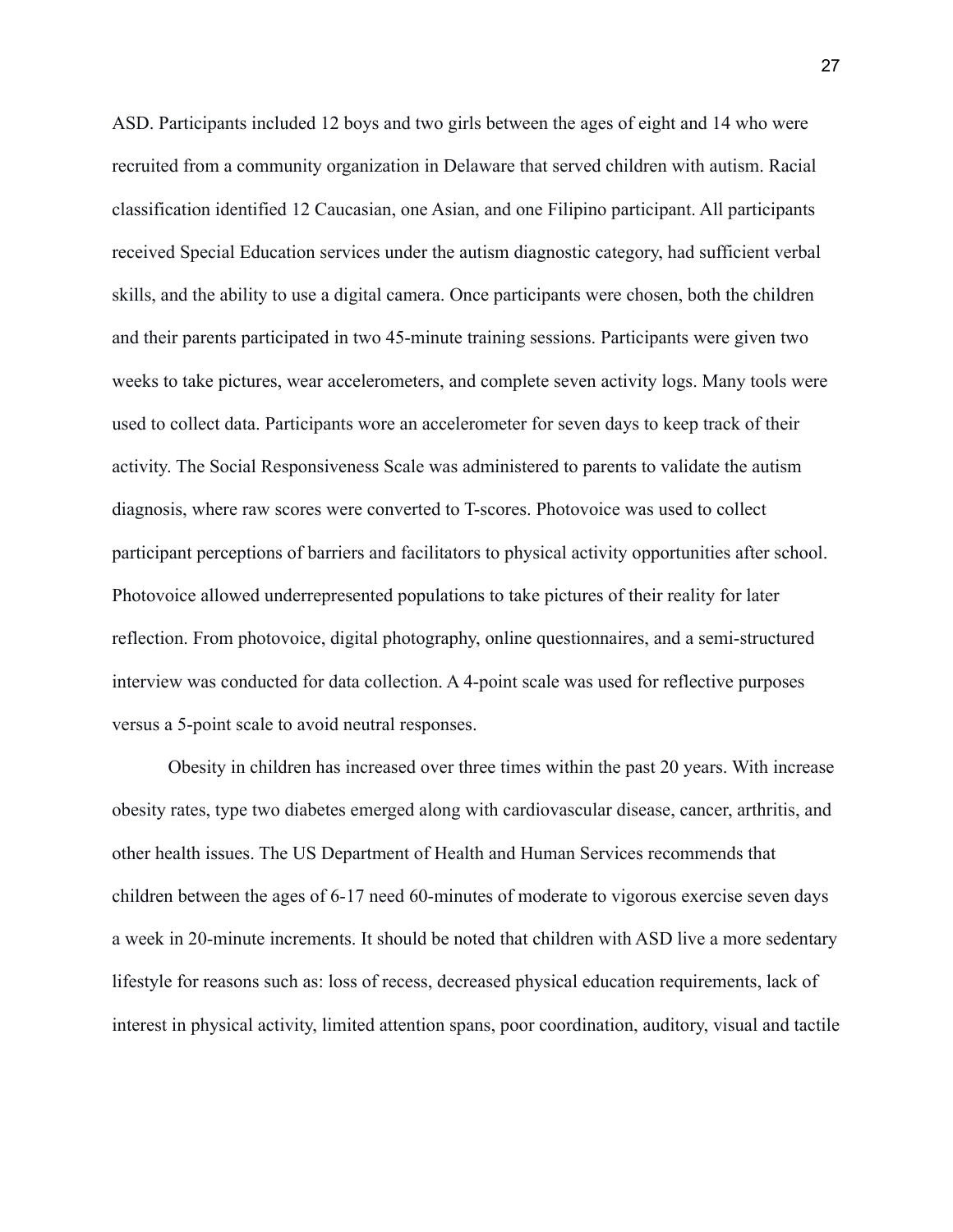overstimulation, lack of interpersonal skills, and narrow interests (Obrusnikova & Cavalier, 2010).

Based on previous studies by Gyrucsik et al. (2004, 2006), the socio-ecological model classified personal and environmental factors into five categories: intrapersonal, interpersonal, institutional, community, and public policy. Intrapersonal factors were internal and individual, such as motivation, age, and gender. Interpersonal factors included a support system. Institutional factors included contexts within social institutions such as too much homework. Community factors included organization relationships defined by geographic boundaries such as programs available in the community. Lastly, public policy factors included laws and policies at the local, state, and federal level that influenced participation in physical activity. Data revealed only three participants met the daily 60-minute physical activity recommendation. Five participants didn't achieve any of the recommendations. In fact, participants spent about 79% of their monitored 10-hour period engaged in sedentary activities. About 160 photos were collected, averaging 11 photos per participant. All participants included intrapersonal barriers: playing video games, computer time, watching TV or listening to music, feeling tired, or being bored with exercise. All participants also reported interpersonal barriers: lack of a same-age exercise partner, parent commitments, or traveling in the car. Physical barriers included weather conditions, lack of safe equipment, or outside nature conditions such as bugs. The community barriers included lack of transportation and opportunities. The only institutional barrier reported was too much schoolwork. On the contrary, many facilitators were also reported. All participants reported both physical and intrapersonal facilitators: presence of exercise equipment and motivation to play different types of sports. However, individual, dual, and Wii sports were more common than team sports. Interpersonal facilitators included their social support network that made physical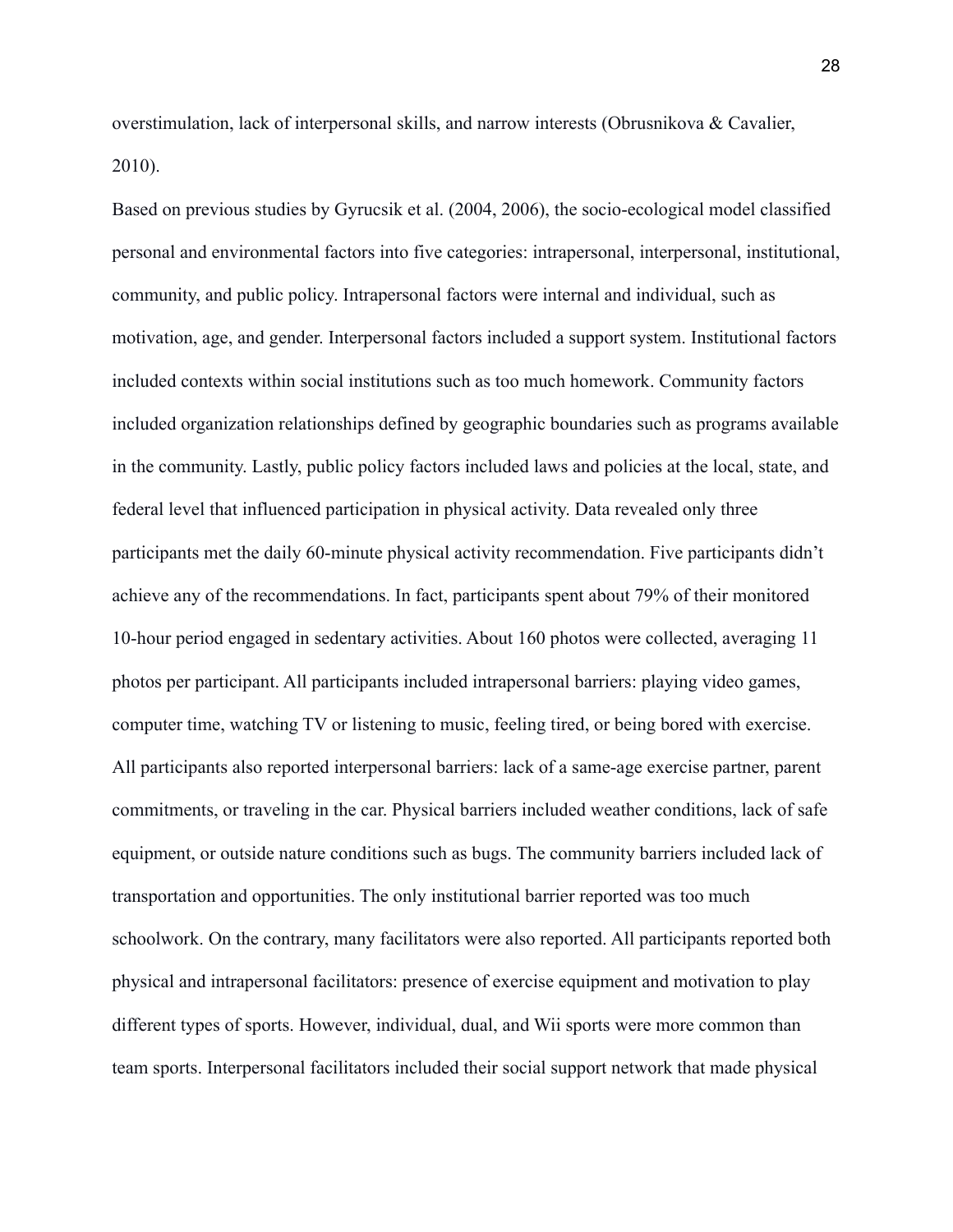activity more fun. Community facilitators included programs, parks, and playgrounds while the only institutional facilitators included basic activity skills taught in school (Obrusnikova  $\&$ Cavalier, 2010).

In conclusion, the majority of participants did not meet the 60-minute suggestion of moderate to vigorous physical activity daily. Those that met the requirements recorded more facilitators than barriers while those who did not reported the same number of facilitators and barriers. The most common barrier included technology. Incorporating visual stimuli via screens in a game format based on student interest resulted in positive social, behavioral, language, and academic outcomes for ASD children. Physical education, interventions, and other activity programs targeted psychomotor impairment. Family was a prominent indicator for physical activity in children with ASD. Pets, including canines, also promoted physical activity. Furthermore, the setting and surroundings of students with ASD were plentiful with physical activity opportunities such as sidewalks, parks, playgrounds, pools, and equipment. Overall, many barriers existed for children with ASD regarding moderate to vigorous physical activity after school (Obrusnikova & Cavalier, 2010).

The proficient development of motor skills predicted the mental and physical health of children and youth. Motor skills are also positively associated with physical activity, fitness, perceived competence, healthy body composition, and mental health outcomes. Research also reveals children with ASD are less fit and less active than their typically developing peers. One factor included the motor delays experienced by this population. Therefore, interventions focused on improving motor skills for ASD individuals. Interventions in the motor domain had a positive influence on physical activity, fitness, and body composition. Another challenge for the ASD population includes adaptive behavior. Bremer and Cairney (2019) hypothesized the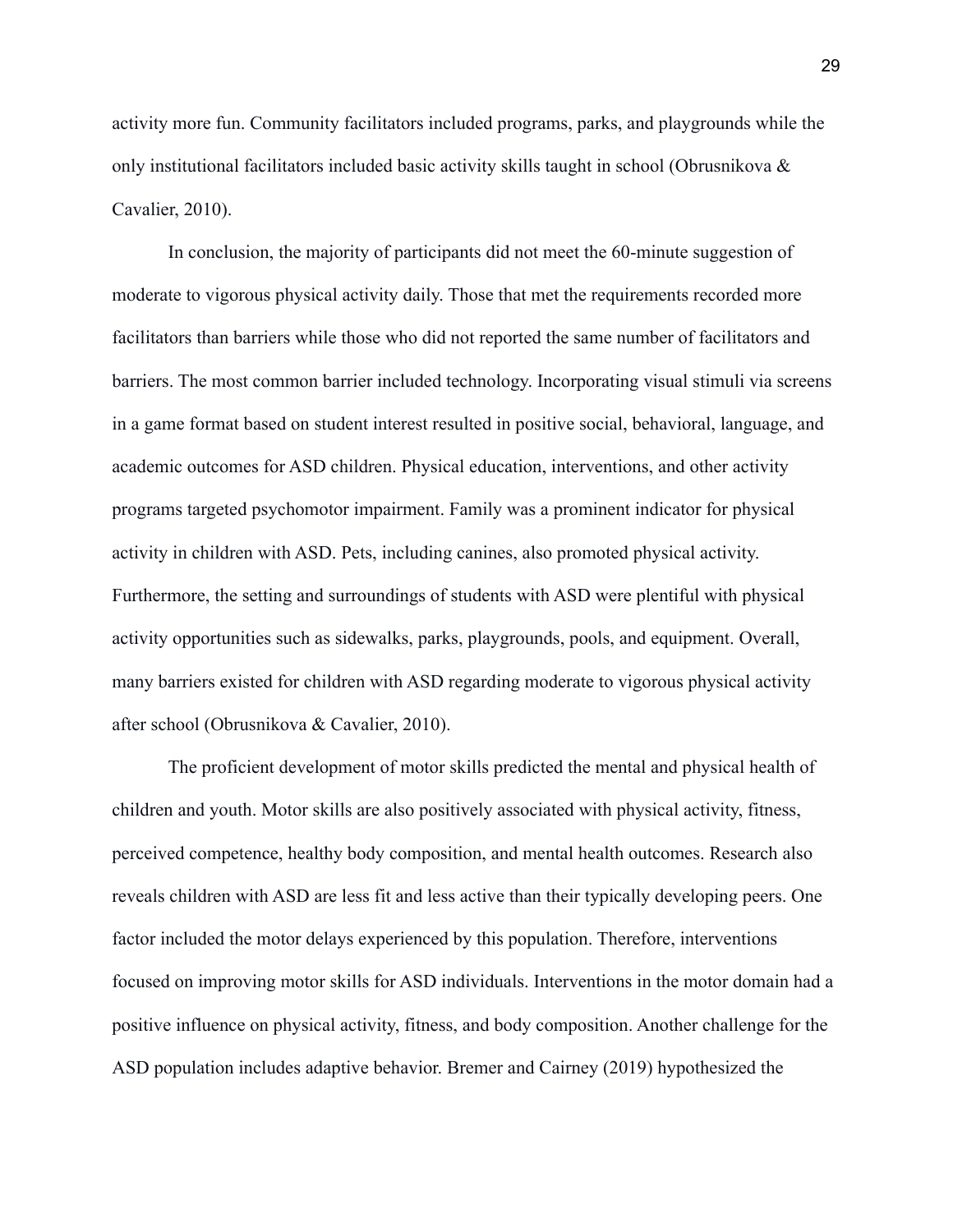relationship between motor skills, and physical fitness activity would be moderated by adaptive behavior. The purpose of the study included two major components. The first examined the Stodden et al. (2008) conceptual model of children with ASD. Specifically, the relationships between motor competence and fitness, and physical activity and BMI. Secondly, it hypothesized that a significant interaction occurred between motor competence and adaptive behavior which affected both physical activity and fitness.

The Bremer and Cairney study used a cross-sectional design. The 27 participants (89% male) ranged in age from seven to 12 years were diagnosed ASD and recruited through a mailing for families on a waitlist for government funded ASD treatment services. Some participants also had a secondary disability including ADHD or an intellectual disability. All participants scheduled four appointments at the researcher's lab. Data was collected during the final three visits. Visit one introduced the lab, exercise equipment, and research team. Visit two assessed participant motor competence while parents completed behavioral questionnaires. Visit three and four assessed fitness and weight status. The data for the current study was part of a larger study that examined the reliability of fitness assessments in students with ASD (Bremer and Cairney 2019). Half the participants participated in two additional appointments for further fitness testing. The Vineland Adaptive Behavior Scales-2, the Movement Assessment Battery for Children-2, and Wingate anaerobic cycling test were also completed for data purposes. The standing long jump provided lower body muscular power data. The digital handgrip dynamometer measured grip strength and indicated total muscular power. The sit and reach test measured flexibility. All tests were completed by a trained kinesiology graduate student. The Actigraph accelerometer was placed at the right hip for the participants waking hours for seven consecutive days. Height and weight and BMI were calculated for all subjects. Half of the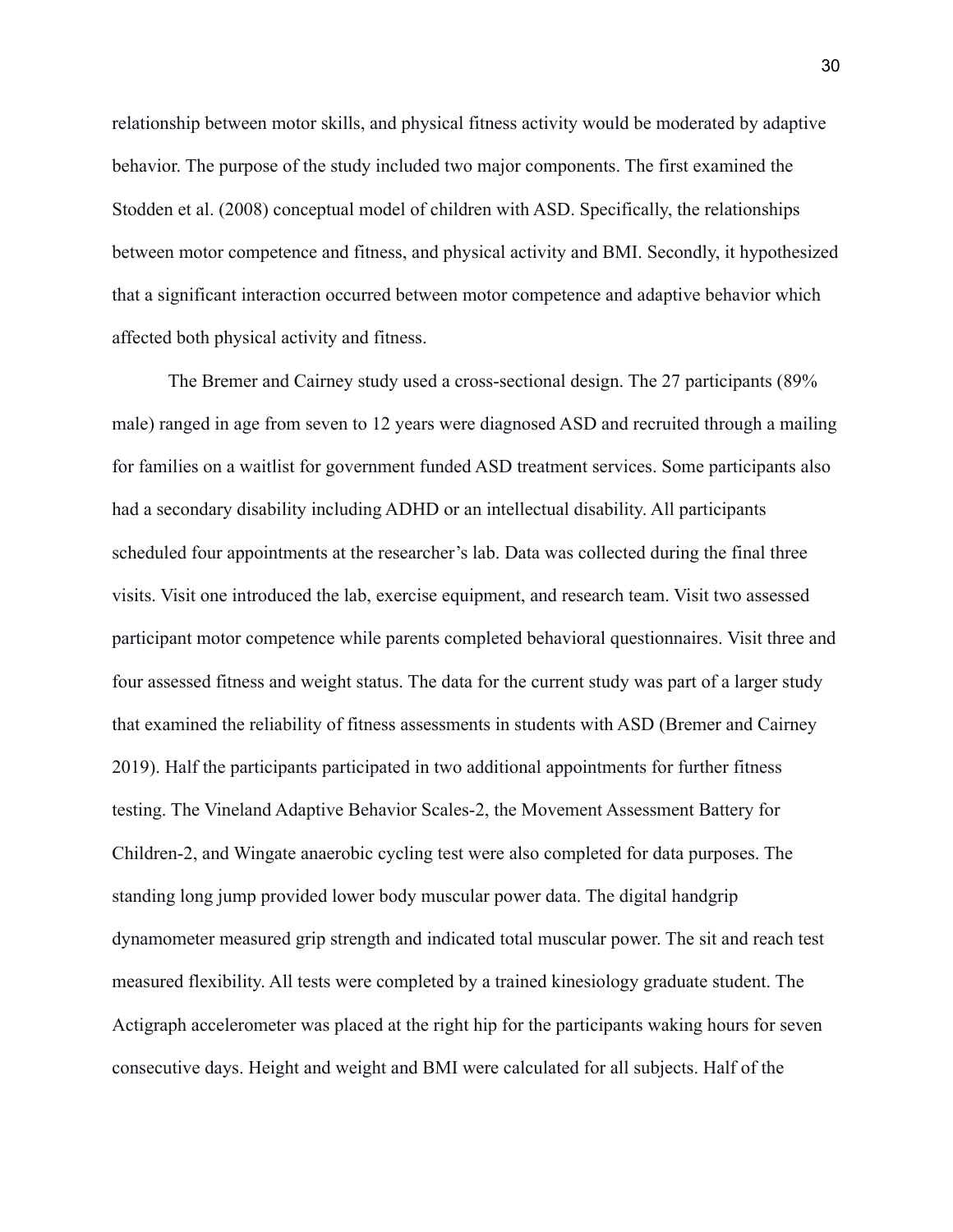sample was normal weight, with 3.7% being underweight, 29.6% overweight, and 14.8% obese. Results that concluded motor competence was positively related to the composite score of health related fitness. Adaptive behavior moderated the relationship between motor competence and fitness. This occurred in over three-fourths of the sample. However, there was no association between motor competence and physical activity. Findings also showed fitness is an independent predictor of mortality and morbidity. ASD children are 2.5 times more likely to be at risk than their typically developing peers. The study found physical fitness is a necessary priority for individuals with ASD. In conclusion, a positive relationship between fitness and motor competence suggested intervention through motor skills to produce meaningful health benefits.

Students with ASD had behaviors that negatively impacted their participation and performance in a school environment. Physical exercise had been proven to reduce stereotypic and disruptive behaviors, which resulted in more on-task behaviors. Exercise also proved to improve academic performance, cognitive and behavioral functioning, and increase social and communication skills. The purpose of the Oriel, Wetzel, Reed, Wilt & Saufley, (2020) study was to assess teacher knowledge and perception of PA use for children with ASD. Another purpose was to study how physical activity was implemented into a school day for children with ASD. The last purpose was to assess the barriers teachers face while implementing physical activity into classrooms.

The study was conducted as a survey and distributed to 1,000 teachers of students with ASD. 121 teachers completed the 20 question survey with open ended, multiple choice, and select option questions. Demographic information was collected including the participants' education level, school location, student age, classroom characteristics and size, males and females in the class, and number of children with ASD in the class. Participants were selected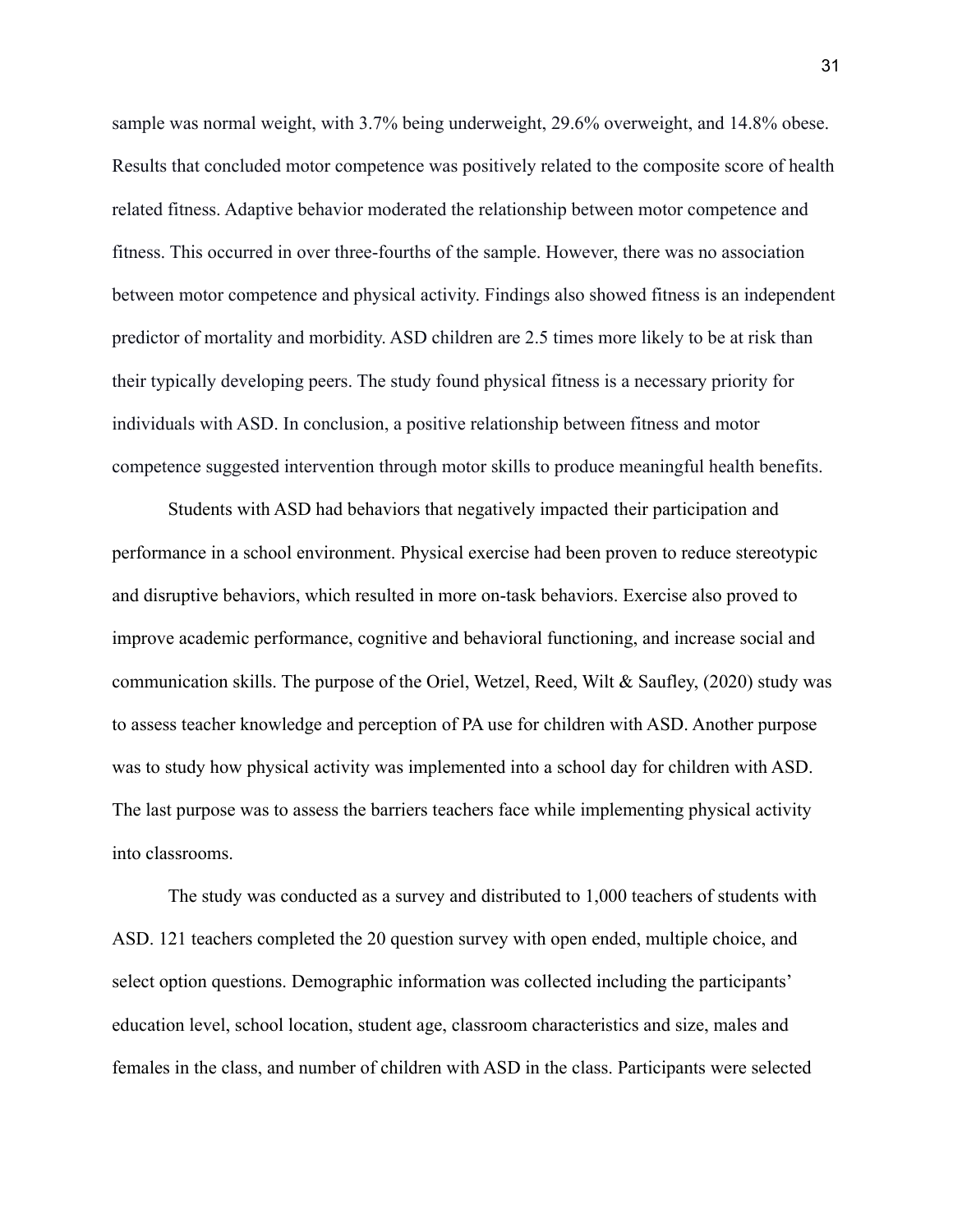through the Council for Exceptional Children member database. Survey questions had a specific frequency, duration, intensity, and mode. Both qualitative and quantitative data were collected using descriptive statistics and analyzed by researchers. Teachers were between 25 and 44 years old, and 69.7% had a master's degree. The average teaching experience was 12.8 years and students ranged from three to 18. An average of 3.5 children with ASD were part of each classroom. Of the 121 participants, only 19.4% received formal education about ASD. The majority of teachers agreed physical activity had benefits in attention, increased sensory/self-regulation, improved mood, increased energy exertion, improved motor function/fitness, increased good behavior, and increased socialization. Only 47% made physical activity a regular routine. Themes of physical activity incorporated into classrooms included music/ dance/ GoNoodle, yoga and stretching, heavy exercise, brain breaks, and centers/equipment. Physical activity increments lasted between five and 30 minutes. During these exercises, students were reported to have a moderate physical activity level. Recess occurred daily for 42.7% of participants and physical education classes occurred one to two times per week for 60% of the participant population.

Many barriers existed to physical activity implementation. Lack of time, space, and equipment include a few. Difficulty engaging ASD students, lack of motivation/interest, sensory/motor difficulty, poor behavior, decreased social skills, and lack of administrative and support staff included other common barriers. Another important barrier included lack of teacher and administrative education on how to implement physical activity within a school setting. A study by Katz et al. (2010) identified the Activity Bursts in the Classroom (ABC) program for fitness. The program incorporated various activities throughout the day totaling 30 minutes. In conclusion, physical activity had copious cognitive, behavioral, and social benefits for students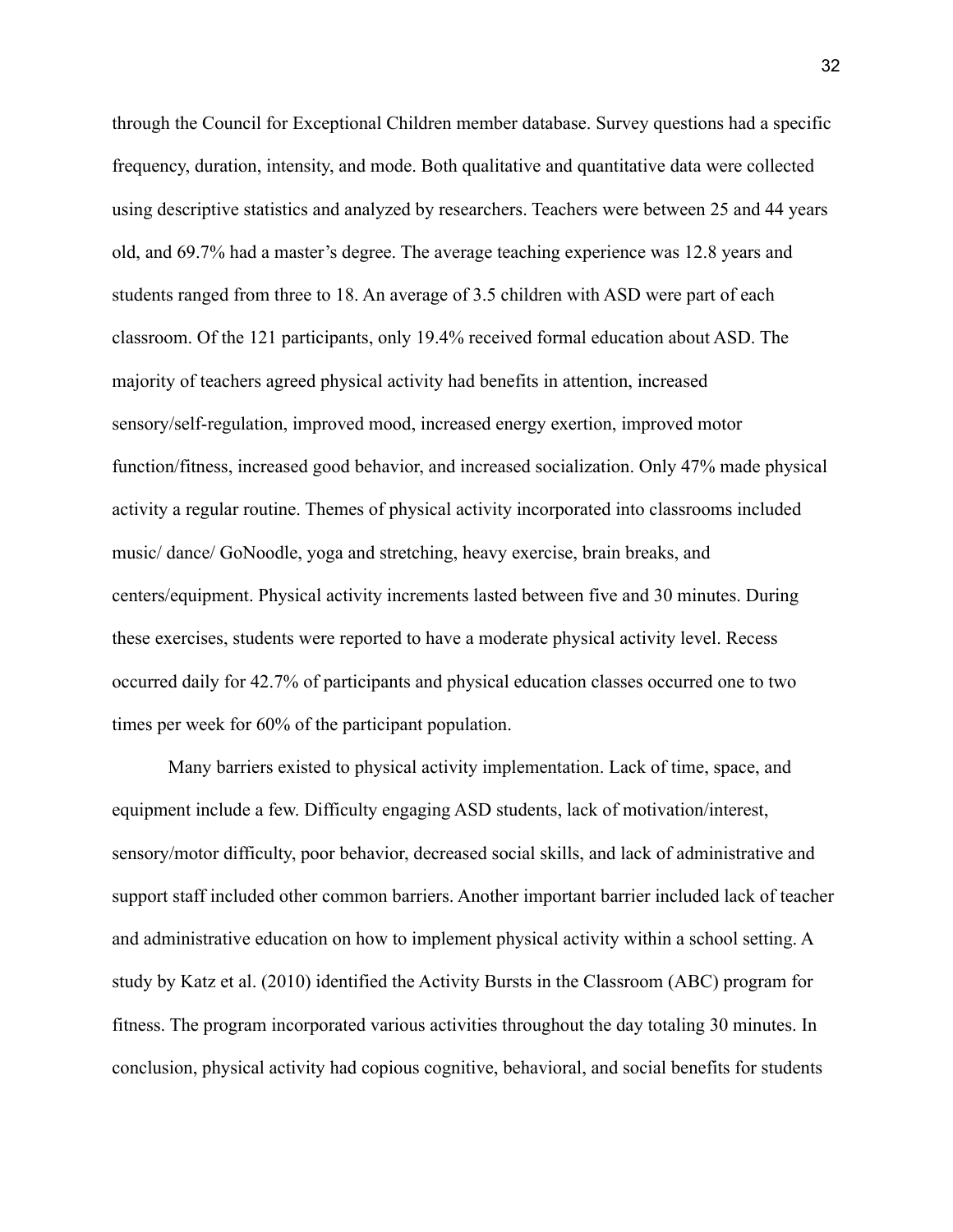with ASD. Educated teachers were necessary to provide a successful implementation of PA into the educational setting.

Physical activity and parental involvement are highly intertwined. Previously, little research explored parental support with physical activity and children's physical activity levels within the autism spectrum population. The purpose of the Brown, Arbour-Nicitopoulos, Martin Ginis, Latimer-Cheung, Bassett-Gunter (2020) study was to examine this relationship and the effect of parent perspectives on children's physical activity behaviors. There were 201 parents of school-aged children with ASD who participated in the study. Parent physical activity support was organized into intentions, behavioral regulation, and support behavior. Until adolescence, physical activity patterns are similar among ASD and TD children. However, parental support was proven to be a key factor in PA behavior. Parents of youth with ASD acknowledged several barriers to PA, including having fewer friends, exclusion, and need for greater supervision. Although parents had great intentions to incorporate physical activity into daily life, intentions often did not convert to actions. The multi-process action control framework (M-PAC) consisted of three processes: reflective, regulatory, and reflexive. It allowed an investigation between parental support behavior, parental psychological processes, and PA participation among children with ASD.

The cross-sectional examination occurred in Canadian school-aged children and youth with disabilities. Parents had children diagnosed with ASD between four and 17 years old, lived in Canada, and proficient in English. A demographic questionnaire assessed education, household income, PA behavior, geographic location, and child age, ethnicity, diagnosis, severity disability, gender, height, and weight. Parents rated their child's disabilities using the Washington Group Short Set of Questions on Disability four-point scale across five domains: vision, hearing,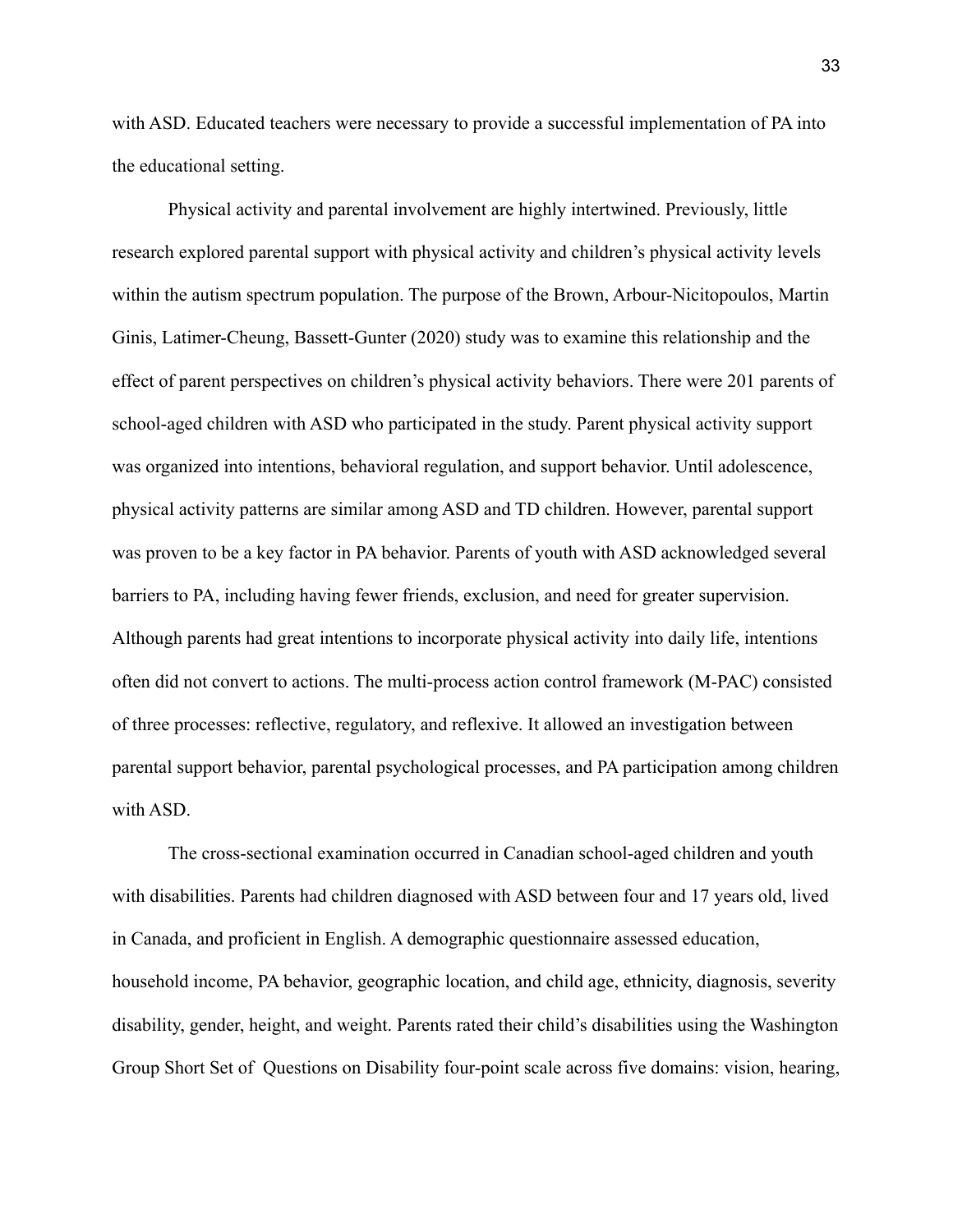mobility, cognitive, and self-care. The Health Behavior in School Children Survey assessed children's PA behavior. Per Ajzen's recommendations, two questions were posed to parents to determine the intentions of supporting PA. Parents responded to the statements on a five-point scale. The first stated, "I tend to provide support to help my child participate in physical activity 60-minutes each day in the next month," and the second stated, "In the next month, I will try to provide support to help my child participate in physical activity each day for 60-minutes."

In conclusion, the study determined parent PA support was highly related to the child's PA behavior. Behavioral regulation of parent PA behavior was the strongest predictor of PA levels for children with ASD. Parental intentions were important, but insufficient in increasing their children's PA as 72.6% of parents with ASD youth struggled to move beyond the intention phase because they only supported PA once per week. This was less than TD parents. Managing ASD condition-specific deficits contributed to the lack of PA support. Collaborative intervention efforts are needed to translate parent intentions into action.

#### **Physical Activity and the Connection to Improved Social Skills**

Communication was another skill impacted by autism. Zhao and Chen (2017) established a 12-week structured physical activity program that consisted of 24 hour-long exercise sessions in an effort to observe the impact on students' social interaction and communication. There were a total of 50 children with autism who participated in the study. Twenty-five of the students were placed in the experimental group and the other 25 were placed in the control group that engaged in regular physical activity. Consistency, a reward system, and structure were utilized within the intervention group. A quasi-experimental design along with qualitative and quantitative instruments were used for this study. Both Social Skills Improvement System Rating Scale (SSRI-RS) and Assessment of Basic Learning and Language Skills-Revised (ABLLS-R) results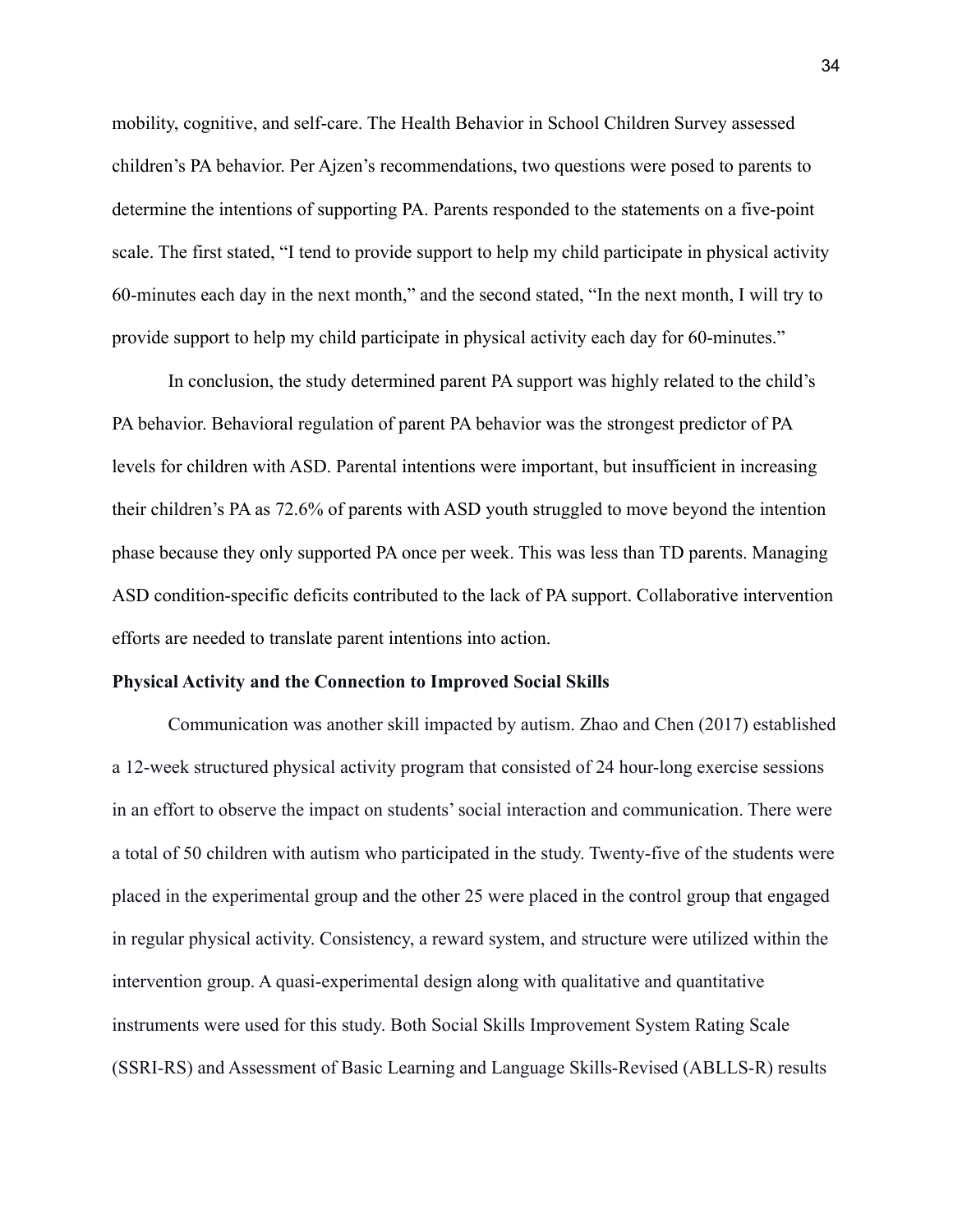showed improvement in social interaction and communication skills for the experimental group. Data was collected from the perspectives of teachers, parents and students. The intervention program consisted of four features within each 60 minutes session for 24 sessions: warm up, one-to-five small group instruction, whole group exercise, cooldown and reward activities.Three test phases monitored growth at the beginning, middle, and end of the program. Data was collected using the Social Skills Improvement System Rating Scales (SISS) and Assessment of Basic Language and Learning Skills- Revised (ABLLS-R) quantitatively, while qualitative interviews with parents and staff were conducted.The ABLLS-R and SSIS-RS monitored social interaction and communication progress. Surveys, questionnaires, and semi-structured interviews gathered perception of progress from the participants' family members (Zhao & Chen, 2018). The study found that physical activity improved many deficiencies for ASD students. The study also showed that ASD students participated in fun activities with their peers and learned critical interpersonal skills. Self-determination, increased strength, and positive effects on cognition and adaptability are a direct result of physical activity. Furthermore, findings showed social behavior and function, enhanced communication, exercise stamina and ability, body mass index, sensory needs, stereotypical behavioral patterns, and overall participation improved as a positive result of physical activity interventions. According to SSRI-RS, ASD students in the experimental group significantly improved in social skills over time (Zhao & Chen, 2018). The effectiveness of physical activity on social intersections resulted from the natural setting of promoting positive social interactions, building relationships, and engagement in cooperative play or teamwork. Based on qualitative data from parents and teachers, a specific physical activity intervention included physical activity, purposeful design, a structured program, teaching tools, low teacher-student ratio, and a comfortable environment (Zhao & Chen, 2018).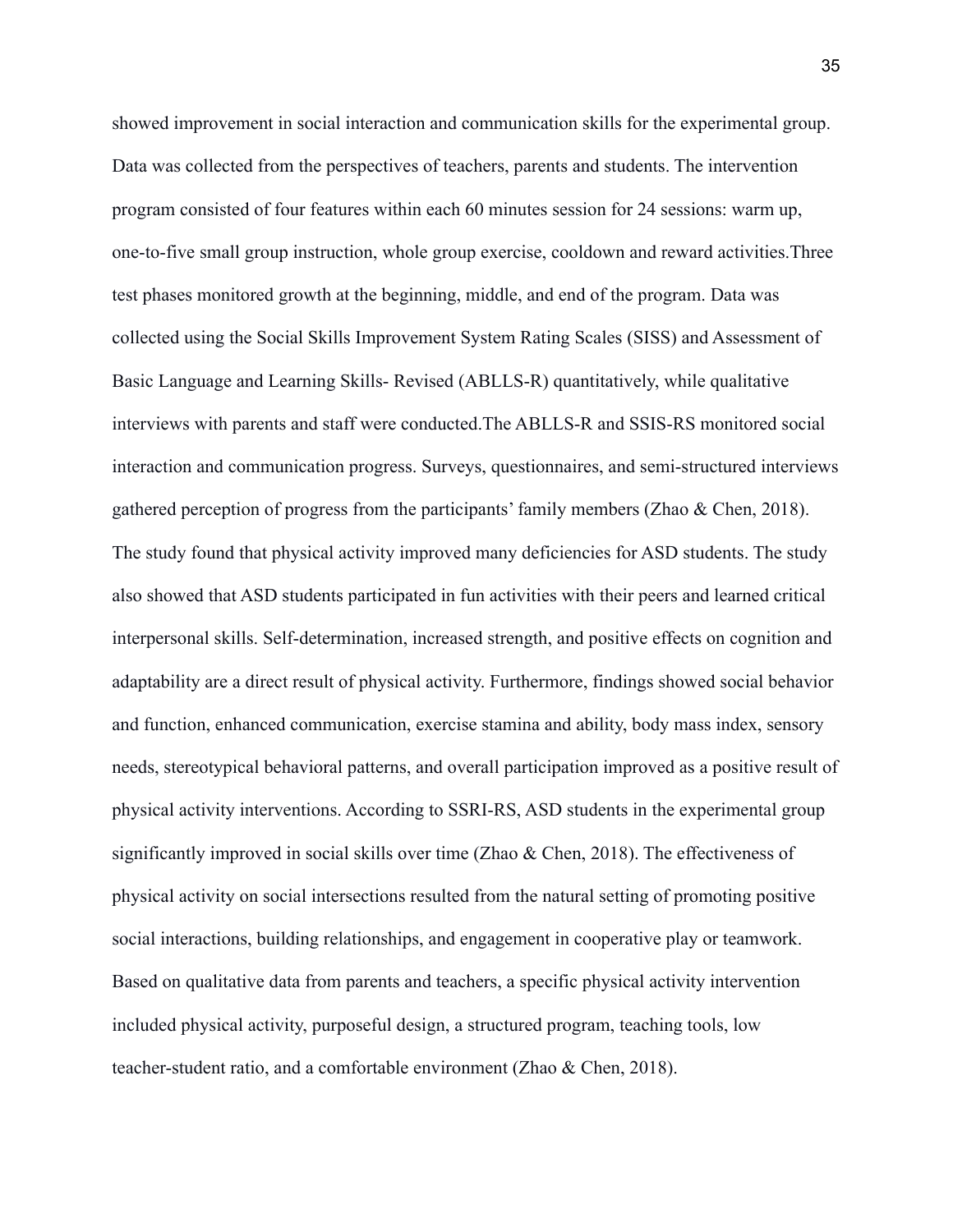Autism Spectrum Disorder is characterized by poor social and communication skills. Structured individualized interventions are necessary to address these deficiencies. Autism can be diagnosed as young as 18 months, creating the need for early, structured interventions but remains to have a curative treatment. Two examples include comprehensive treatment models and focused intervention practices as reviewed by Sefen, Al-Salmi, Shaikh, AlMulhem, Rajab and Fredericks, (2020). Their research revealed the positive benefits of structured exercise interventions for youth with ASD, including creating schedules and routines, improving motor control, increasing self-esteem, and reducing undesired stereotypical ASD behaviors. Though it may be counterintuitive, it was beneficial to deliver isolated, individualized programs away from the group to develop social skills with ASD individuals. Simplified programming structure was important along with physical structure, schedules, and task organization. Meta-analysis and systematic reviews concluded that physical activity directly benefited behaviors and social skills for children with autism. Programs such as Treatment and Education of Autistic and Related Communication-Handicapped Children (TEACCH), dance, horseback riding, and martial arts showed positive results. Exergaming was another form of innovative physical activity. "Exergames are defined as any game that has a combination of video games and physical interaction with participants online" (Al-Salmi et al,. 2020, p. 5 ). Results included: improved social involvement, behavior, communication skills, body awareness, and mental health. More specifically, after a 14-week karate training program, significant improved communication and improvements in stereotypical behaviors were noted. Self-regulation, self-awareness, and concentration were also improved. Professionals such as pediatricians, child psychiatrists, occupational therapists, speech therapists, psychologists, specialist-teachers, and parents are all necessary members of ASD interventions. Other programs involved included: Applied Behavior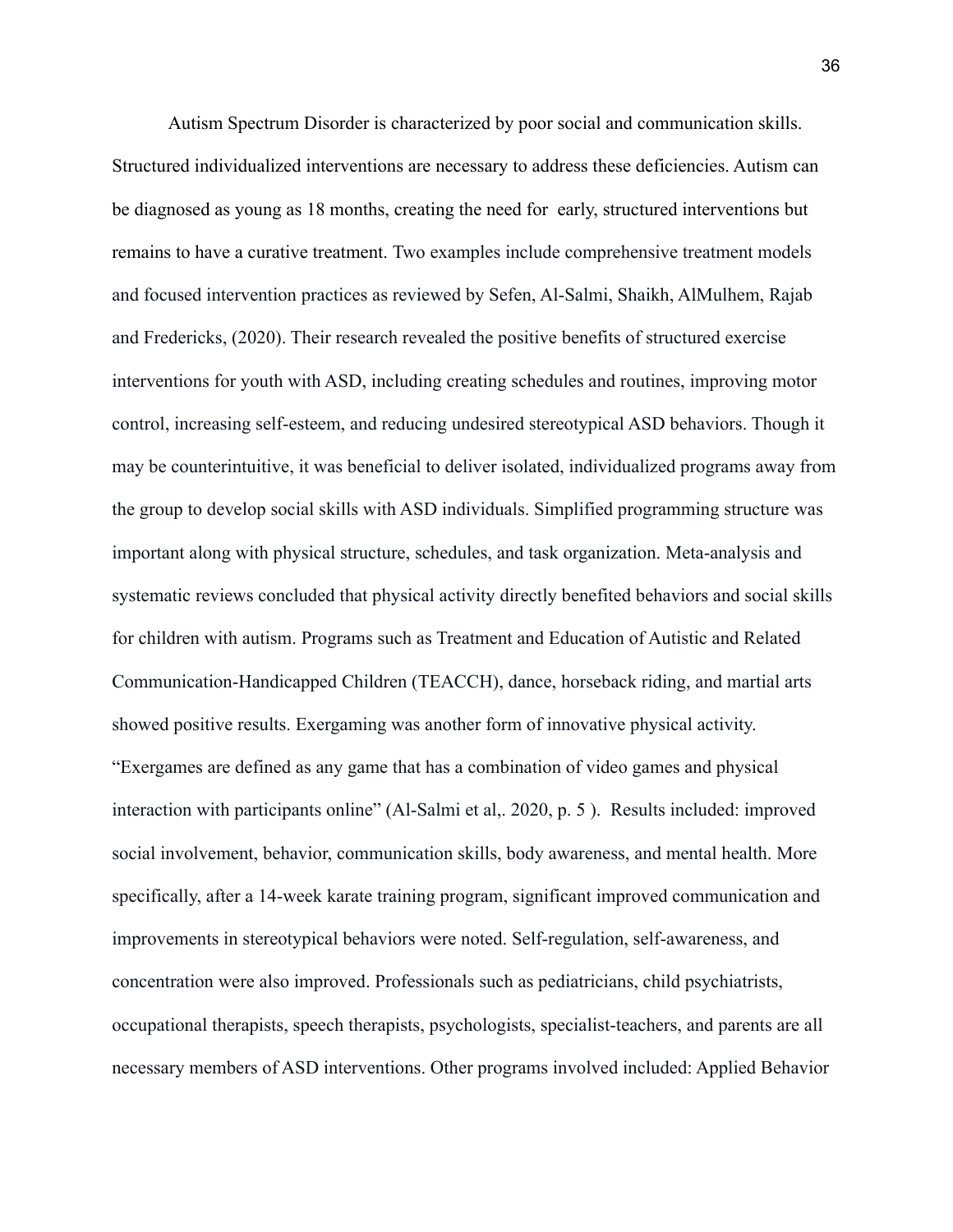Analysis (ABA), Early Intensive Behavioral Therapy (EIBI), Verbal Behavioral Intervention (VBI), Picture Exchange Communication System (PECS), speech therapy, and sensory integration therapy. Furthermore, physical exertion was considered an evidence-based practice that decreased problem behaviors or increased desired behaviors (Sefen et. al., 2020).

Seventeen males and four females with Autism Spectrum Disorder participated in a study conducted by Tes, Liu and Lee, (2020), that sought to demonstrate whether physical exercise reduced stereotypical behaviors resulting from ASD. The study targeted hand-flapping and body-rocking behaviors. Three conditions were established: one for the control condition, one for the 10-minute ball tapping condition, and one for the 10-minute jogging condition. Participants were defined according to three weight categories: underweight, normal, and overweight per the international standardized age and gender-specific cut-off determining BMI. Participants were 9-13 years old, diagnosed ASD, had a nonverbal IQ over 40, were able to follow directions, and scored a 9 or greater in the Gross Motor Development subtests. They had not had regular physical activity outside of school in the past six months and demonstrated observable hand-flapping or body-rocking. The measurements were recorded by a video study and coded by two independent raters. Each participant was required to take part in one control and two intervention conditions on three separate days. Many aspects of the study were familiar to students, including the setting, schedule, and activities. The ball-tapping exercise intervention required the participants to tap the ball as many times as possible in ten minutes. Participants were required to jog around a basketball court for ten consecutive minutes during the jogging exercise intervention. Verbal cues and reinforcements to encouraged continuous exercise. The results showed participants achieved the required physical activity level. Reduction in hand-flapping occurred during the ball-tapping exercise intervention, but the jogging exercise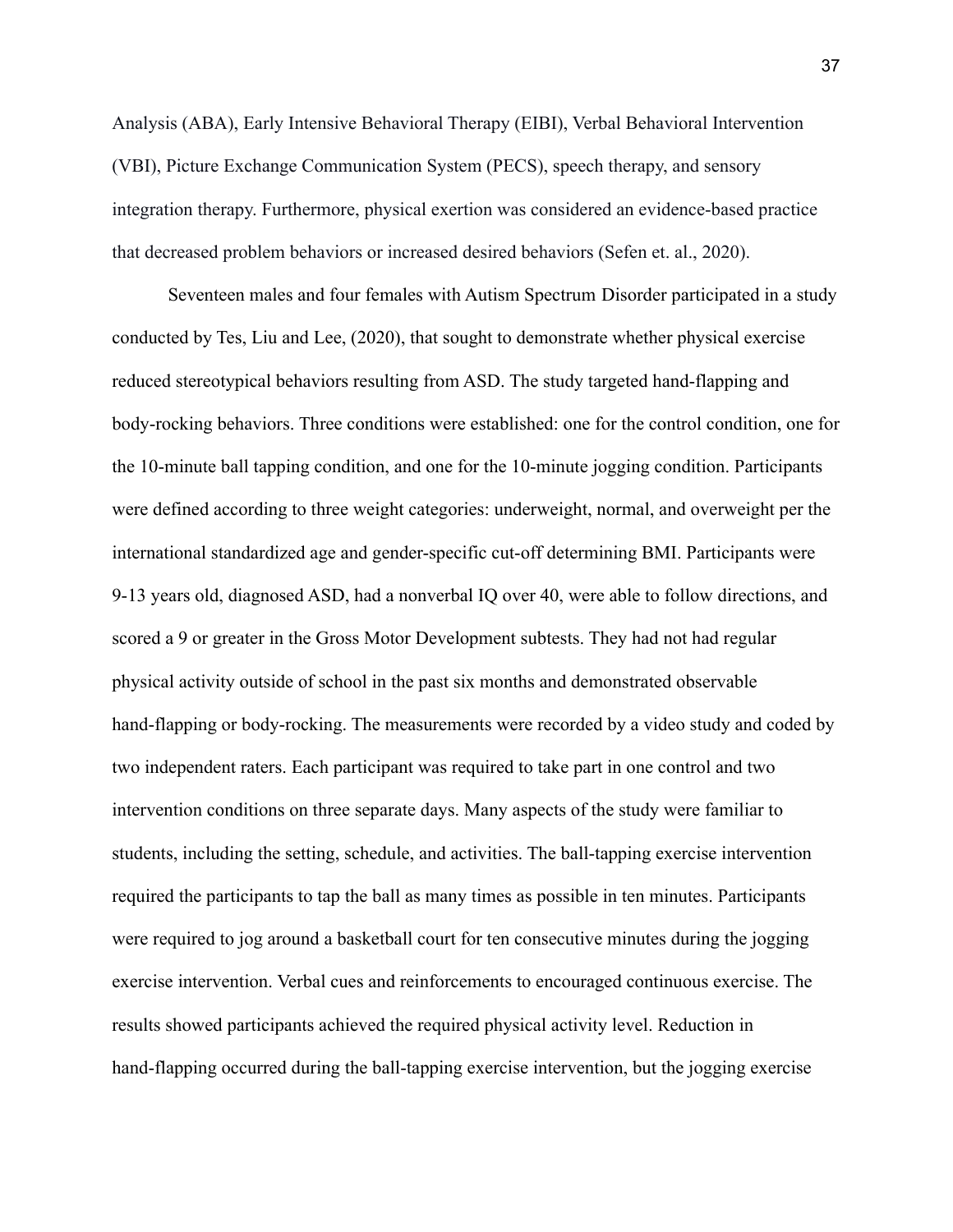was not effective in eliminating hand flapping. There was some success with reduced body-rocking with jogging, but not ball-tapping. The study confirmed that stereotypical behaviors were reduced by a corresponding exercise, not the fatigue effect. Results revealed an individualized reduction in specific behaviors related to the exercise involved. Hand-flapping was reduced with the ball exercise condition and rocking was reduced with the jogging exercise condition. These behaviors stayed absent for 45 minutes

Behaviors such as repeated speech and movements, hand-flapping, body-rocking, and circular body movements, interfered with peer social engagement, learning ability, and the learning environment for the individual with ASD. Many interventions were available for ASD children, but most were expensive and required professionals. Physical activity was low cost and easy to implement (Tes, Liu, Lee, 2020).

Howells, Sivaratnam, May, Lindor, McGillvray, and Rinehart used meta-analysis to research and clarify the impact of organized physical activity (OPA) on social and communication for children with Autism Spectrum Disorder. Autism is heterogenous, resulting in differentiation. The study was conducted following an interest in motor interventions and the potentially benefitted for ASD populations during social functioning and communication with peers, siblings, and instructors. Physical activity improved the social component of ASD and reduced the presence or risk of psychiatric disorders. Life-style based interventions successfully prioritized life skills versus academics. Successful intervention occurred in a natural setting for participants, where effective learning opportunities occurred. OPA was defined by Okely (1990) as physical activity supervised by an adult in a formal or structured setting. In addition to the communication and social challenges in ASD, subjects also portrayed motor impairments. Researchers found a direct correlation between motor and social impairments. Physical activity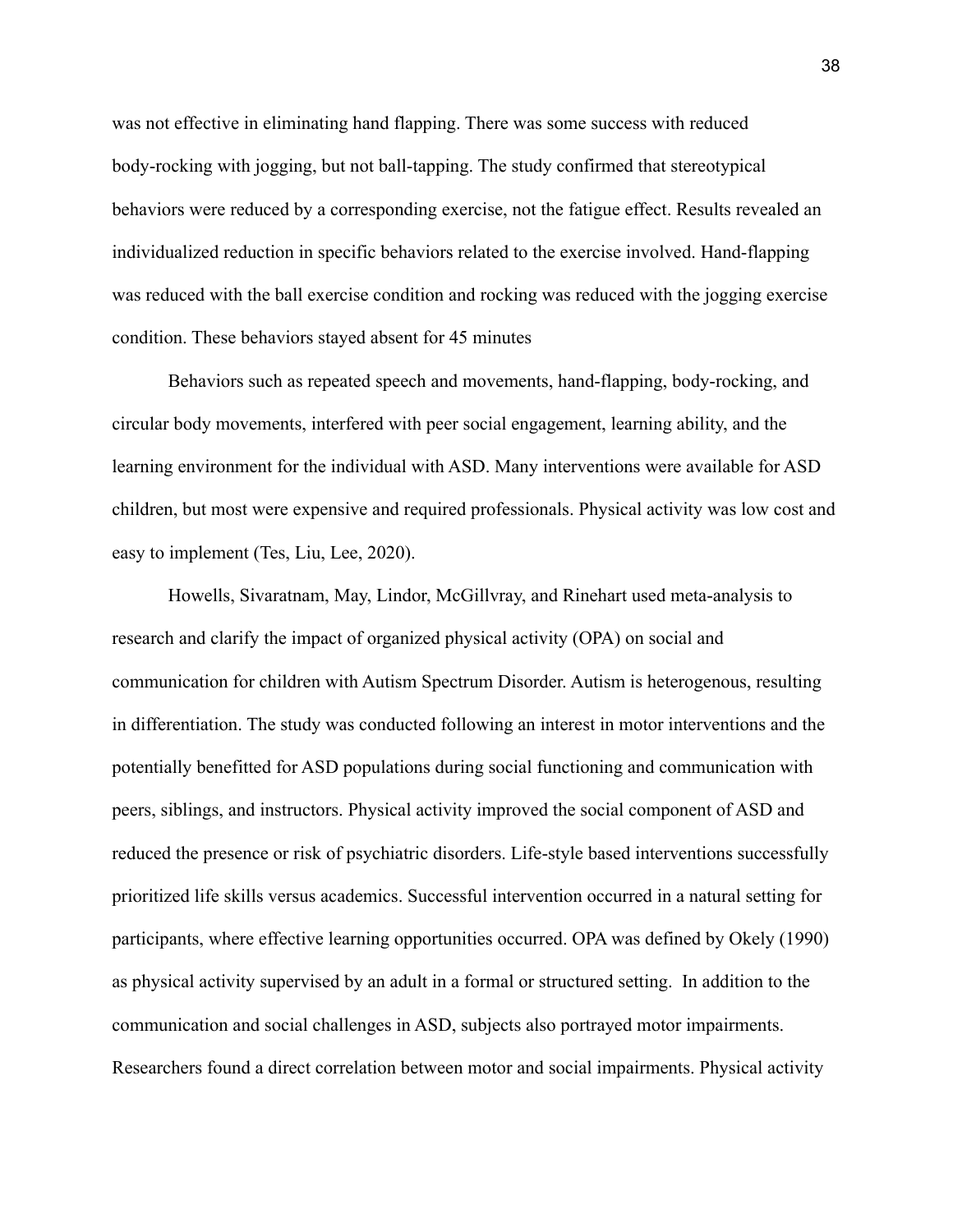programs improved motor function. The study focused on several systematic reviews including: the increased effectiveness of individualized exercise interventions over group interventions and the lack of age groups and settings within a study. Research indicated that an individualized exercise intervention was more effective than group-based. However, group interventions increased interpersonal and social skills development. Providing a variety of developmental stages and settings allowed for generalization of results (Howells et al., 2019).

Study participants were diagnosed with a Pervasive Developmental Disorder, including a DSM-5 ASD diagnosis and other variations and were between three and 16 years old. The intervention program was delivered in small groups for at least 30 minutes a week. The interventions included horseback riding, kata techniques, soccer skills, multi-sport camps, and an outdoor adventure camp, and varied with both frequency and length. Two outcomes were measured: social functioning and communication. Social outcomes included social communication, relationships, peer interactions, social motivation, and awareness. The Social Responsiveness Scale and Vineland Adaptive Behavior Scale were used for meta-analysis. Data extraction was achieved by one independent reviewer. The data extracted included: study design, sample age range, number of group participants, diagnosis, severity, and comorbidities, OPA type, additional medication or therapies, measures used to assess social outcomes, and results. Results indicated 379 participants took part across 11 studies, with 348 included in the qualitative analysis. Eight of the studies noted improved social functioning improvement. Two of the 6 studies found communication improvement. Bias, however, was likely to have occurred. Six of 11 studies included equine therapy. Motor functioning, behavioral skills, and self-care improved from these programs (Howells et al., 2019).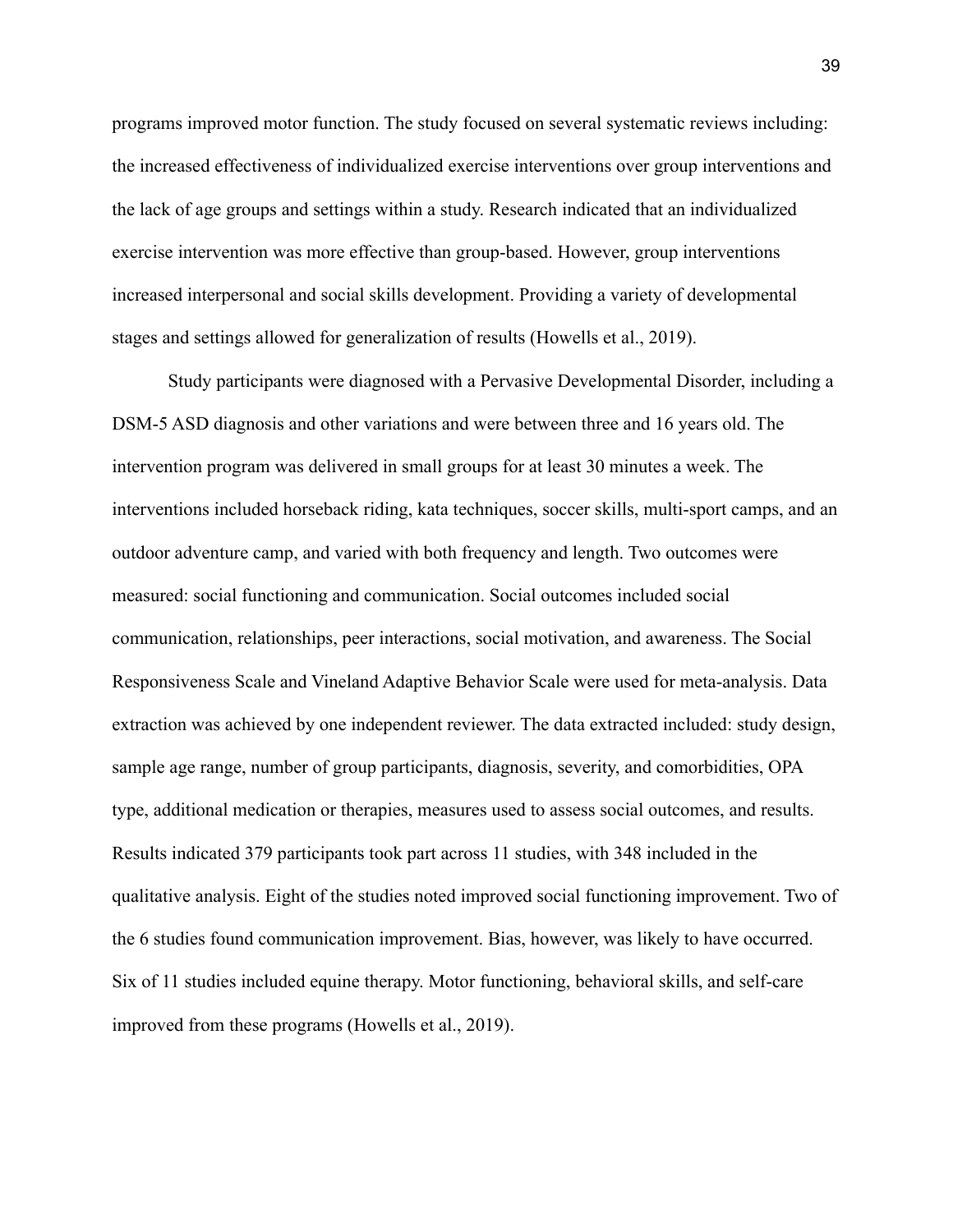Tarr, Riner-Hershey, and Larwin (2019) found that about 90% of the autism population experienced stereotypic behaviors. These behaviors occupied up to 60% of the time for ASD individuals and resulted in social stigma, social disconnect, and inhibited learning new information. In addition to the stereotypic behaviors, those with autism were impacted by anxiety, hyperactivity, sensory integration problems, increased response latencies, play behavior interference, self injury, and problem behaviors. Problem behaviors were defined as "behaviors that interfere with a person's ability to function" (Tarr et al., 2019, p. 26). The goal of reducing stereotypic behaviors was to create space for increased socially desirable behaviors that promoted a better quality of life.

Stereotypic behaviors are a hallmark characteristic of autism for most individuals. Tarr et al. (2019) investigated three meta-analyses on the effects of physical activity and stereotypic behaviors for ASD participants who had stereotypic behaviors. The three research questions focused on the effect of stereotypic behaviors in aggregate score studies of single subject design studies that included functional analysis, and stereotypic behaviors. The studies part of the analysis were conducted between 1980 and 2017, written in English, used physical exercise as the independent variable, stereotypic behaviors as a dependent variable, and included individuals diagnosed with ASD.Ten studies published the effects of physical exercise on stereotypic behaviors based on the inclusion criteria. The aggregate scores included eight females and 46 males for a total of 54 participants. The single-subject design studies included 10 males and three females for a total of 13 participants. The analysis focused on the effects of physical activity on stereotypic behaviors according to sex, age, autism severity level, types and functions of stereotypies, and types of (taught) exercise. Moderators in the study included preference/choice-based, intervention setting, implementers of the interventions, duration and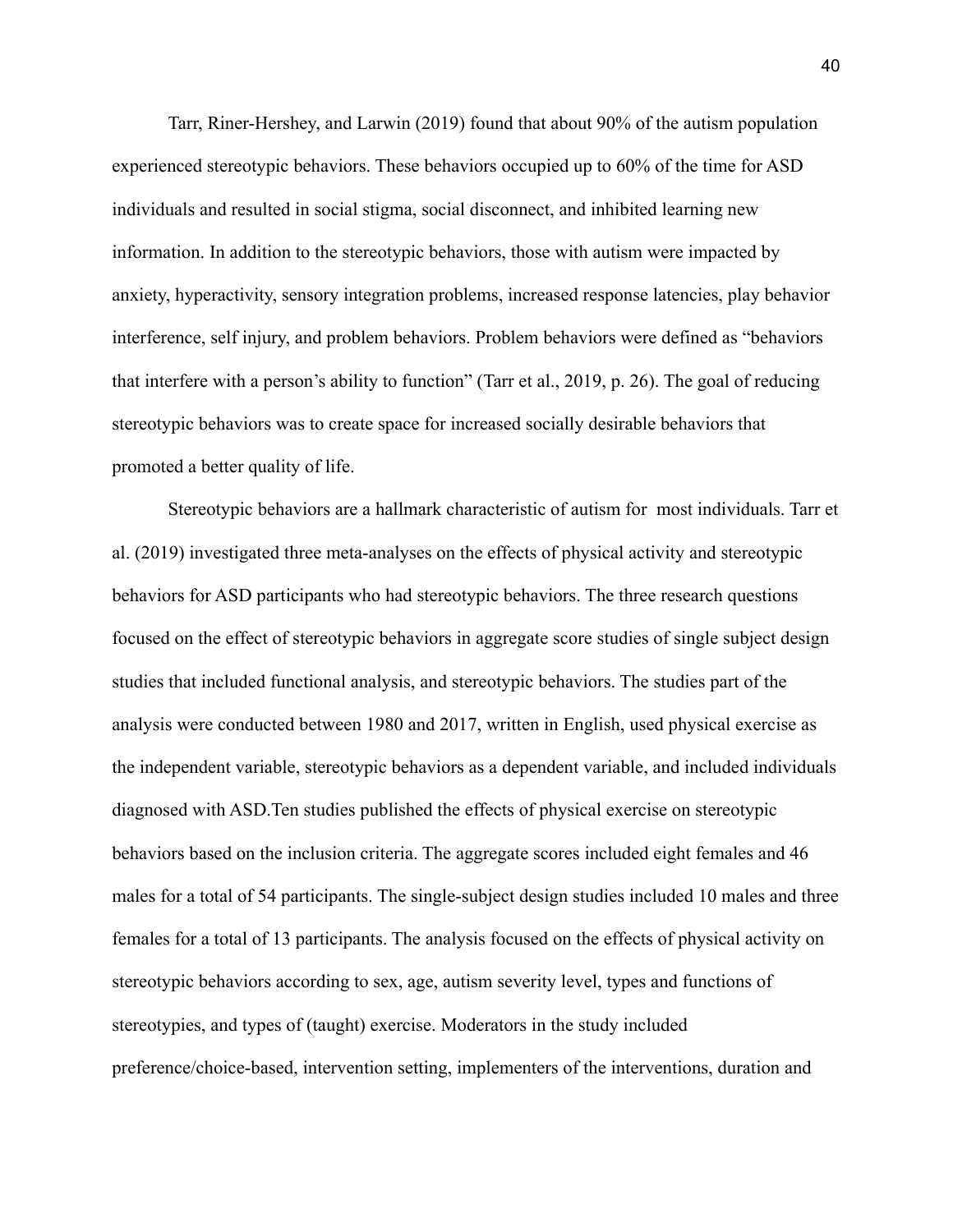intensity of interventions, behavior assessment methods and behavior measurement techniques. The large effect sizes found in the study concluded that stereotypic behaviors decreased with physical activity. Three hypotheses attempted to explain the phenomenon: neurotransmitter hypothesis, fatigue hypothesis, and matching hypothesis. The neurotransmitter hypothesis claimed that neurotransmitters were directly impacted by physical activity. Those with autism had deficiencies in serotonergic, dopaminergic, and GABA neurotransmitters. Moderate to vigorous exercise proved to positively change the synthesis and metabolism of these systems. The fatigue hypothesis suggested stereotypic behaviors decreased due to decreased stimulation in the basal ganglia, resulting in the reduction of skeletal muscles and increased fatigue. Results of the study indicated that aerobic exercise in small doses temporarily reduced stereotypic behaviors because of the effect on neurotransmitters which resulted in fatigue. The meta-analysis concluded that the effect size of physical exercises that topographically matched the stereotypic behavior was greater than when the physical activity was not topographically matched. Therefore, coordinating a physical activity with a stereotypic behavior tends to be most effective. An alternative hypothesis suggested different exercises affected different parts of the brain and therefore different behaviors. For example, aerobic exercise was associated with improved cognition, and resistance training correlated with improved executive functioning and memory. Stereotypic behaviors occurred in the following brain locations: cerebellum, cerebellar vermis, whole brain volume, frontal lobe. The basal ganglia, parietal lobe, and cerebellum were impacted by sports drills. Martial arts was deemed most successful during the meta-analysis by obtaining the greatest effect size.

Stereotypic behaviors can be non-functional, repetitive, self-stimulatory movements which involve both fine and gross motor movements and/or verbal and nonverbal behaviors. Lee,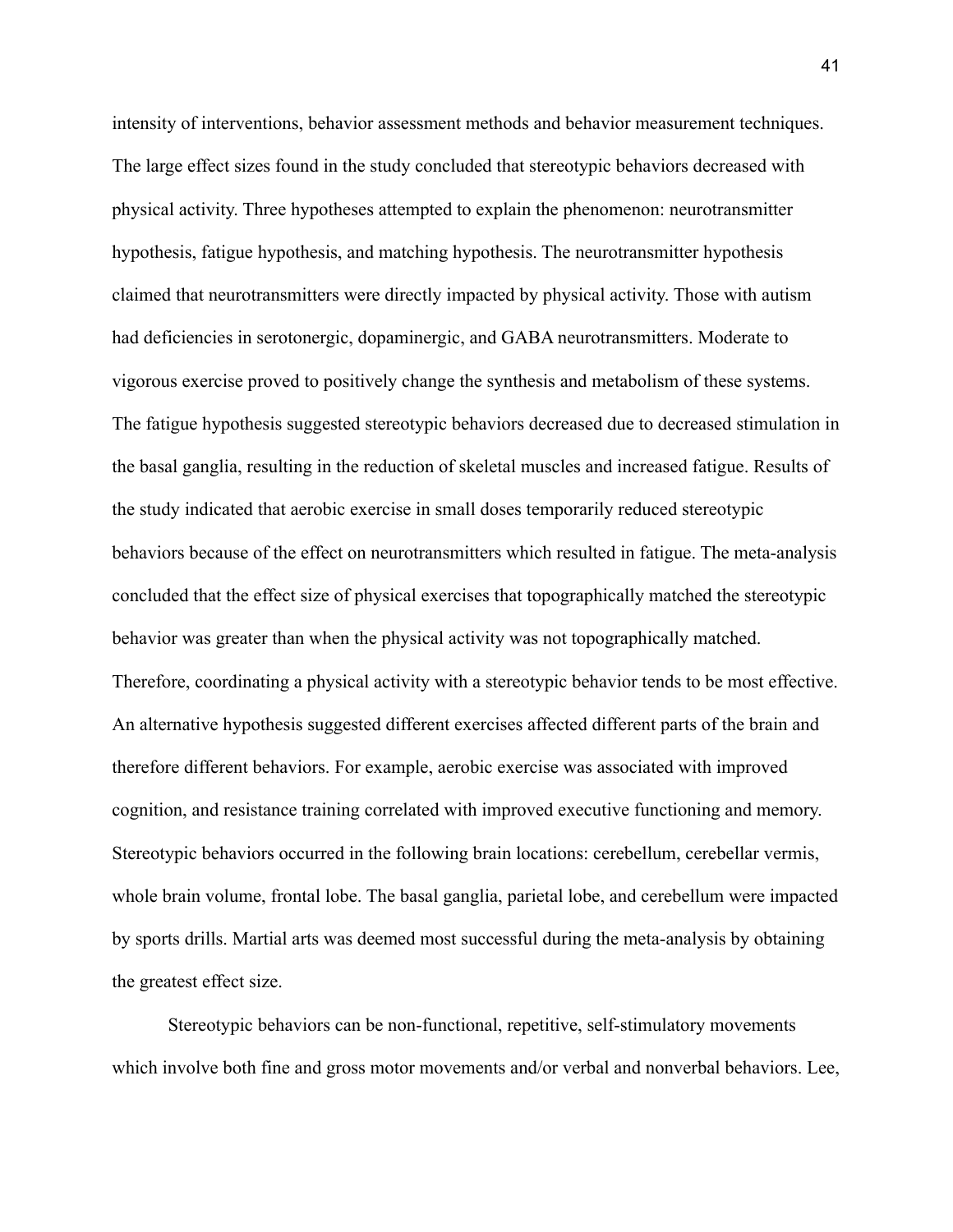Vargo, and Porretta (2018) analyzed three preschool autistic boys and how locomotor activities and object manipulation affected stereotypic behaviors (SB). None of the Caucasian boys were medicated or had other diagnosed medical conditions that impeded physical activity. The study setting was conducted in an empty preschool classroom in the Midwest. Two participants were nonverbal and one was verbal. All three boys had SBs that debilitated their school success. The independent variable included locomotor activities or object manipulation activities. The dependent variable was the percentage of 10-second intervals with SBs. Task engagement, and appropriate on-task behaviors, were measured. A three-component test sequence used three, five-minute phases to identify changes in stereotypic behaviors: pre-physical activity, physical activity, post-physical activity. Two professionals observed participants during 38% of the physical activity sessions and 50% of the functional activity sessions to calculate interobserver agreement. Sessions were one-to-one and videotaped. Six objects, determined by teacher recommendations, were placed in front of each of the three boys. Participants were given 30-seconds and then directed to select one item. The trial continued until all items were chosen or until the participant stopped choosing, producing a hierarchy of preferred items. Functional analysis was conducted once per day for four 5-minute conditions: attention, demand, play, and alone. The physical activity intervention had three, five-minute components in the same order: pre-PA, PA, and post-PA. Each participant experienced eight locomotor and eight object manipulation sessions. General verbal prompts prevented irrelevant effects. Moderate SB rates were present in all conditions, partially due to automatic reinforcement. Results revealed locomotor physical activity sessions reduced SB percentages more than the object manipulation intervention. However, only one of three participants demonstrated greater task engagement. SBs also remained similar during pre-PA sessions and decreased similarly across participants in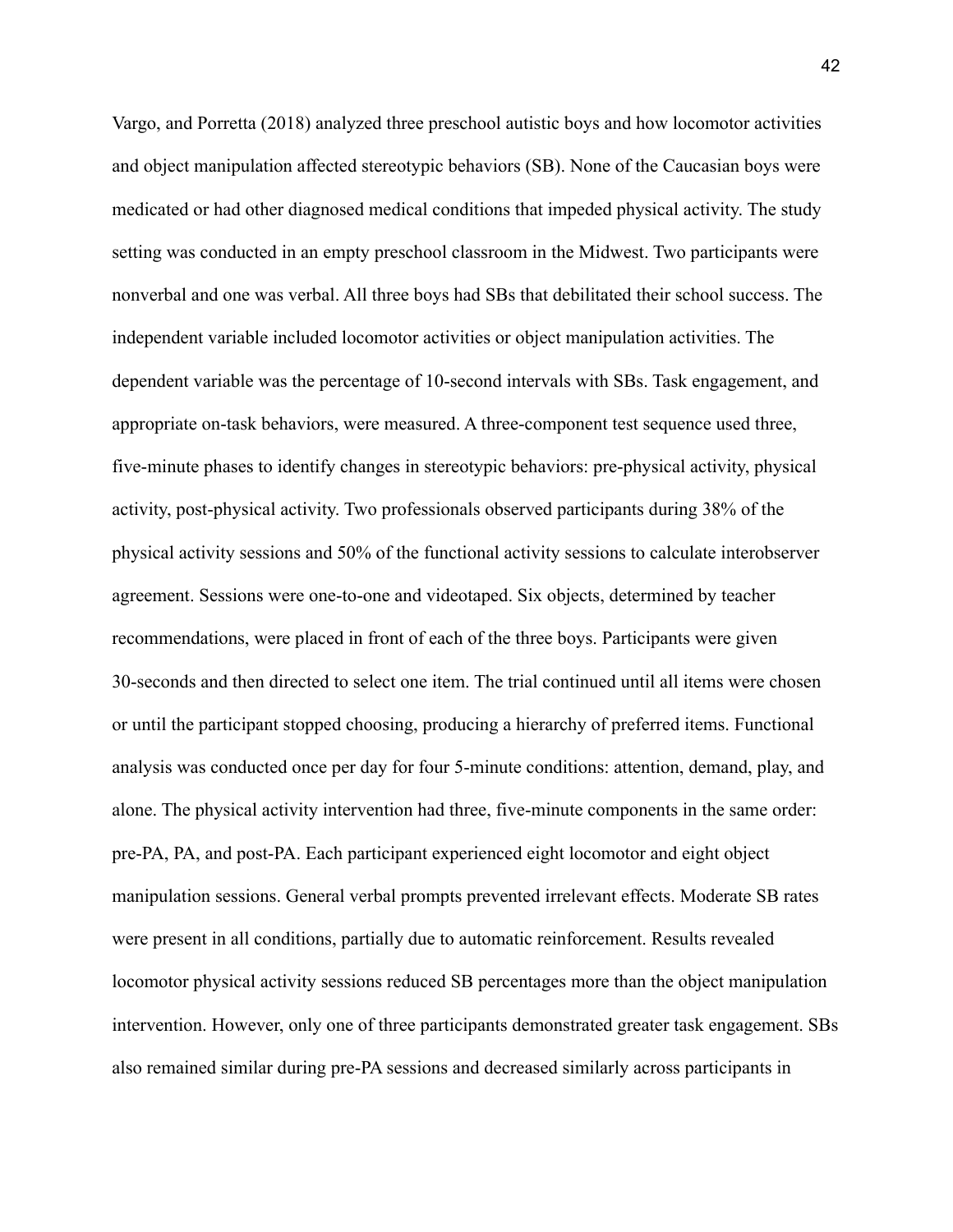post-PA sessions. Contrarily, higher levels of SBs were found after the object manipulation physical activity. Heart rates increased for both locomotor and object manipulation activities.

Physical activity not only decreased SBs, but was also associated with social, academic, and overall health improvements. SBs interfered with psychosocial functions, caused learning delays and disruptions for teachers and peers, and impaired the inclusive environment. Interventions attempted to decrease SBs including differential reinforcement, noncontingent reinforcement, inclusion of match stimuli, and punishment. However, physical activity intervention promoted both physical and mental health. Although proven effective, the mechanism behind behavior changes was unknown. The fatigue effect proved ineffective due to no differential effect between low and high intensity exercise. Physical activity, though, decreased motivation to engage in SBs. For example, jogging vigorously was more effective than walking. The locomotor activities resulted in decreased percentages of SBs post activity. Furthermore, the decreased SBs allowed for increased task management. It was also possible that activities led to fatigue at faster and greater rates, reducing the risk of SBs. Object manipulation sessions resulted in more SBs during the post-PA sessions. Research also concluded that automatically reinforced behaviors may be more difficult to treat than socially maintained behaviors. The study found that teachers who provided physical activity for ASD students needed to be selective due to the stimulating effects. Even small doses of locomotor activities resulted in decreased SBs (Vargo & Porretta, 2018).

Autism, according to the Diagnostic and Statistical Manual of Mental Disorders, has two categories of symptoms. The first includes deficits in: social-emotional reciprocation, nonverbal communication, and relationship understanding, development and maintenance. The second includes: repetitive patterns of behaviors, inflexibility to change, and restricted interests. Many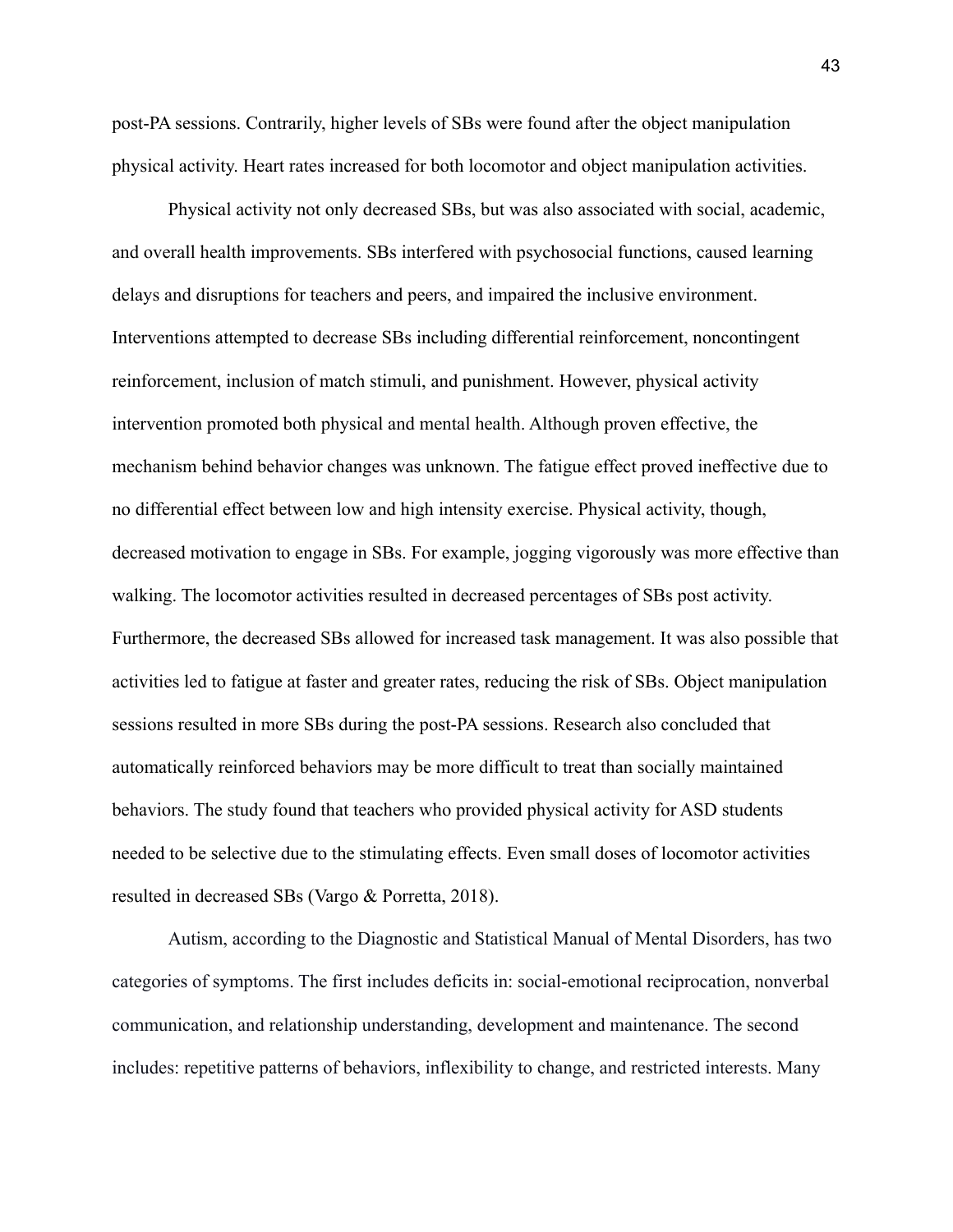autism deficits are also symptoms observed in individuals experiencing executive functioning issues.

Executive functioning (EF) was observed as a key component in basic cognitive processes such as sensation, attention, and memory. EF is referred to as a cognitive control system responsible for thought and action formulation and integration, goal identification and achievement, and self reflection. Mason, Zimiga, Anders-Jefferson & Paap (2021), studied 200 university students between the ages of 18 and 45 who completed multiple tests including: AQ scale of autism traits, five measures of EF in everyday life based on self-ratings, three laboratory tasks of cognitive ability, a comprehensive survey on various demographics including languages spoken, frequency of music performance, video gaming, and meditation. The goal of the study was to explore the relationship between the Autism Quotient Scale (AQ), Executive Functioning (EF), and the frequency of engaged life activities related to EF (Mason et al., 2021).

Of the 550,000 ASD children in the United States, it is anticipated that 45% will enroll in post-secondary education due to improved interventions. Participants were diverse with 29% Hispanic, 28% Asian, and 21% White, and 57% identified as female, which matched the ratio of female to male students at the university. The study included one, 90-minute session. All participants participated in the following: color-shape switching, spatial Stroop, visual search, Raven's Progressive Matrices, AQ, Barkley Deficits in Executive Functioning Scale, Trait Self Control and Impulsivity, Premeditation, Urgency, Perseverance, Comprehensive Exercise Survey (CES), and a background questionnaire that discussed history, demographics, music engagement, video gaming, and mindfulness. Three different tasks allowed for five performance-based measures of EF. Only the spatial Stroop cross-task correlation was significant. Overall, performance-based measures of EF were not correlated and did not predict AQ. Contrarily,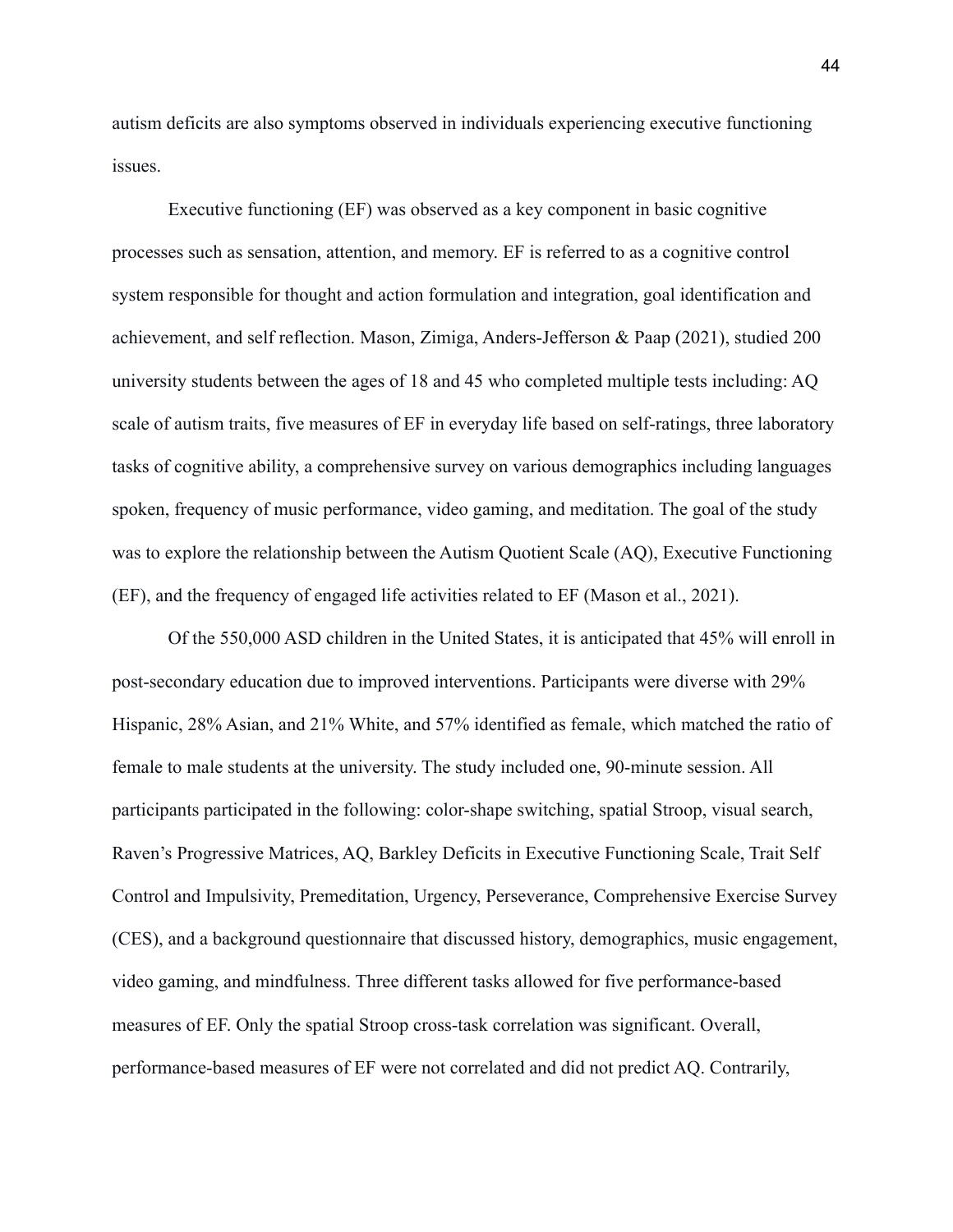self-rated measures of EF did both. Therefore, AQ scores were predicted by self-rated executive dysfunction, but performance-based measures of EF did not predict AQ. This study concluded that performance based measures did not correlate with cognitive ability. AQ scores were negatively associated with playing music, meditation, and physical activity. Furthermore, a greater number of autism traits resulted in fewer benefits from physical activity. However, intense, high frequency physical activity interventions provided benefit to the general ASD population (Mason et al., 2021).

Children with ASD have impairments in motor skills, social communication and social interaction. Poor balance hinders the quality of life and daily activities such as bathing, dressing, and leisure. More specifically, the impairments include: poor motor anticipation, motor pattern disturbances, clumsiness, impaired postural control and stability, and impaired gross and fine motor skills. To address these needs, many interventions were created, including the motorized elephant-assisted therapy program (METP). This study originated from Thai culture and the prevalence of elephants within the culture. Three occupational therapists recognized the costs and inability to work with live animals so they created robotic replicas. Prior studies concluded even robotic animals reduced anxiety and promoted self calming for the owner. The goal of the study was to create the METP and discover whether the program affected balance movement control within the ASD population. The two guiding questions included "Do the balance controls of the control and experimental groups differ at pretest and posttest?" (Nuntanee & Daranee, 2019).

Good balance in this study resulted in healthier sensory, motor, perceptual, cognitive, emotional, neurological, musculoskeletal, and cardiovascular systems. The project was a quasi-experiment with the 20 participants split into two groups. Participants ranged in age from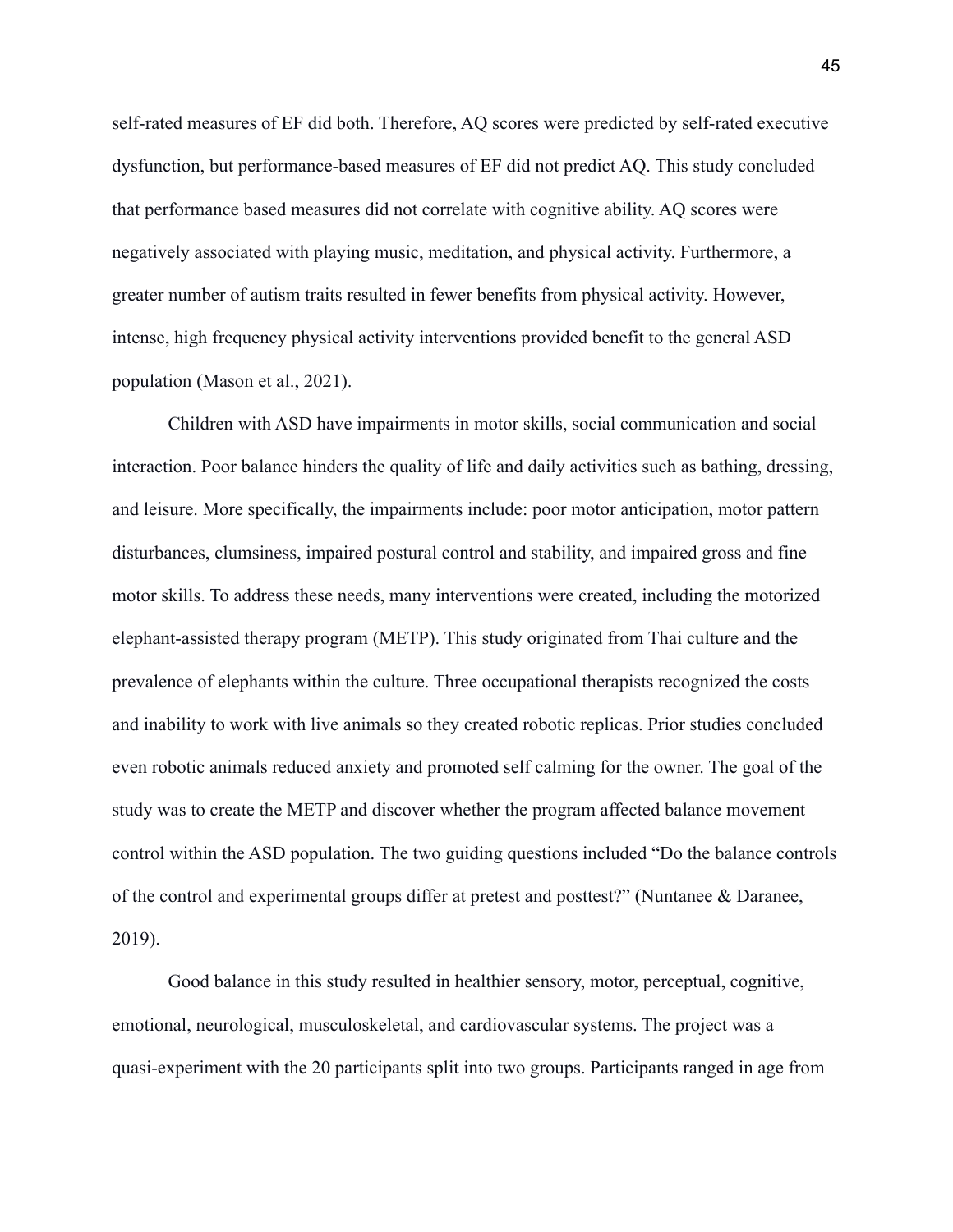eight to 19 years, were selected from occupational therapy clinics within Chiang Mai city, and included nine males and one female in each of the two groups. Participants scored poorly on the Bruininks Oseretsky Test of Motor Proficiency, must have the ability to communicate basic needs, and were diagnosed with ASD. The swaymeter, a tool that measures balance control among participants was used. Data was collected for four conditions of 30-seconds per condition in 4 trials. Each trial participant stood on the floor, barefoot. The trials included: floor with eyes open, floor with eyes closed, foam with eyes open, and foam with eyes closed. Two motorized elephants were also used during the study under the supervision of an occupational therapist. The control and experimental group worked with occupational therapists. Four activities were conducted by the experimental group. Although both the control and the experimental group received occupational therapy, only the experimental group participated in METP. The treatment included four activities: washing the entire elephant, getting on and off the elephant, and playing games. Activities were made more challenging if needed, and were conducted twice a week for 90 minutes at a time. Ten minutes were designated for warm-up, 20 for washing and drying the elephant, 20 for riding and following commands to control the elephant, 30 minutes for playing games with peers, and 10 minutes for wrapping and clean-up. The pretest for both the experimental and control groups highlighted no difference in postural sways. Both groups significantly struggled with closed eyes. The experimental group significantly improved with their eyes open and eyes closed Qualitative data stated 60% of parents from the experimental group reported better postural control and balance during everyday activities. The control group showed no balance coordination improvement. In conclusion, the METP facilitated better balance control in individuals with ASD.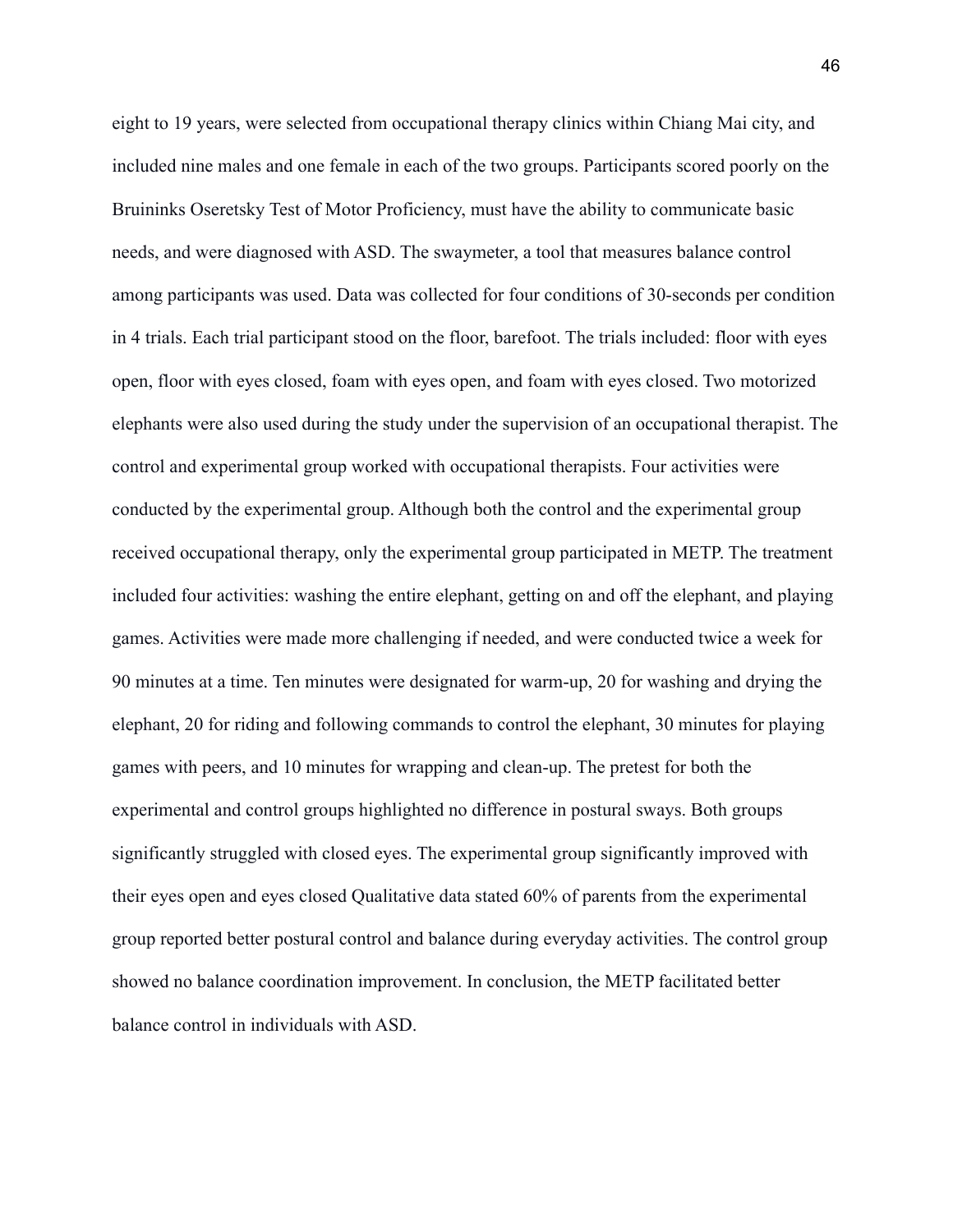One of the most cost-effective, healthy, underutilized interventions for children with ASD included physical activity. During COVID-19, the Simons Foundation Powering Autism Research surveyed over 8,000 families of children with ASD to discover coping strategies. Results found many parents utilized breathing exercises, yoga, prayer, meditation, and other mindfulness exercises to reduce stress and increase activity. The increased stress of a disrupted routine, lack of comfortable social interactions, and confinement led to the SPARK organization providing practical pointers and suggestions for parents to reduce stress and increase activity based on previous research findings (Block, 2020).

The tips included flexibility. Children's strengths were incorporated and preferred routines were established during physical activity. Consideration of time of day, type of activity, amount of time, intensity of the activity, and participants involved was included in the flexibility consideration. Children were more attracted to physical activity when fun was involved. Examples included: using videos with cartoons, action, and music; listening to music while on a walk or completing an exercise routine; incorporating a child's strong interests; and incorporating pets and siblings. A predictable schedule for physical activity also provided more successful results. Parents either added one 45-minute exercise session or three, 15-minute sessions. Positive reinforcement made these activities more successful. Parents who provided choices and set goals or targets were also more successful incorporating physical activity into daily life routine. Furthermore, relaxation exercises proved important during the high-stress quarantine of COVID-19. Incorporating these strategies into daily life resulted in lifelong habits, improved physical and mental health, and produced a more relaxed environment (Block, 2020).

Block, Nichols, and Bishop (2020) investigated an affinity-based approach to an ASD child with strong interests. The strong interests were part of the Diagnostic and Statistical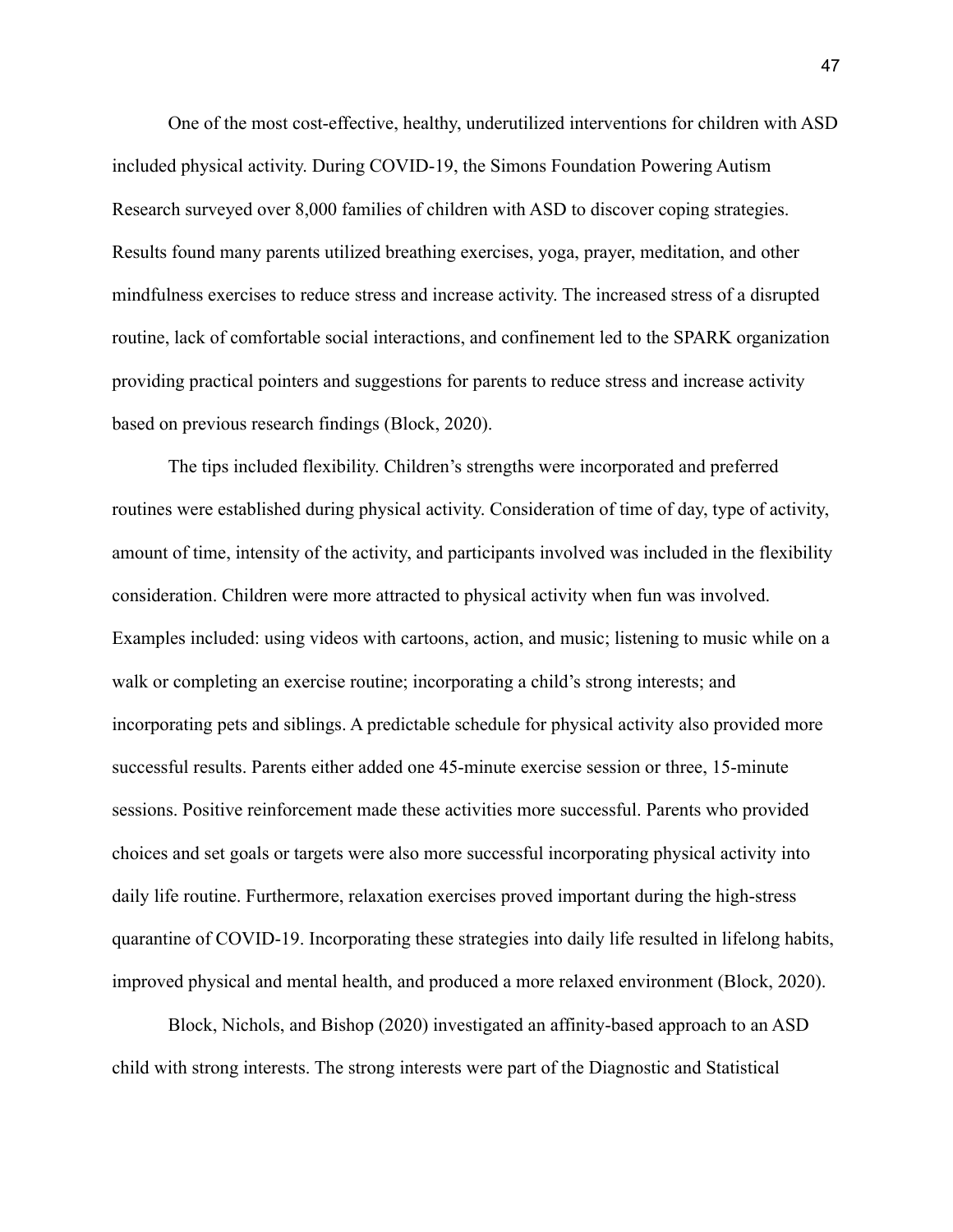Manual of Mental Disorders, 5th edition, that stated that stating characteristics of ASD included highly restricted and fixated interests, intense in focus and/or abnormal. Instead of viewing these strong interests as negative, the affinity approach positively identified the strong interests as affinities and applied them to promoting physical activity. A research study was conducted using a single 14 year old boy with autism from Bluford High School outside of Philadelphia. JJ spent too much time on the internet, playing video games, and eating junk food like many other teenage boys. Since being diagnosed with ASD, JJ faced even more challenges due to obesity, inactivity, and sedentary lifestyle habits. JJ spent most of his education in the special education setting due to being nonverbal. He communicated with an assistive technology ipad. He was easily distracted and occasionally got upset on occasion, but wasn't dangerous. Mrs. Gonzalez, JJ's physical education teacher freshman year, found JJ to be easily distracted but pleasant. The purpose of the study was to present an affinity-based approach that celebrated affinities with an application to physical activity in children with ASD.

According to Merriam-Webster online, 2018, affinity is defined as "an attraction to or liking for something." Like JJ, another boy with autism, Owen, had an affinity. Owen's affinity was Disney movies. The Block et al. (2020) study Owen's affinity for Disney and created physical activity options with the attempt to get ASD children more active. Owen's family was an integral part of this affinity process, participating and using these affinities to teach him to speak, read, and make sense of the world. To reach their potential, children with ASD needed additional support and accommodations. Suskind and Suskind (2015) presented the following strategies to promote physical activity with affinities. Perseverance was promoted with a video game template- the start involved much struggle, the middle involved improvement, and the more a person played, the better he or she became. JJ had a strong affinity towards cats.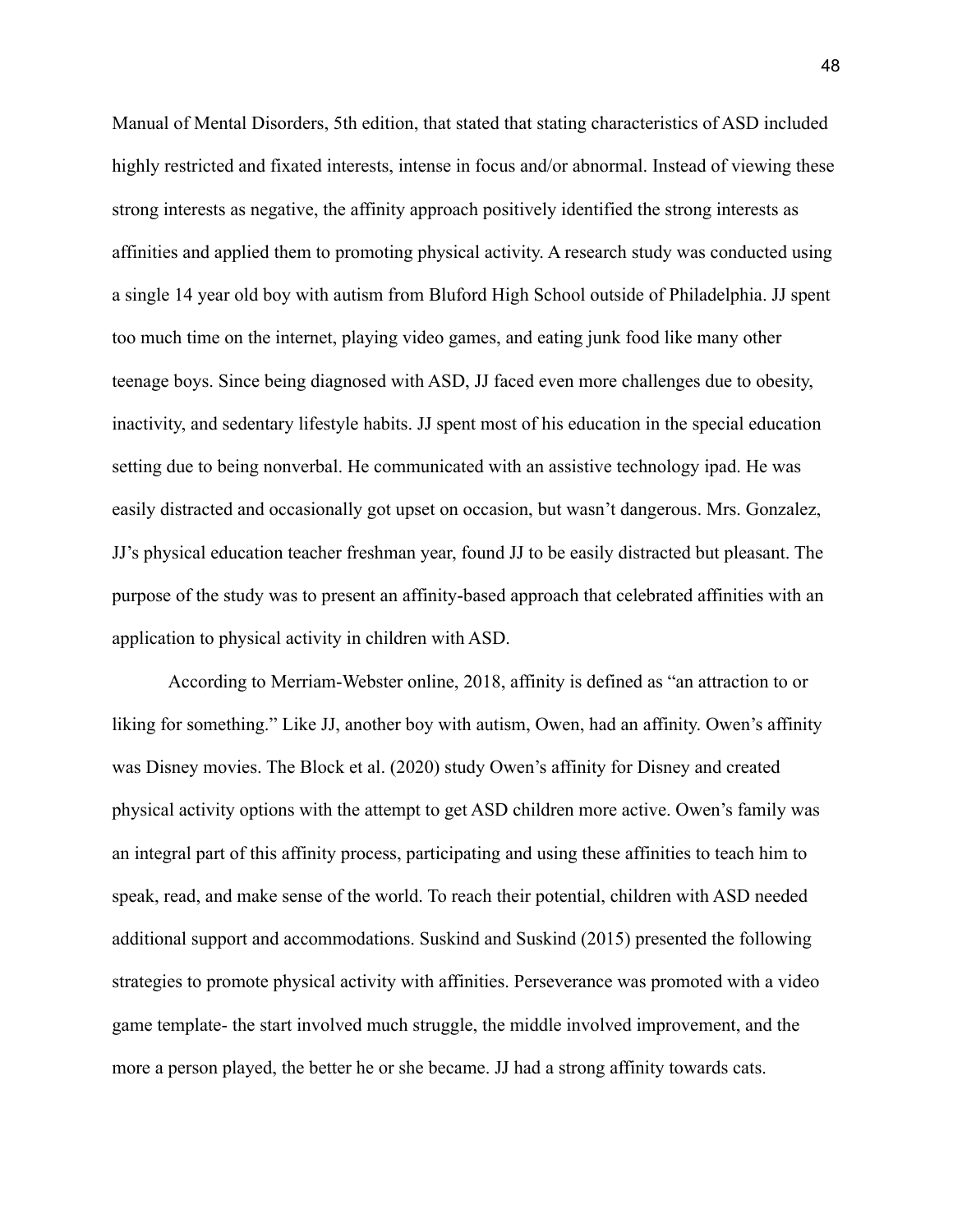Perseverance was incorporated through youtube videos of athletic cats to demonstrate running, jumping, and climbing to be replicated by JJ. Attention was aroused by creating anticipation of fun. Controlled competitions were implemented, along with cooperative activities and baseline timings to develop goals. Involvement and creation of fun through novelty, slapstick, and being cartoonish proved effective when incorporating affinities into physical activity. The usage of scripts of quotes from a child's affinity are deemed effective with both application to real life and creating desired behaviors. A blended form of all recommendations showed most success. In conclusion, a ASD child's strong interests were viewed as positive and encouraged during physical activity to create a connection, interest, and habit of physical activity into daily life (Block et al., 2020).

In the United States, ASD was present in one out of every 68 children. ASD is a neurological disorder that also results in higher risks of cancer, diabetes, down syndrome, or spina bifida among children. ASD is also correlated with repetitive and restrictive behaviors, known as stereotypical stimulatory behaviors (SBB). SSB differ among each individual, and are disruptive to many life components. Olin, McFadden, Golem, Pellegrino, Walker, Sanders & Arent (2017) acknowledged the need for effective treatment methods to reduce SB without drugs or aversive therapies. Aerobic exercise, in particular, proved to reduce SBB in children with ASD. It was a desirable treatment method due to its affordability, ease of administration, and added health benefits that improved the quality of life. Olin et. al (2017) sought to quantify the effect of exercise, intensity, and duration on the frequency of stereotypic behaviors in children with ASD.

The study included seven male children with autism with a mean age of 13. A younger age group was desired due to a higher presence of SSB. The two primary stereotypic behaviors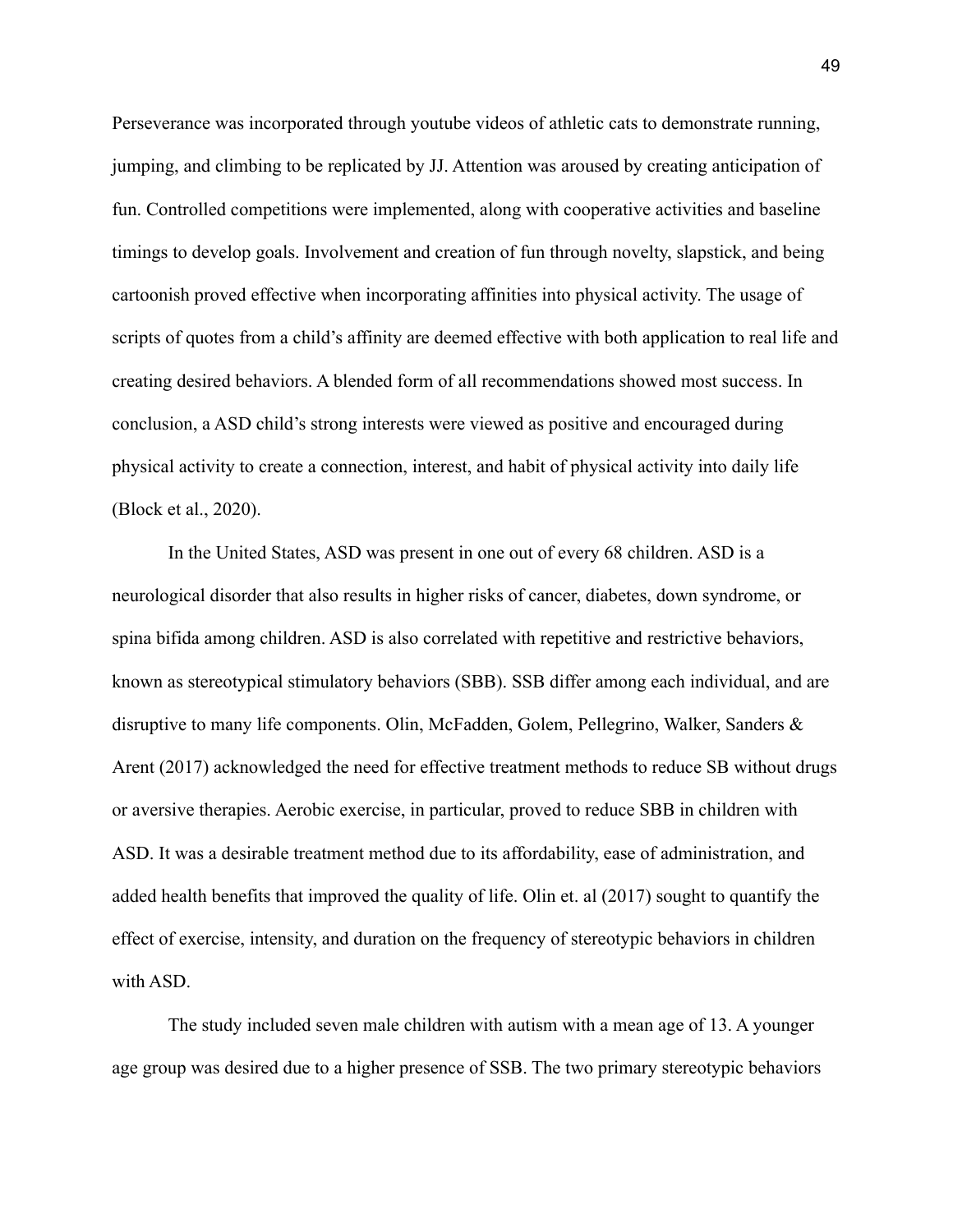within this population included hand flapping and echolalia. Furthermore, all participants were part of a developmental program for children with autism. The design of the study conducted pre exercise baseline behavior measurements, and postexercise measurements in a familiar classroom setting. The precondition was 15 minutes of observation, with the experimental conditions conducted in the gym. The condition substituted regular physical education time, two or three times per week for five total sessions at the same time of day. The control session had no exercise treatment. During the first exercise condition, four participants selected the treadmill while the other three selected the stationary bike. Aerobic, continuous exercise was maintained for 10 or 20-minute increments. The OMNI scale provided pictorial representations of a perceived exertion scale that forced participants to rate how hard they were working. Subjects completed their self-rating system every three to five minutes during exercise. After the exercise, participants performed a cooldown and were observed via video camera for an hour post exercise. These videos were scored in 15 minute increments. The results showed a reduction in SBB after exercise. The biggest reduction resulted from shorter duration and lower intensity exercise. Contrarily, with more exhaustive and high intensity exercise interventions, SBB increased from the baseline level post exercise. These results contradicted previous studies. However, a lack of standardized criteria and a different set of students and their individual needs accounted for the differences. In all, physical activity as an intervention improves academic skills, SBB, and overall health for children with autism while also reducing anxiety.

# **Lifelong Implications and Effects of Regular Physical Activity within the ASD population**

Children with ASD often have trouble sleeping, which transfers into adolescence and adulthood. In fact, Benson et al. (2018) found 50-80% of children with ASD experienced sleeping problems. This sleepiness resulted in daytime sleepiness, fatigue and even contributed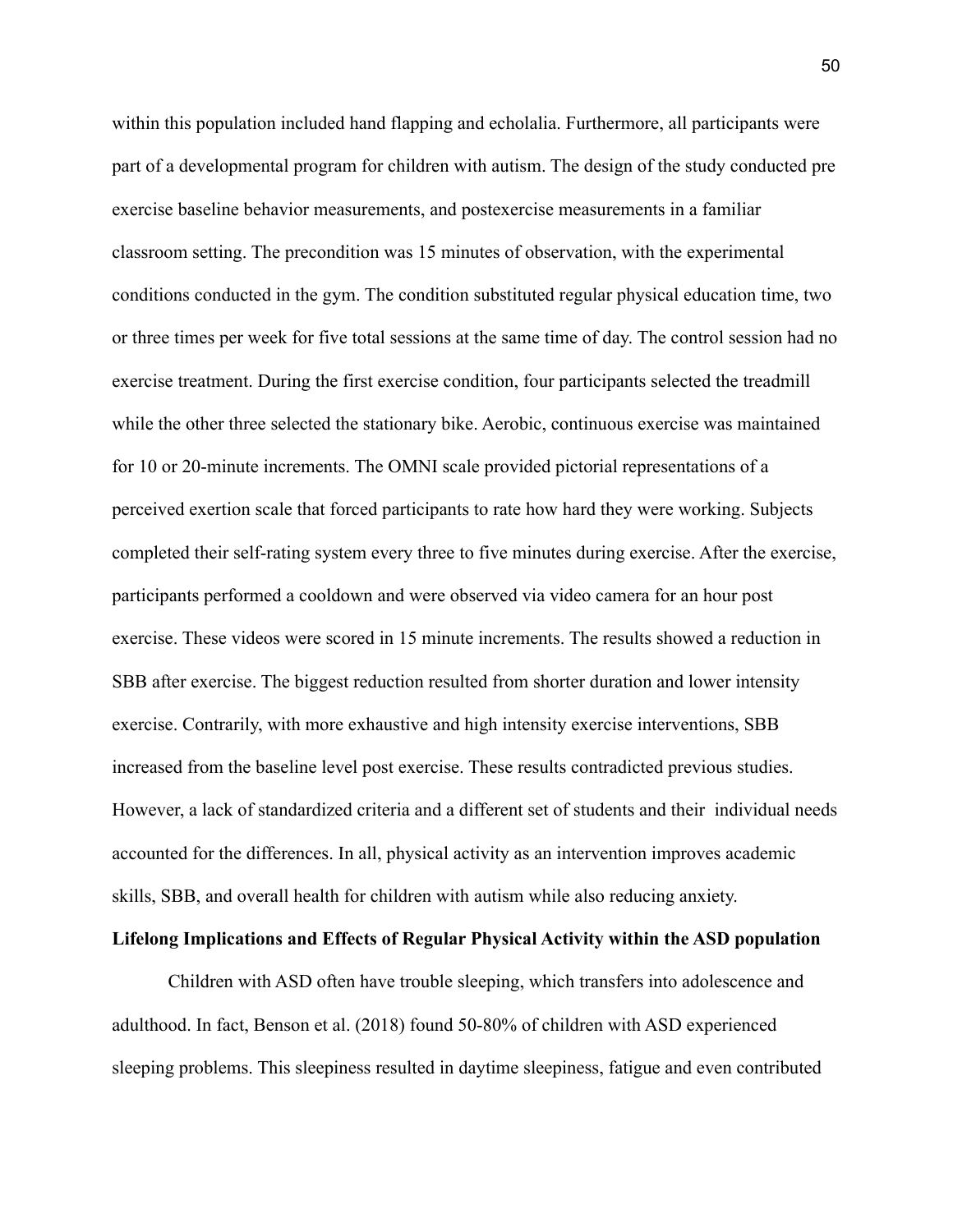to core stereotypical symptoms. Furthermore, individuals with ASD had significantly lower physical activity rates than their typically developing peers. Explanations included challenges in social communication, sensory and behavior domains, and motor deficiencies. It was found children with ASD who are more physically active had higher quality of sleep. The study measured the amount of physical activity and the correlation to quality sleep in the young adult ASD population. The purpose of the study included exploring objective sleep, physical activity levels, and the relationship between physical activity, sleep, and daytime sleepiness in adults between the ages of 18 and 35 with ASD.

Participants of the study included young adults between the ages of 18 and 35, 15 of which were diagnosed with autism and 17 typically developing individuals. 13 of the 15 ASD participants were medicated, with 66% of medications prescribed for sleep. 10 of the 15 participants also relied on parent involvement to complete the questionnaires due to low intellectual functioning. The Godin-Shephard Leisure-Time Physical Activity Questionnaire was completed to analyze subjective physical activity levels. Caloric expenditure per week was calculated according to the frequency of at least 15 minute increments of leisure physical activity. Participants also completed the Perceived Sleep Quality, Insomnia and Sleep Apnea Risk questionnaire (PSQI) to categorize sleep disturbance. The Snoring, Tiredness, Observed apnea and high blood pressure (STOP-Bang) questionnaire predicted the risk of obstructive sleep apnea. The Karolinska Sleepiness Scale (KSS) used a nine-point Likert scale to assess behavioral sleepiness. A combination of sleep parameters and physical activity levels were measured through the Motionlogger actigraph. Physical activity levels were averaged weekday and weekend scores. The results of the study showed no differences between the two groups with BMI, PSQI, insomnia risk, or sleep apnea risk. However, the ASD population took over 30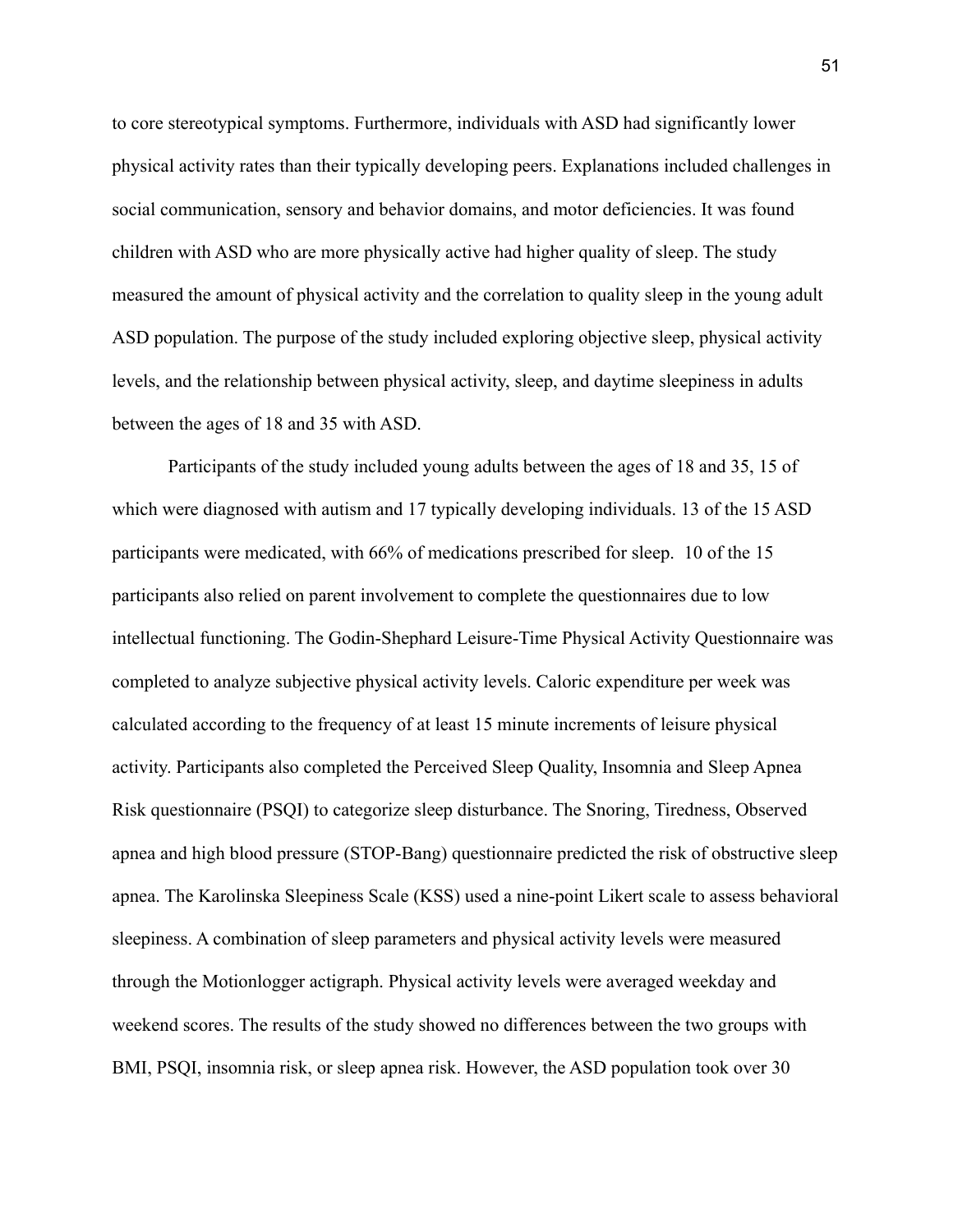minutes longer to fall asleep after the intended sleep onset-lights out (SOL). In fact, SOL was twice as long as the TD sample. The participants with ASD went to bed, on average, 96.4 minutes earlier on weekday nights, and 126.4 minutes during weekends. The average moderate to vigorous physical activity (MVPA) measured twice as much in the TD population compared to the ASD population. Physical activity also impacted sleep within the ASD population. Those who met the recommendations of 150 minutes or more went to bed 111 minutes earlier and woke up 97 minutes earlier than those who did not meet the recommendations. The TD population reported more sleepiness at bedtime than the ASD sample. The ASD sample took twice as long to fall asleep than the TD population. Explanations included prolonged sleep latencies, pre-sleep arousal, and the inability to stop thoughts. In conclusion, the benefits of PA and healthy sleep habits are beneficial to both populations. With the physical activity and sleep struggles that individuals with ASD face, using physical activity as a tool for better sleep is important.

The "Growing Up in Ireland" study took place as a longitudinal study to analyze a group of individuals, their levels of physical activity and screen time, over an extended period of time. The study compared how physical activity and screen time levels changed over a nine year period among the same population. Both neurotypical development and autistic participants participated in the study. The study began in 2006, which followed a cohort of individuals born between November of 1997 and October of 1998. The first wave of data was collected between September of 2007 and August of 2008 from 8,568 children. The second wave was collected when children were 13 years old between August 2011 and March 2012 from 7,525 families. Wave three was collected when students were 17/18 years old between April 2015 and August 2016 from 6,216 children. By wave three, 91 children were diagnosed with ASD. The concluding final sample size consisted of 88 ND youth and 88 ASD youth for a total of 176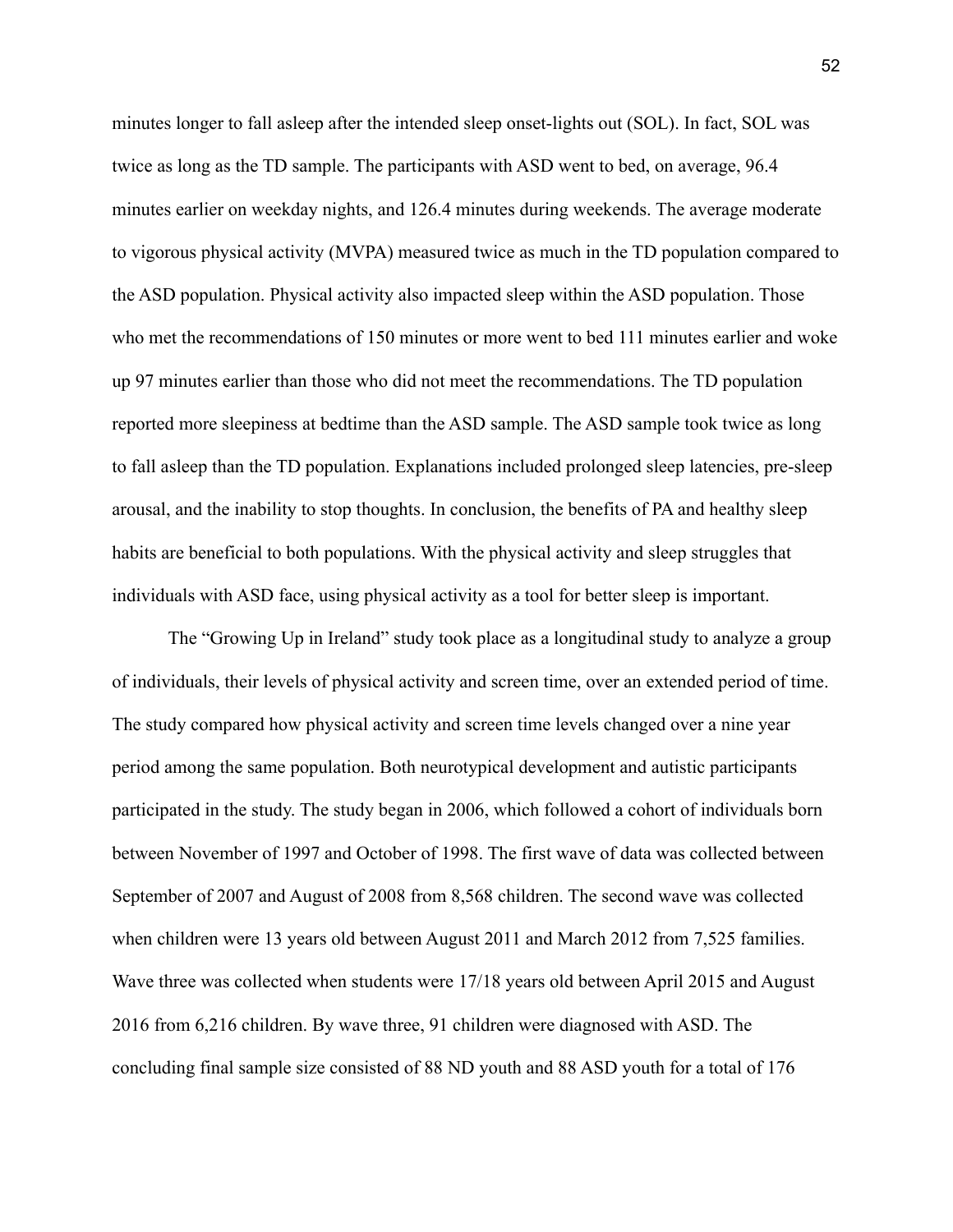participants, 138 males and 38 females. 62.5% of the ASD population received one or more support services while only 8% of ND students received services. There was no race nor ethnicity information reported (Dahlgren, Healy, MacDonald, Geldhof, Palmiere, & Haegele, 2021).

Data was collected through surveys. Questions assessed the amount of MVPA completed for 20 minutes within the past two weeks, light physical activity (LPA) completed in the past 14 days for at least 20 minutes. Response options included none, 1-2, 3-5, 6-8, and 9 days. Screen time was measured with the questions, "on a normal weekday during term-time, how many hours are spent watching TV, videos, or DVDs?" Options included: none, less than one hour, one hour to less than three hours, three hours to less than five hours, five hours to less than seven hours, or seven or more hours. Results concluded at nine years old, 44.3% of children with ASD participated in nine or more days of MVPA. However, 62.5% of ND children participated in the same amount of PA. The amount of MVPA decreased for both groups at 13 years old, but was a greater decrease for the ASD population. For example, those with ASD completed one to two days of MVPA in the past 14 days while the ND population engaged in nine or more days. By age 17/18, those with ASD participated in no days of MVPA compared to ND students who participated in six to eight days of MVPA. Levels of LPA did not differ between the populations at nine years old, with nine or more days of LPA. By age 13, students with ASD completed three to five days of LPA while ND students completed nine or more days of LPA. LPA did not differ between 17/18 years old. Furthermore, groups did not differ with time spent on screens (Dahlgren et al,. 2021).

In conclusion, adolescents with ASD live a more sedentary lifestyle than ND peers. The biggest discrepancies started between nine and 13 years of age. Lack of social support, negative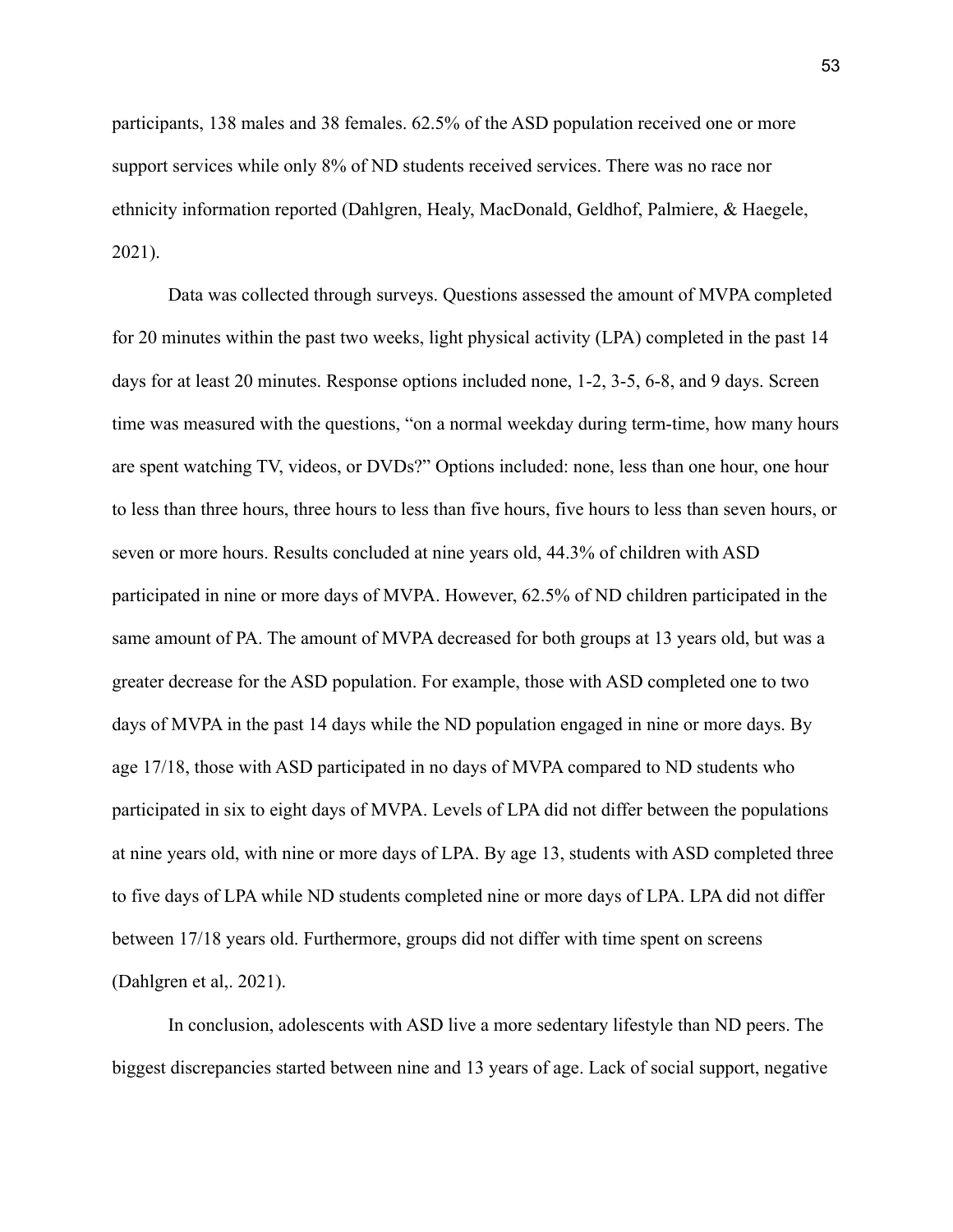self image, and lack of skills or competence to perform PA contribute to the sedentariness. In order to increase PA levels among the ASD population, a multi-pronged approach before adolescents is needed such as appropriate physical education, school-based extracurricular PA, and home and community based PA opportunities. An increase in PA would lead to a decrease in screen time, especially within the nine to 13 age range. Thus, a result of a lower presence of obesity, sleep problems, depression, and anxiety would occur (Dahlgren et al., 2021).

The Tyler, MacDonald, Joyce study (2020) examined the correlation between school-day physical activity behavior of children with ASD and components of health-related physical fitness. The study was based on previous research that concluded 60-73% of typically developing children met the 60 minutes of recommended daily moderate to vigorous exercise while only 37-47% of children with ASD met the recommendation. Health-related physical fitness (HRPF) proved to contribute to physical activity participation in typically developing (TD) children. Research also proved aerobic capacity either hindered or enabled physical activity of TD children. 95% of children enrolled in schools in the United States, where schools occupy most time in a child's day, promote physical activity opportunities within the school environment.

There were 49 children between nine and 17 from both public and private nonprofit schools and community programs in the Chicago area who participated in the study. A researcher met with each child in a therapy/movement room located in the child's school or community based site for the initial 45-minute assessment. The assessment included completing paperwork, physical fitness assessments, and administering pedometers. Parents completed a demographic questionnaire. The Omron HJ-720ITC pocket pedometer measured school-day physical activity based on each participant's weight and stride length. The Six Minute Walk Test assessed aerobic fitness by measuring distance walked for six minutes on a 20-meter indoor visually marked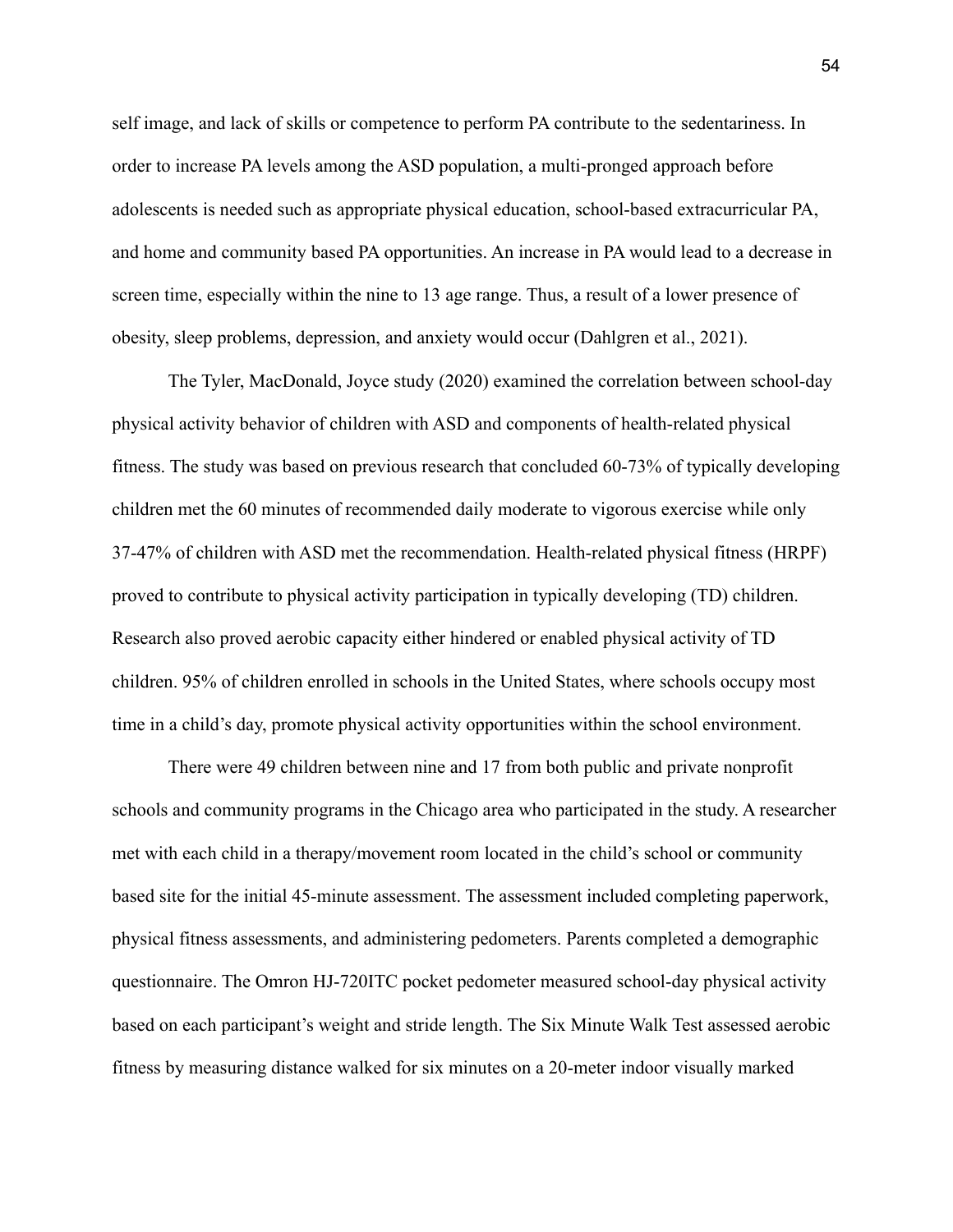track. A pacing partner was also used to keep the participant engaged and the grip test measured upper body isometric strength. In conclusion, there was a significant relationship between school-day physical activity and aerobic capacity. Furthermore, the number of steps during a school day was positively associated with aerobic capacity when muscular strength, gender, and age were considered. However, muscular strength was not found to be associated with school day physical activity. Therefore, physical education improved health related outcomes in aerobic capacity for all children. A curriculum rooted in physical activities, minimal transitions, and time engaged in moderate to vigorous physical activity aided in positive outcomes (Tyler et al., 2020).

Health benefits of physical activity included improved cardiorespiratory and muscular fitness, improved bone health, decreased body fat, and reduced depressive symptoms. It was recommended that adolescents between six and 17 years old need to exercise for at least 60 minutes at a moderate to vigorous level daily. Previous research utilized the accelerometer to quantify exercise data in both ASD and TD populations. However, this device gave no insight into the types of activities performed nor the frequency. Stanish, Curtin, Must, Philips, Maslin, Bandini (2017) assessed and characterized the participation in moderate to vigorous physical acts (MVPA) for adolescents with ASD. TD and ASD youth were compared for the amount of time spent in MVPA and types of frequencies of physical activity (PA) performed. During the study, 30 adolescents with ASD between 13 and 21 years and 60 TD adolescents were between ages 13 to 18. The age limit was higher for the ASD population due to individuals with disabilities being permitted to attend school until their 22nd birthday. Participants were also in good health with no chronic illnesses or physical disabilities. Accelerometers were utilized for seven days, five weekdays and two weekend days, and recorded over 15-second epochs. A questionnaire was verbally administered to determine the type and frequency of PA performed by adolescents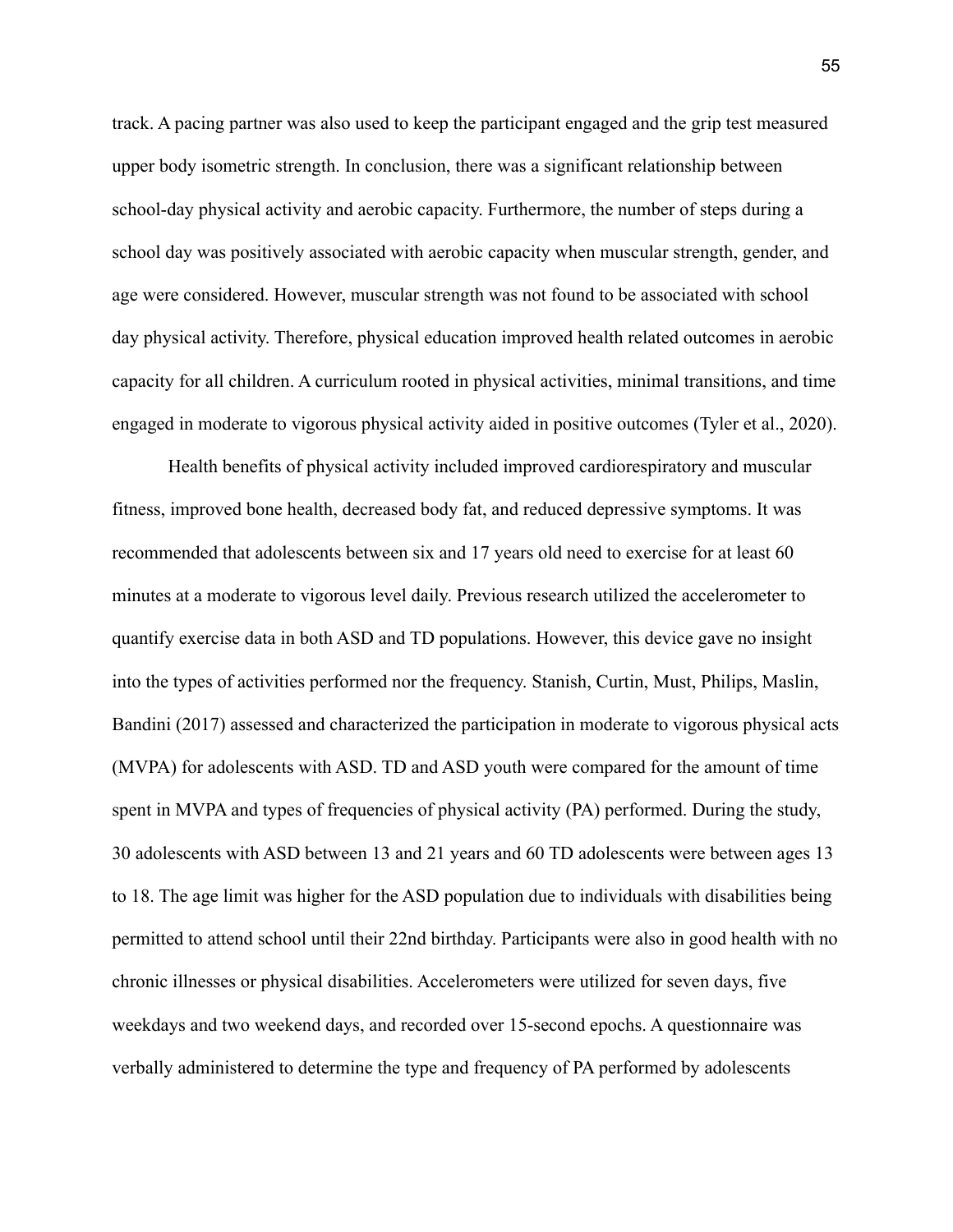during the past year. To ensure best practice the interview process occurred with both parents and adolescents. The questionnaire particularly targeted outside-of-school activities during the summer, weekends, and evenings. Each question had two parts. The first queried activities in the past year and the second asked about the frequency of 12 or more times in the past year. Picture cues were also used for visual support (Stanish et al., 2017)..

The results of the study demonstrated lower activity counts among the ASD population compared to the TD population on weekdays, weekend days, and a daily average. Specifically, youth with ASD spent about 29 minutes per day in MVPA compared to 50 minutes per day among TD youth. However, both groups did not meet the recommended 60-minutes per day of MVPA. There was also no difference in frequency of PA participation between groups based on the questionnaire data. TD adolescents reported the most engagement in: running/jogging, active video gaming, walking/hiking, swimming, basketball, bicycling, dancing, football, weightlifting, and baseball/softball. The ASD population shared seven similar activities, but in a different order. Another similarity included lower MVPA on weekend days versus weekdays for both groups. In conclusion, both groups participated in similar activities with similar frequencies. Both groups reported active video gaming, walking/hiking, swimming, running/jogging, bicycling, dance, and basketball as the most performed activities. The preference similarities supported inclusive programming potential. Regardless of preferences, youth with ASD have significantly less MVPA than their TD peers (Stanish et al., 2017).

Tan, Pooley, and Speelman (2016) studied the effects of exercise on cognition and executive functioning. Individuals have unique needs and therefore a unique exercise program was developed for each subject. Previous research acknowledged the limitations and potential benefits of exercise to enhance cognitive functioning. Those who are neurodevelopmentally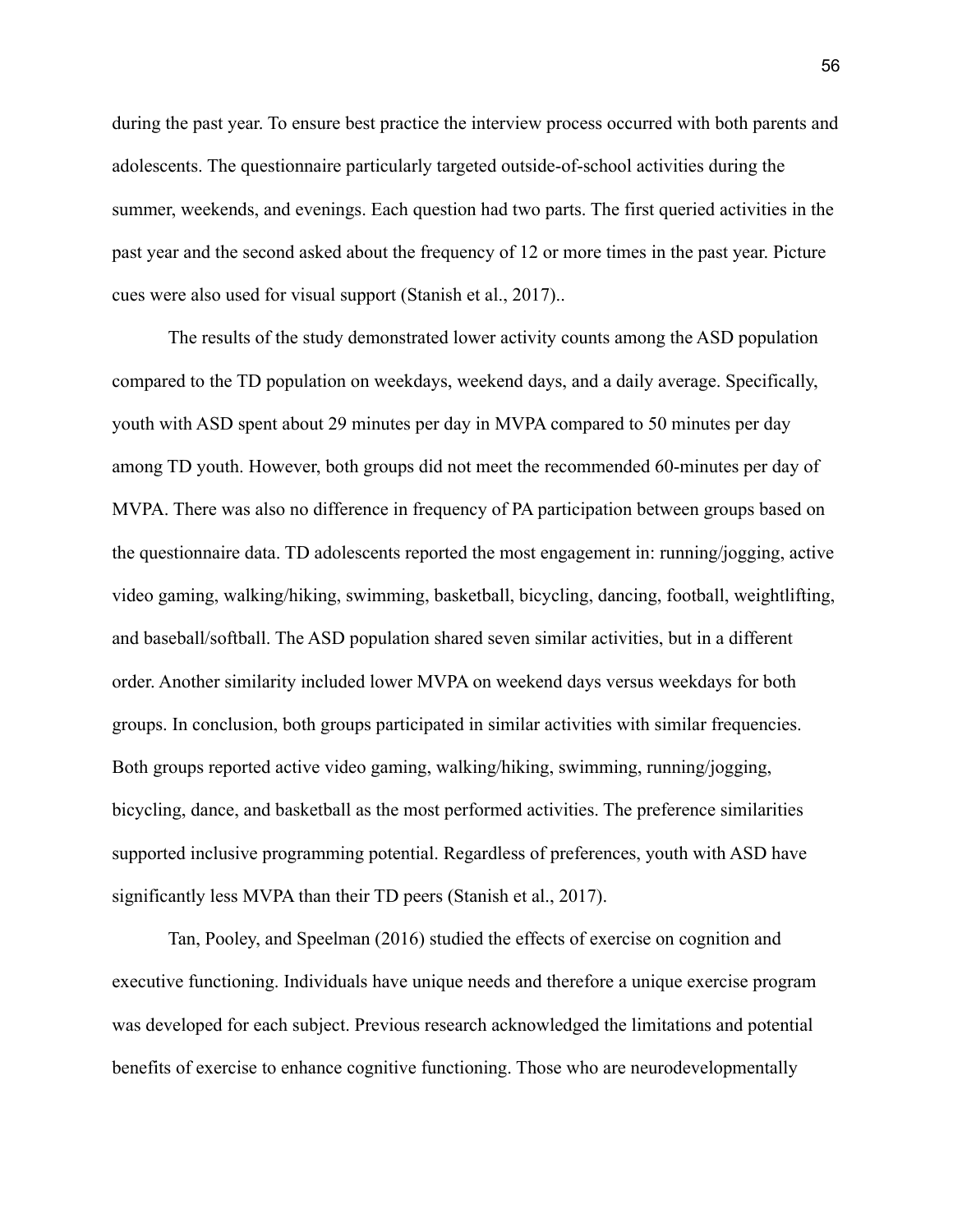diverse demonstrated a less clear correlation between exercise and cognition. For example, a previous study found 31 children with ADHD did not produce cognitive benefits for working memory after a one to 10 minutes of stationary biking. Some ASD individuals had impaired EF domains including: aspects of planning, set-shifting, and working memory. Although previous research was completed on the effects of exercise on cognition in individuals with ASD/ ADHD, there was a lack of practical interpretation of the effect size. The primary purpose of the study was to investigate the efficacy of exercise intervention for ADHD/ASD individuals. Furthermore, based on meta-analytic findings, the significance of applying exercise to cognition was explored.

The inclusion criteria included: participants with ADHD/ADD, exercise intervention studies that evaluated objective cognitive performance, and published between 1968 and 2015. The review process took place between January and June 2015. The articles were assessed based on relevance to the purpose and inclusion criteria for title, abstract, and content. In total, 22 articles were utilized in the meta-analysis and 579 participants between the ages of three and 25. There were 416 males and 48 females. Results of the meta-analysis concluded that positive effects of exercise exist, but the magnitude was not confidently established. In regards to the executive function domain meta-analysis, inhibition and memory functions showed significant small to medium effect size after post-exercise intervention. Memory did not have significant effect size. There was a small to medium effect size for ASD/ADHD individuals during exercise interventions. However, the sample size, age group, type of control group/ condition, and the type of exercise and duration of the interventions did not significantly impact the effect of exercise and cognition. Cognitive tasks had differing results from exercise interventions. On-task duration and simple learning tasks and global executive functions were the two categories used.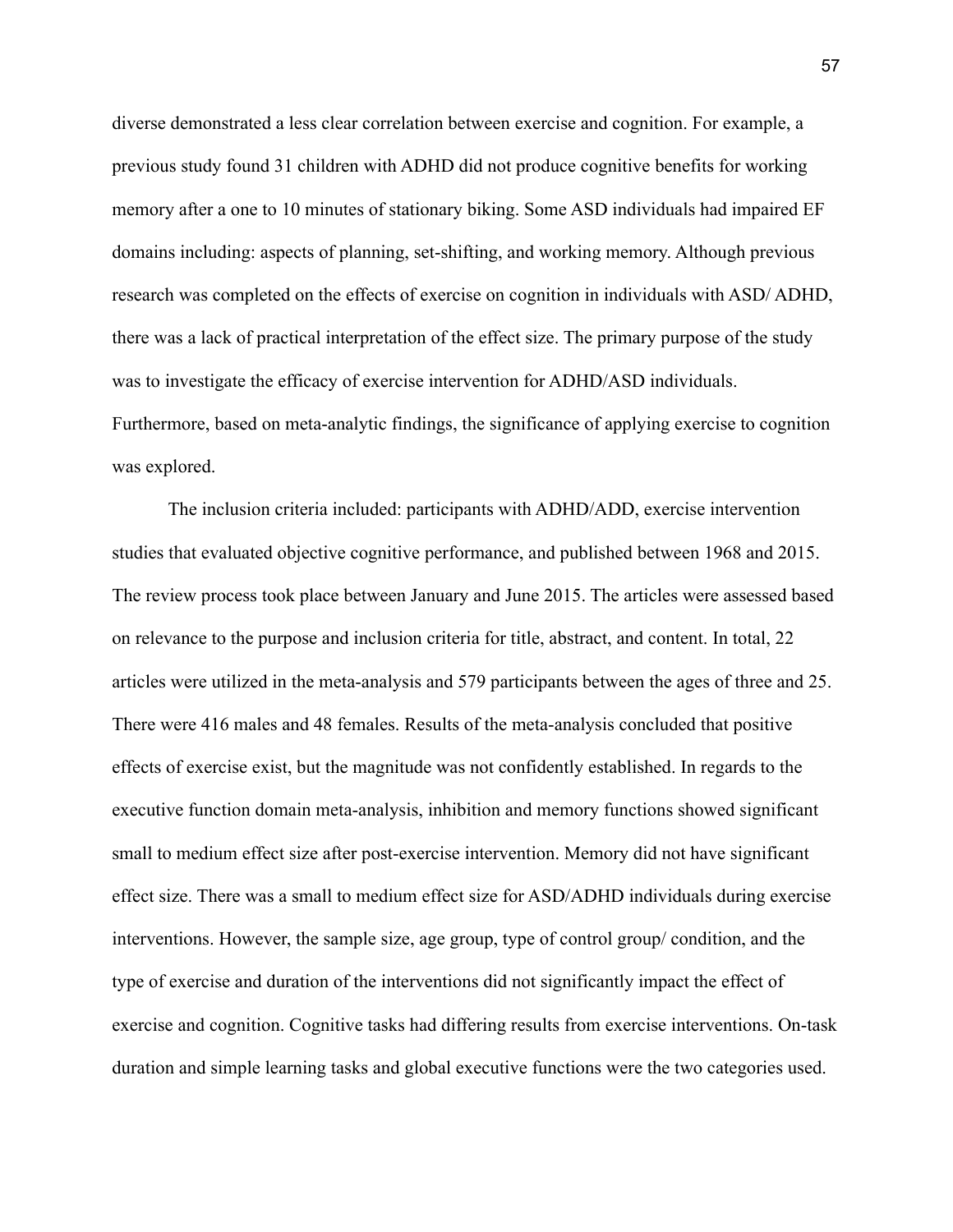The study proved exercise interventions had a larger effect on time spent on-task and simple task completion compared to executive functioning tasks. Furthermore, exercise interventions showed beneficial effects for inhibitory and memory functions. In conclusion, exercise interventions were proven to improve some aspects of cognitive functions in individuals between the ages of three and 25 with ASD or ADHD. Additionally, exercise effects varied among individuals with some cognitive functions more highly affected than others. This study acknowledged the limitations of what exercise can and cannot provide and provided a base for future research targeting the relationship between exercise and cognition (Tan et al., 2016).

As of 2017, ASD impacted 2-4% of the population with a ratio of 3:1 male to female. The diagnosis usually occured by age four, with poor social and mental health and impacted relationships, academics, and independence. The World Health Organization recommends that children aged three to five get at least three hours of physical activity daily while children aged five to twelve achieve at least 60 minutes of daily physical activity. Research revealed that physical activity habits continued into middle childhood. However, children with ASD were less likely to be physically active than their typically developing peers. On average, children with ASD participated in physical activity 86 minutes a day while their typically developing peers participated 135 minutes per day. This Australian study proposed to: explain the moderate to vigorous activity of four to seven year-olds in both ASD and TD populations; use the ecological model to understand moderate to vigorous activity and the variables in each domain. Researchers hypothesized that both ASD and TD populations would experience similar levels of moderate to vigorous physical activity; lower levels of moderate to vigorous physical activity would be associated with individual domain variables (ADHD severity, greater sleep difficulties, and constraints to physical activity); in both TD and ASD populations, familial and physical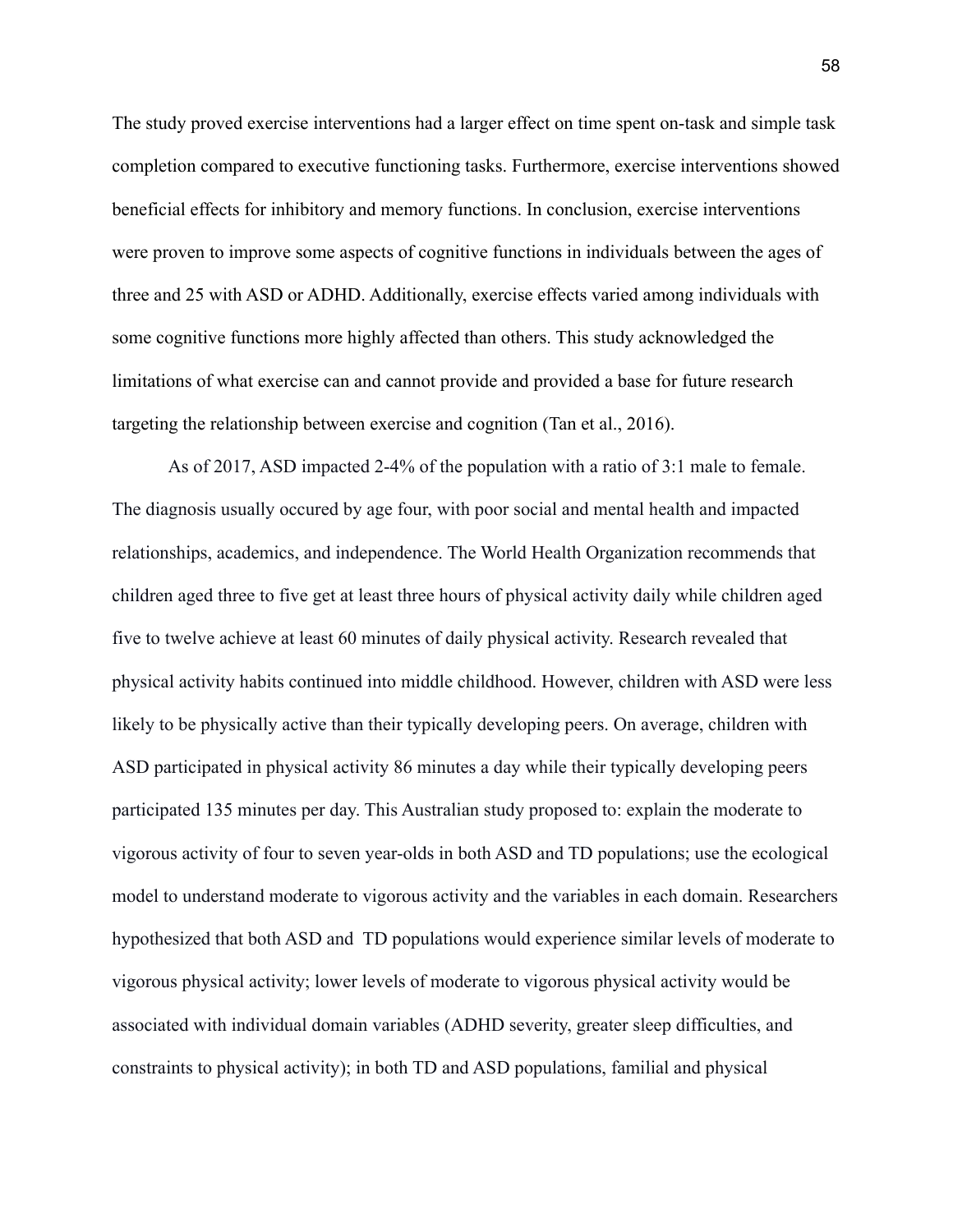environmental domains would result in higher physical activity rates (Thomas, Hinkley, Barnett, May & Rinehart, 2019).

Seventy-seven children between the ages of four and seven were recruited from specialist Autism services and primary schools to this study. Thirty-seven were diagnosed ASD by DSM-IV and 40 were typically developing peers. The parents of the ASD participants rated their children's symptom severity within the past six months using a four-point scale. Participants were invited via letter. Children were assessed within two hours, taking breaks as needed. All participants wore an ActiGraph accelerometer for eight consecutive days. Parents of the ASD participants completed surveys while parents of TD participants completed the survey and a battery of measures at home. The Conners Parent Rating Scale-Revised- Long Form assessed children's hyperactivity and inattention. Intelligence was estimated through the Wechsler Preschool and Primary Scales of Intelligence IV Australian. Sleep problems were assessed with a 33 parent questionnaire, the Child Sleep Habits Questionnaire. Results concluded no significant difference in demographic or child characteristics between TD and ASD populations. Results also proved children between four and seven experienced similar levels of physical activity regardless if children were TD or ASD. There were no significant associations, positive nor negative, between individual domain variables and lower levels of physical activity or association between being independently active and active transport with higher levels of physical activity. The ASD group only had an association between parental beliefs and the amount of physical activity performed. The study also found playground suitability impacted the level of moderate to vigorous activity in the ASD population. In conclusion, the young age group made it difficult to assess physical activity intensities. However, despite the population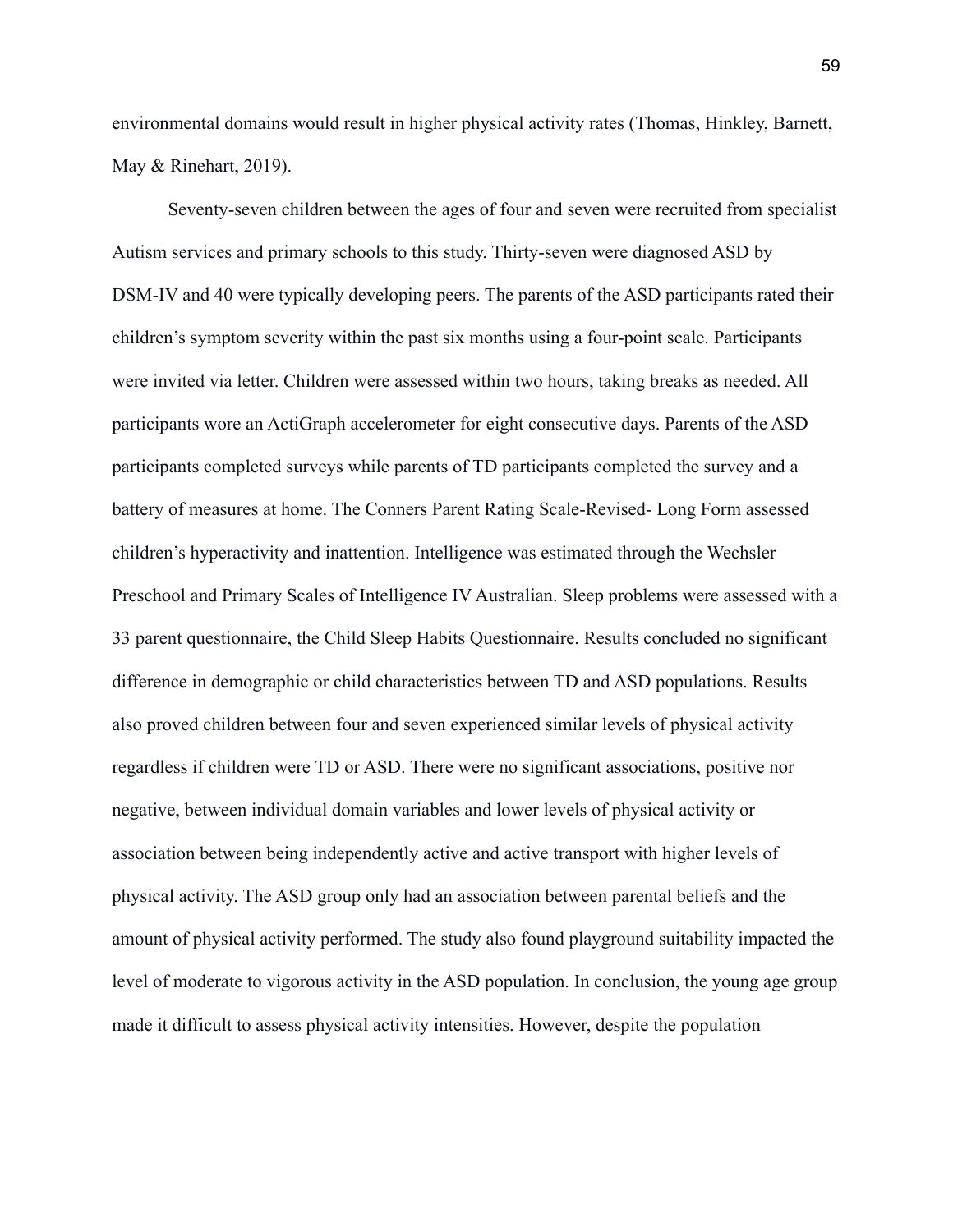differences, both groups engaged in similar levels of physical activity (Thomas, Hinkley, Barnett, May & Rinehart, 2019).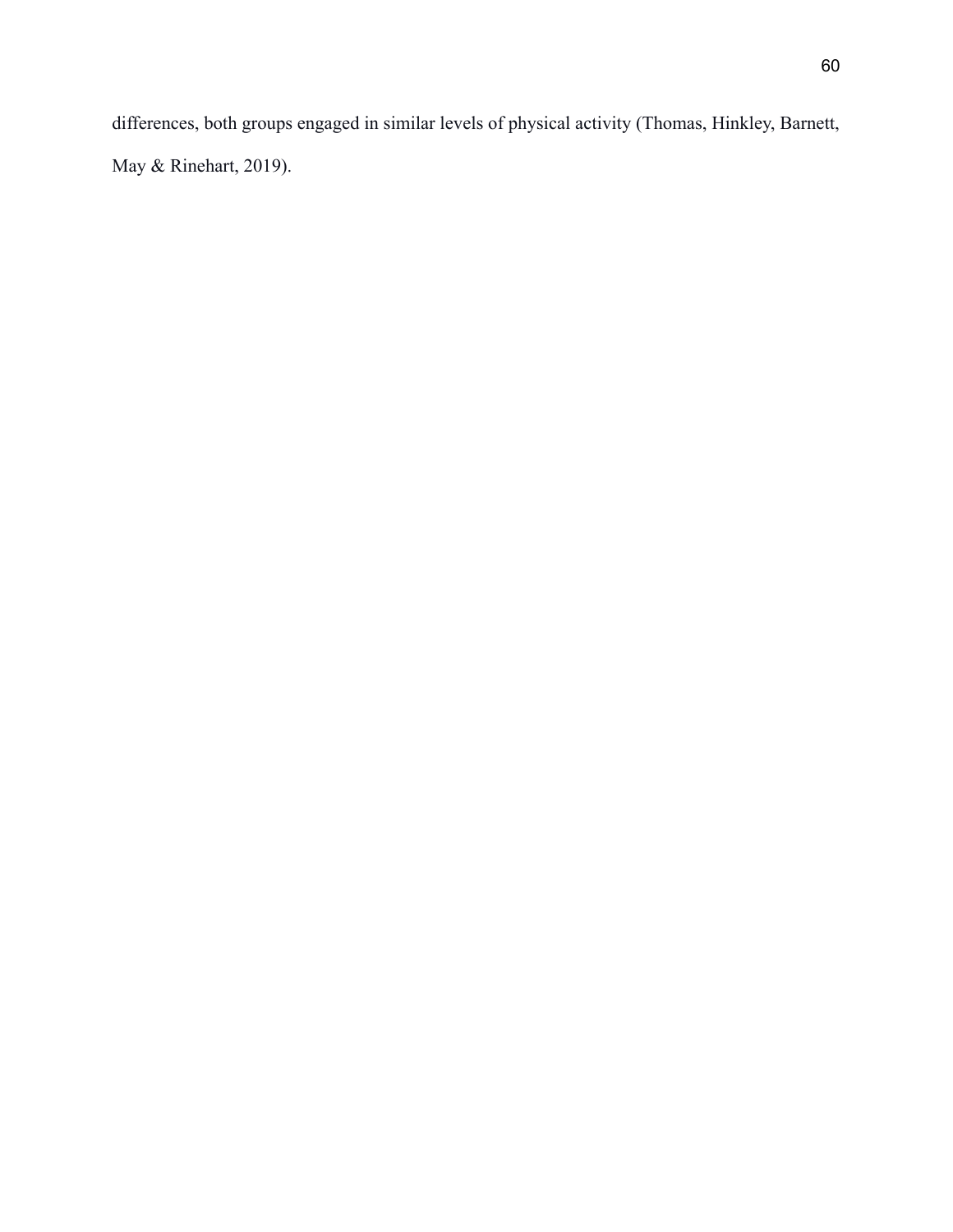## **CHAPTER III: DISCUSSION AND SUMMARY**

## **Summary of Literature**

All studies concluded that physical activity positively affects youth with ASD. Social skills, undesired stereotypical autistic behaviors, and communication skills were improved through intentional, structured experimental physical activity with professionally-trained staff (Memari et. al., 2016). Many psychosocial correlates existed between physical activity and screen time between TD and ASD participants ultimately concluding resulted in social skills gains, decreased stereotypical ASD behaviors, hyperactivity, self-injury, and aggression (Healy & Garcia, 2018). Those with ASD live a more sedentary lifestyle, resulting in more screen-time than their TD peers (Menear & Ernest, 2020). Age and screen time are directly correlated among the ASD population, resulting in less physical activity. Ables, Sillman-French, and French (2020) studied the impact of video modeling reinforcement which concluded in evidence that video modeling serves as a successful technique for children with autism. Video modeling paired with positive reinforcement proved most successful and resulted in improved upper body strength, posture, endurance, and overall health. A study in Ireland concluded adolescents with ASD lived a more sedentary lifestyle than their ND peers, but increased physical activity lead to a decrease in screen time in children between nine and thirteen years old (Dahlgren et al,. 2021).

The Toscano et al. (2018) research concluded that exercise for children with ASD resulted in positive metabolic changes, decreased undesired autistic traits, and increased quality of life. However, positive parental involvement played a key role in the effectiveness and impact exercise could have on the children with autism. The importance of parental participation and perspectives on physical activity was continued in a study conducted in Canada (Gregor, Bruni, Grkinic, Schwartz, McDonald, Thille, Gabison, Gibson, Jarchyra, 2018). This study exposed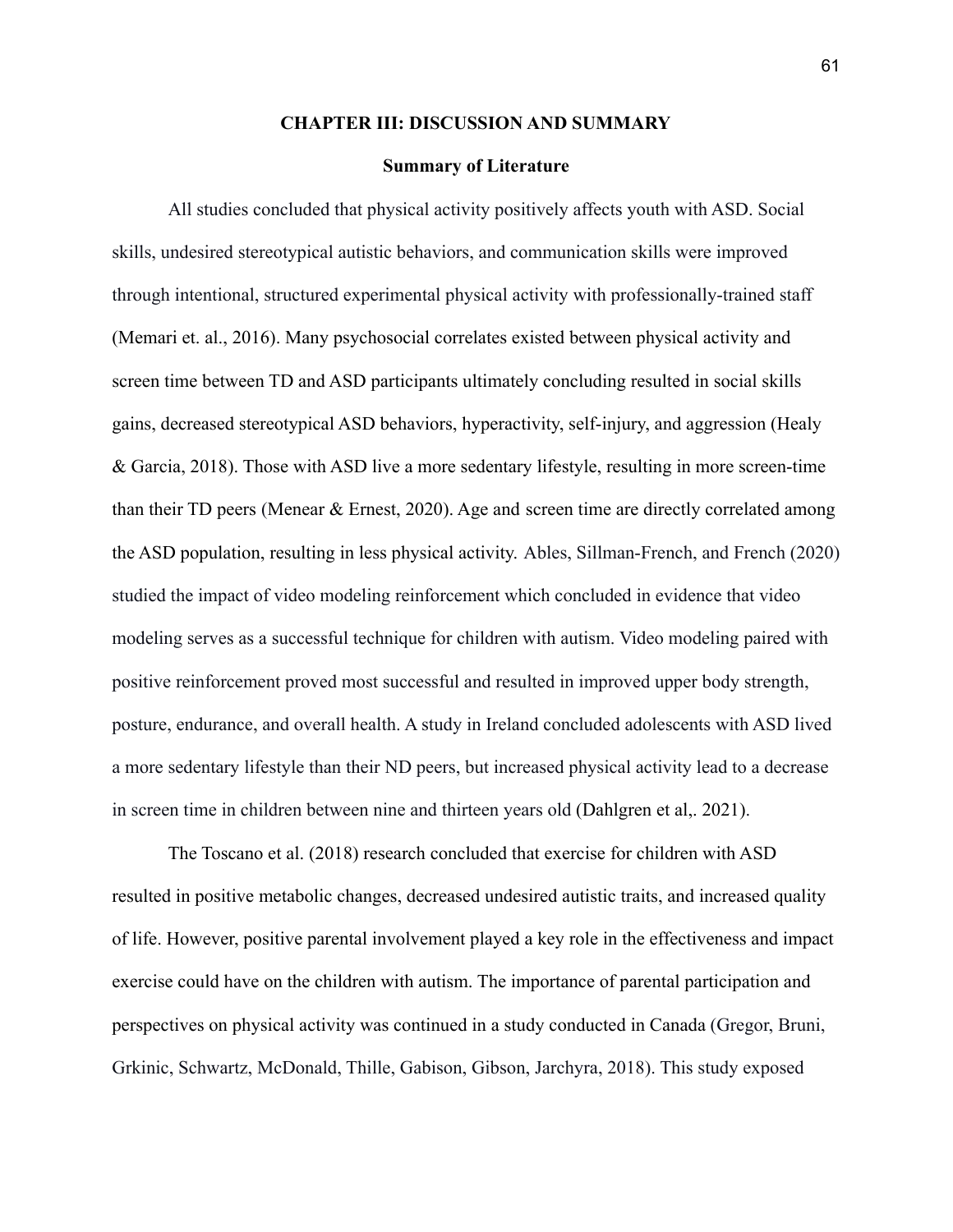many of the societal barriers, including lack of general awareness of the challenges of ASD, monetary restrictions, limited options, and lack of training for professionals to properly train students with ASD (Gregor et al., 2018). A study completed by Oh, Escalante, and Gentry (2018) focused on simple functional fitness activities and the impact and improvements noted for daily living as a result of developing strength, endurance, flexibility, and stability through specific activities. They concluded incorporating functional fitness into physical education and adapted physical education settings promoted lifelong functional fitness for ASD students. Barak, Oz, Dagan, and Hutzler (2019) investigated the Game of Life Soccer Initiative and the impact on ASD and ID populations. It was concluded, even with once a week soccer training, physical activity benefited both populations. Obrusnikova and Cavalier (2011) assessed barriers and facilitators of children with ASD using photovoice methodology to determine whether after school physical activity was impacted by these factors. They concluded the majority of participants did not meet the 60-minute recommendation of moderate to vigorous physical activity daily. Bremer and Cairney's study concluded a positive relationship between fitness and motor competence suggested intervention through motor skills to produce meaningful health benefits (Bremer and Cairney 2019). Furthermore, an Australian study concluded a correlation between parental beliefs and the amount of physical activity performed. Playground sustainability also played a role in the amount of moderate to vigorous physical activity of both TD and ASD populations (Thomas, Hinkley, Barnett, May & Rinehart, 2019). The purpose of the Brown, Arbour-Nicitopoulos, Martin Ginis, Latimer-Cheung, Bassett-Gunter (2020) study concluded parent PA support was highly related to the child's PA behavior, therefore collaborative intervention efforts are needed to to translate parental intentions to parental actions.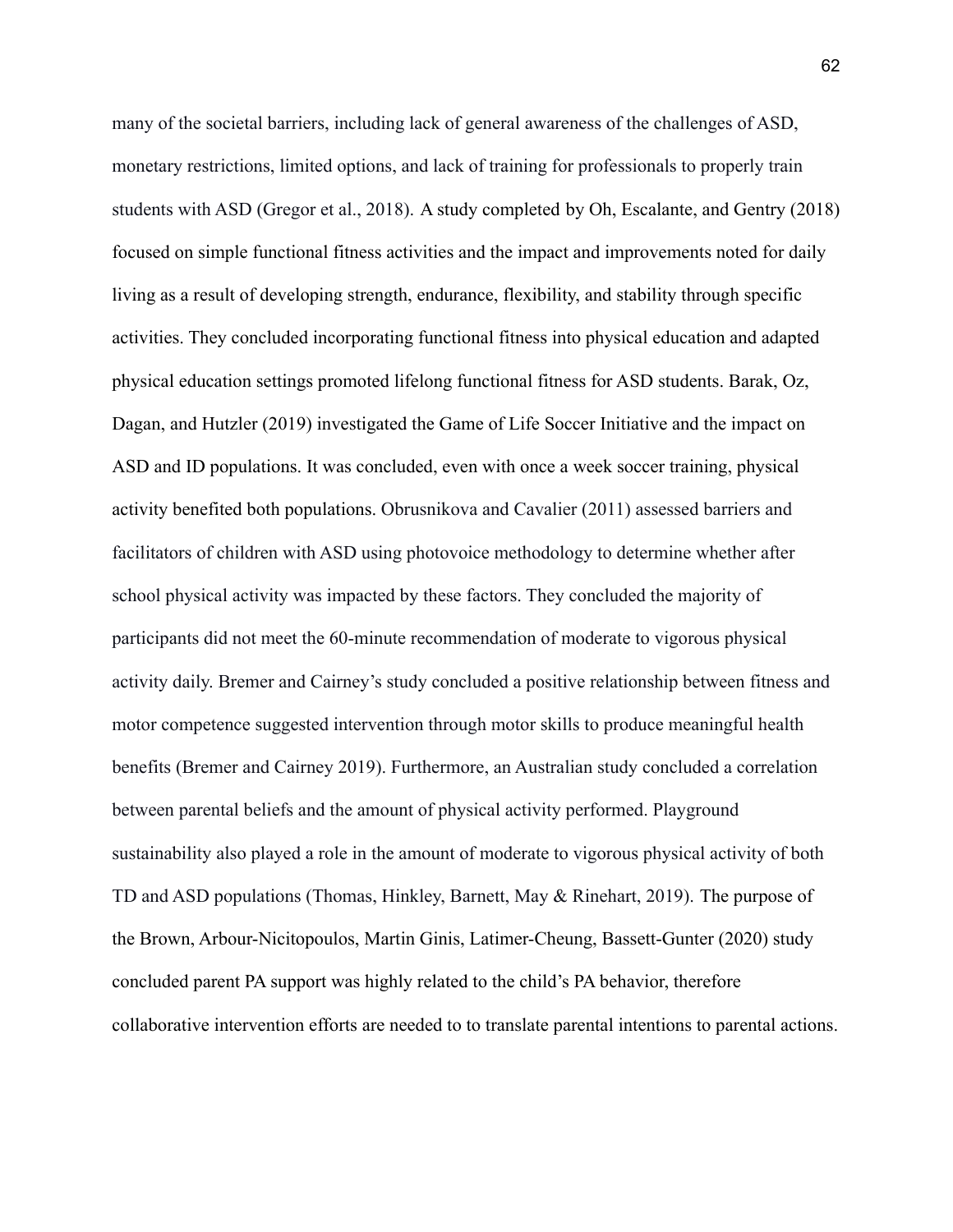Many social interactions are impacted by ASD. Zhao and Chen (2017) focused on social interaction and communication in a natural setting through authentic relationships, social opportunities, trained professionals, and cooperative play and teamwork. It was concluded a purposeful, structured design with a low teacher-student ratio and comfortable environment were key to success. The Sefen, Al-Salmi, Shaikh, AlMulhem, Rajab and Fredericks, (2020) revealed early detection and intervention was key to reducing undesired stereotypic behaviors and increasing social and communication skills. More individualized instruction to lay a foundation of the skill was important and successful in teaching those social skills. Dance, horseback riding, exergaming, and martial arts proved to be impactful and successful physical activity outlets with a focus on those social and communication skills. Incorporating professionals such as pediatricians, child psychiatrists, occupational therapists, speech therapists, psychologists, specialist-teachers, and parents are all necessary members of successful ASD interventions. Tes, Liu and Lee, (2020) reiterated physical exercise reduced stereotypic ASD behaviors if individualized and specific to a behavior. Organized physical activity also proved to not only improve social and communication skills for individuals with ASD, but also reduced the risk of psychiatric disorders. However, preliminary individualized instruction was necessary before allowing organized group engagement (Howells, Sivaratnam, May, Lindor, McGillivray, Reinhart, 2019). Physical activity as an intervention on stereotypic behaviors found martial arts proved most successful in reduction of undesired behaviors with knowledge of the correlated brain activity to the stereotypic behavior (Tarr, Riner-Hershey, and Larwin , 2019). Physical activity that topographically matched the stereotypic behavior was greater than when the physical activity was not topographically matched. Vargo and Porretta (2018), researched a physical activity intervention and found teachers who provided physical activity to ASD students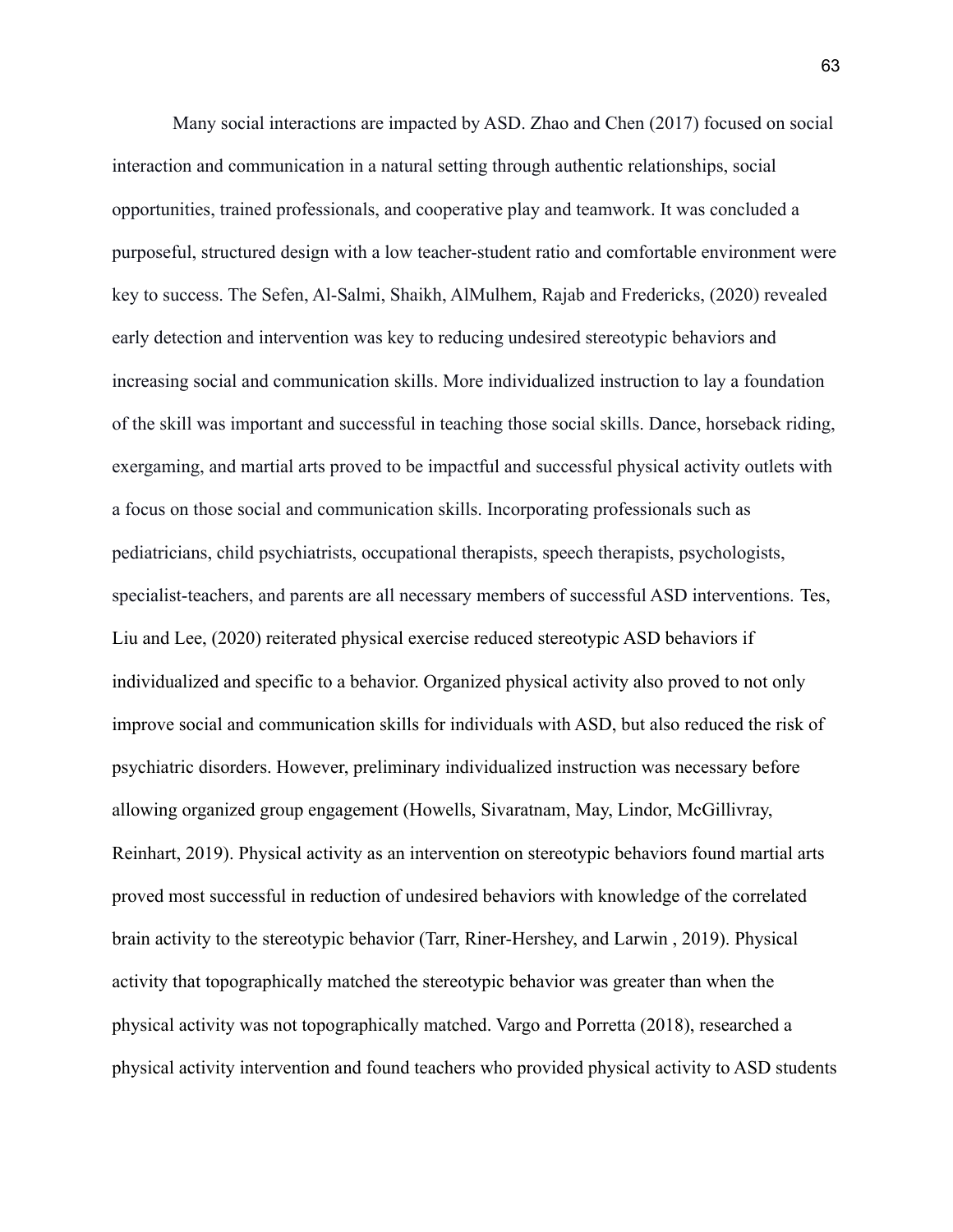needed to be selective due to the stimulating effects. Small doses of locomotor activities resulted in decreased stereotypic behaviors when intentional. The study explored the relationship between the Autism Quotient Scale (AQ), Executive Functioning (EF), and the frequency of engaged life activities related to EF (Mason, Zimiga, Anders-Jefferson & Paap, 2021). It was concluded that performance-based measures of EF did not predict AQ, but high-frequency physical activity interventions provided benefits for the ASD population (Mason et al., 2021). The motorized elephant-assisted therapy program was utilized to increase motor skills, social communication, and social interaction among the ASD population (Nuntanee & Daranee, 2019). Better balance control was achieved while teaching life skills such as washing, getting on and off the elephant, and playing games. A study by Block, Nichols, and Bishop (2020) investigated an affinity-based approach to an ASD children's strong interests. This study concluded when a child's strong interests are perceived as positive and incorporated into physical activity, it is more likely that physical activity will become a habit for those individuals. The Olin et. al (2017) study acknowledged the need for effective treatment methods to reduce stereotypic behaviors without drug or aversive therapies. This study analyzed the effect of exercise, intensity, and duration on the frequency of stereotypic behaviors in children with ASD. It concluded physical activity is an intervention that improves the academic skills, SBB, and overall health of children with autism while reducing anxiety.

Furthermore, each study incorporated fostering a lifelong appreciation and the importance of implementing physical activity into daily life. A study conducted during the COVID-19 pandemic by Simons Foundation Powering Autism Research encouraged flexibility and incorporating a child's interests into physical activity routines. Creating a "fun" atmosphere along with relaxation and physical activity allowed for lifelong habits, improved mental and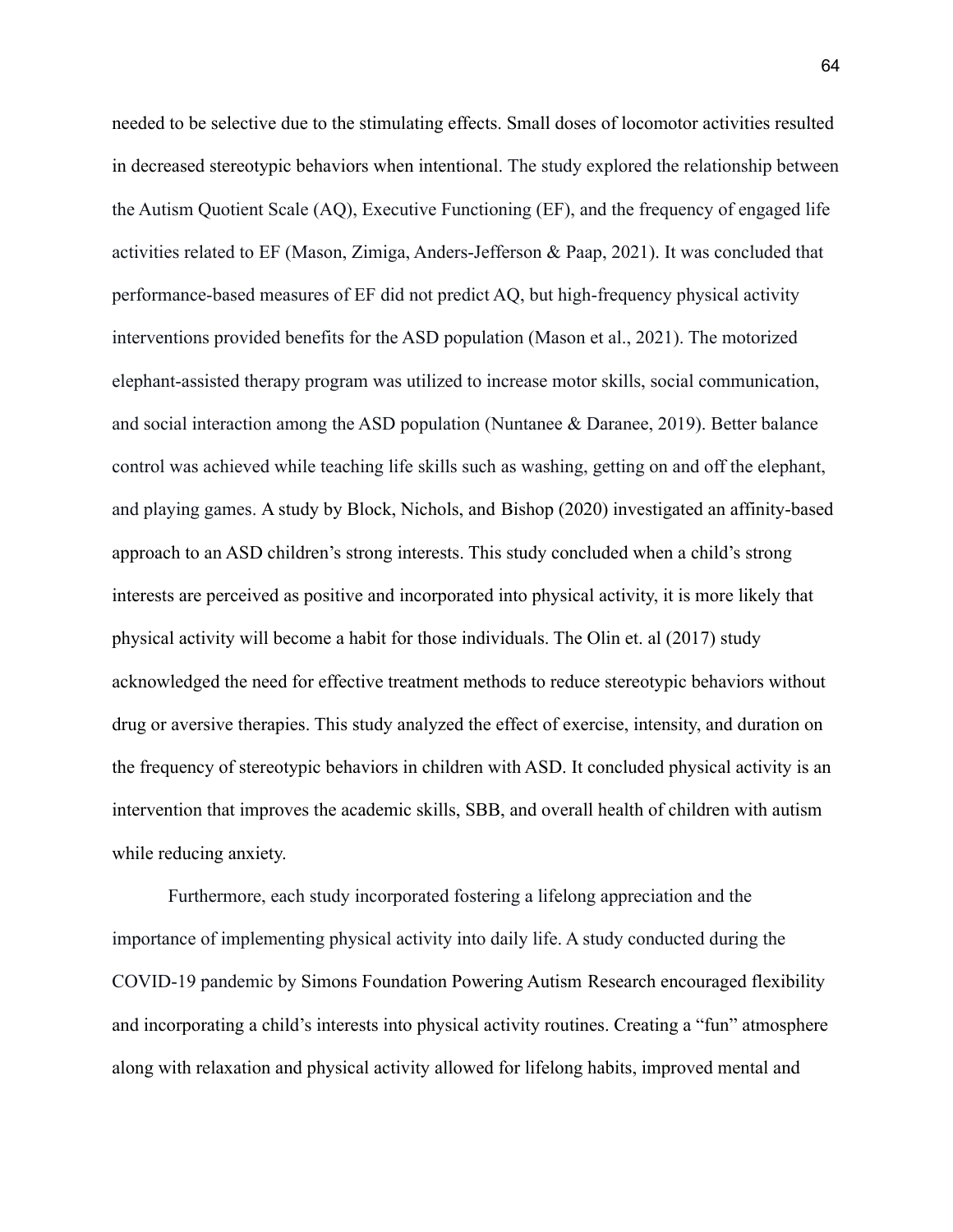physical health, and a more relaxed environment. Sleeping disturbances were examined during the study conducted by Benson et al. (2018). It was concluded physical activity can be used to improve the quality of sleep for individuals with ASD and TD peers. During the school ages, incorporating a curriculum rooted in physical activities, minimal transitions, and more time engaged in moderate to vigorous physical activity can result in positive outcomes, especially for the ASD population. Muscular strength is not improved nor decreased during school physical activity (Tyler et al., 2020). Incorporating interests into physical activity allows for lifelong habits to be established and maintained. However, regardless of preferences, youth with ASD have significantly less MVPA than their TD peers (Stanish et al., 2017). With obesity being a higher concern for the ASD population, a Taiwanese study was conducted by Pan et at., determining goal- oriented physical activity interventions could enhance the physical activity lifestyle in both ASD and TD populations.

## **Limitations of the Research**

Thematic limitations included a lack of previous research or data on the topic, a small, similar demographic sample size, and reliance on parental perception. It's important to recognize ASD is a dynamic process that often intersects and is consequently relational. A common theme consisted of the systemic or personal limitations with implementing physical activity into the daily lives of youth with autism. Possible solutions were mentioned, but there was no common solution. Another limitation included the lack of longevity of the results. Many studies did not collect data for elongated periods of time to see if the benefits and positive outcomes lasted. For example, Memari, et. al (2016) collected data on physical activity for only seven days. Lee, Vargo, and Porretta found locomotive physical activity decreases SBs, but have no research on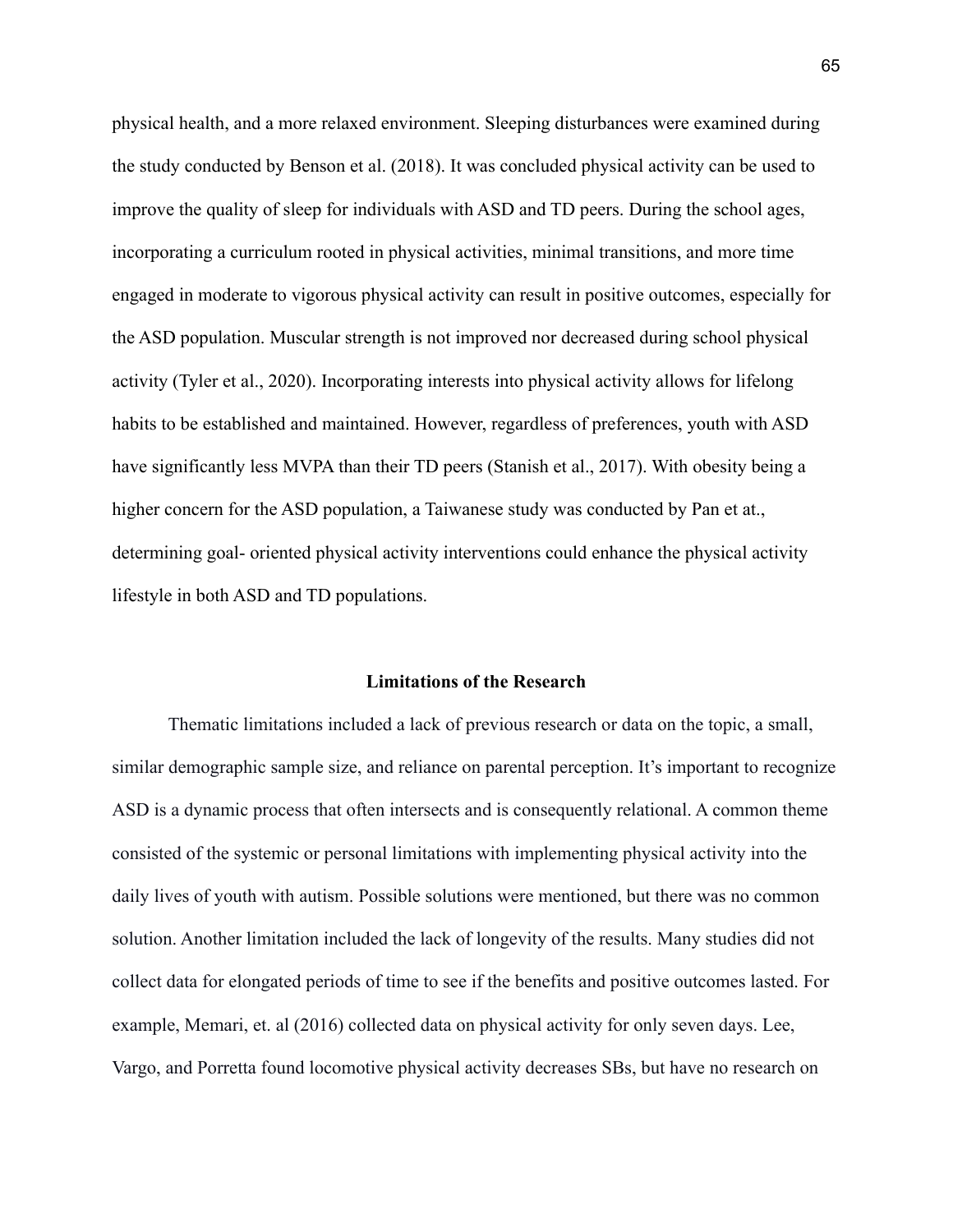the extent of time. Furthermore, due to the small sample size, the general ASD population is not fully represented nor can results be generalized. In the Obrusnikova and Cavalier (2019) study, the 14 participants who volunteered for the study, were selected based on verbal and videorecording abilities, making generalization of findings invalid. For example, children from all school settings and under the age of six were not adequately represented. In Healy and Garcia (2018), the severity of ASD was not defined within the study. Gregor, et. al (2018) had a sample size from a single Canadian metropolitan area. Different geographical and cultural locations resulted in different socio-behavioral mediators. Potential bias occurred throughout the studies due to the subjective qualitative measures and surveys. In Toscano, et. al (2018), there was dependence on parent perceptions; this was fixed with direct observations. When collecting data, many studies relied on self-reporting which resulted in bias. Specifics also went ignored, such as the specific portable electronic device used, gross motor proficiency levels, ASD severity, family engagement in PA, and specific on PA in the Menear and Ernest study. The Barak, Oz, Dagan, and Hutzler (2019) study also had a small sample size and a lack of intensity. Limitations of the Bremer and Cairney (2019) study did not include a measure of aerobic fitness, did not measure perceived competence, did not include a measure of ASD symptom severity or IQ, and had a small sample size.

#### **Implications for Future Research**

Future researchers could use the Tse et. al (2020) study findings to investigate an alternative way to assess exercise intensity and its effects on behaviors. Also, with baseline knowledge on the benefits of physical movement on stereotypical ASD behaviors, researchers could investigate different team sports to determine the efficacy of each team sport. Furthermore, more specific research on physical exercise and its effects on stereotypic behavior now has a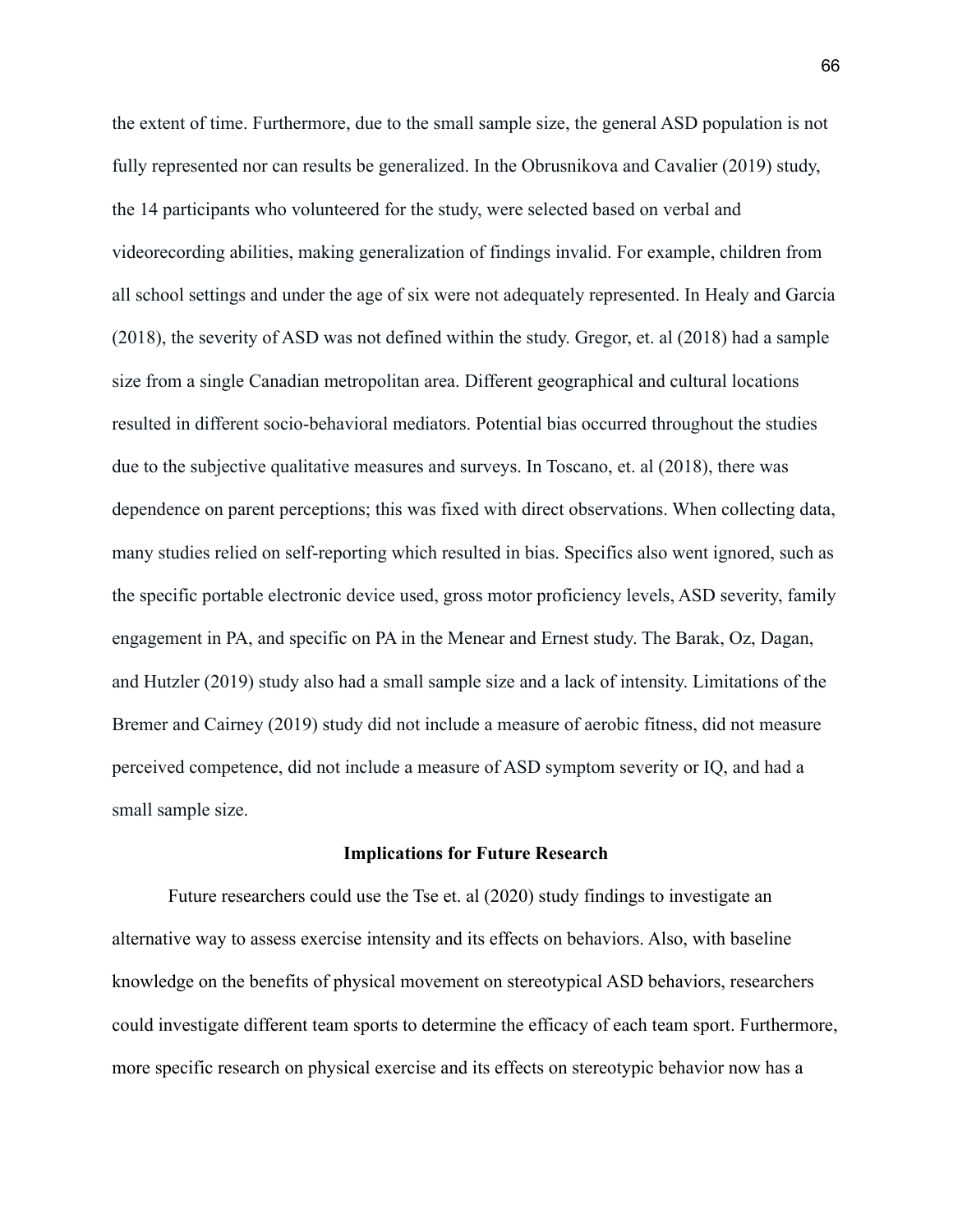solid foundation to build on. Specific examples of further research in this study included: differences in effect sizes in gender, age, severity of autism, types of stereotypic behaviors, types of exercise, intervention setting, intensity, and assessment strategies. Research about how the impact of physical activity changes depending on the environment would be beneficial. The American Academy of Pediatrics' released a policy about screen time discouraging use of screen media for children under the age of 18 months with video chatting exceptions. Future studies should validate each study findings with larger sample sizes, along with interventions to respond to the participants' needs. Future studies need to examine the effects of exercise on varying intensities to determine the best intervention program to reduce SBB. Future studies should incorporate mixed-methods designs to add to the current understanding of physical activity participation in the ASD population. Further research should be conducted revolving around possible determinants of physical activity behavior in students with ASD and what is proven to be most effective and why.

### **Implications for Professional Application**

Tse et. al, (2020) confirmed matched exercises reduced stereotypical ASD behaviors. As little as a 10 minute low-to-moderate exercise condition could reduce unwanted stereotypical behaviors for up to forty-five minutes. Implementing short exercise conditions in an educational environment throughout the day could result in less over-stimulation and more academic focus. Furthermore, with a more likely sedentary behavior in ASD students, incorporating exergaming into academics of childrens' lifestyle could provide many benefits. Exergaming is accessible, adaptable, and allows for individualization to meet developmental levels. Exergaming can increase heart rate and engage those who would normally not exercise. The soccer intervention revealed breaking up tasks into smaller components, providing visual cues, and physical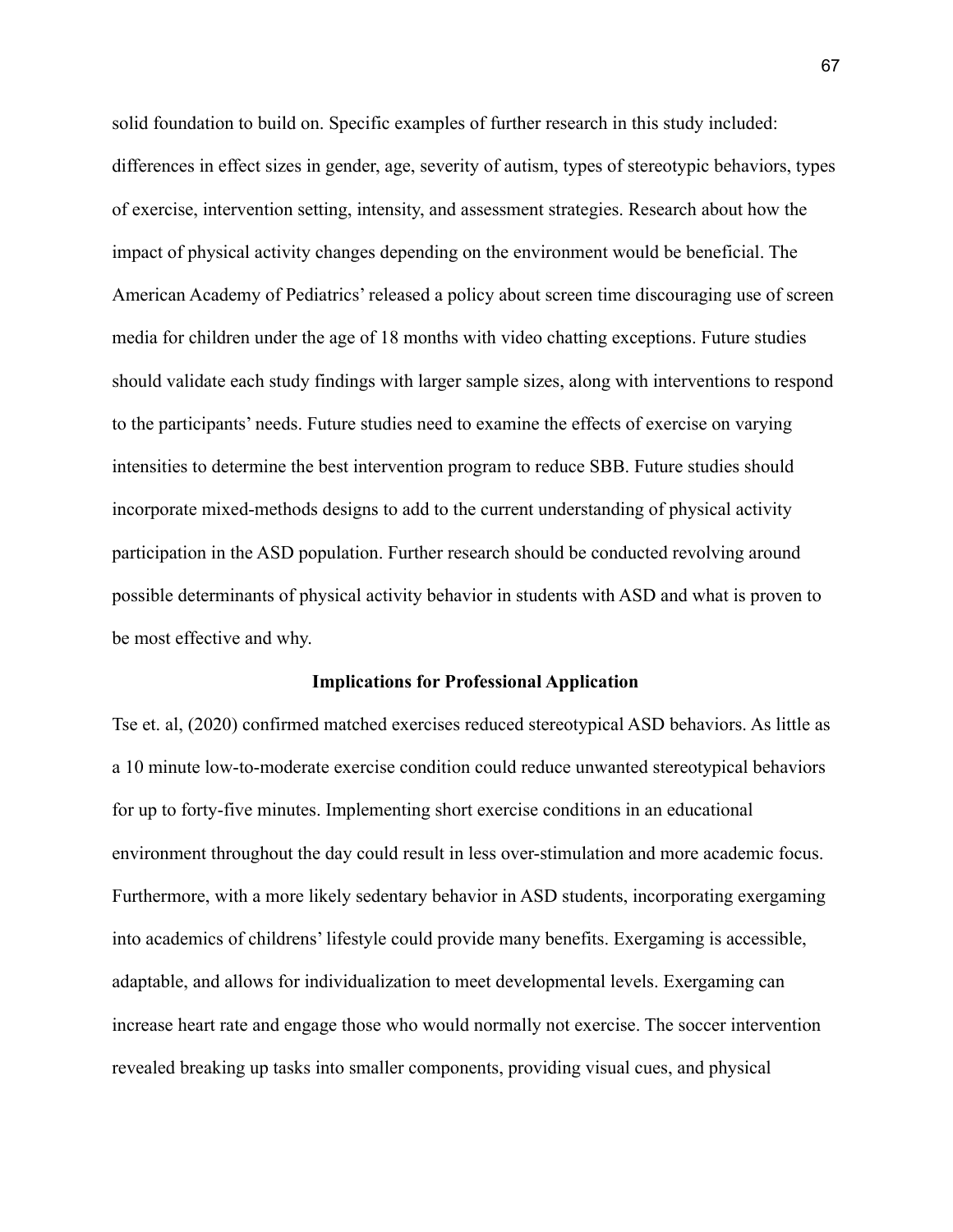guidance would result in more success when introducing a new skill to a population of ASD students. Furthermore, even with limited soccer improvements, the physical activity from the intervention had positive health results, even if they were not soccer related. Schools and communities need to provide physical activity opportunities for all populations with proper training, resources, and accessibility. Occupational therapists are an essential part of the intervention team for students with ASD. Nuntanee and Darance (2019) concluded that occupational therapists should use daily life activities, such as washing, cleaning, and play activities to develop goals for students. Professional development in the area of ASD is imperative for teachers and administrators.

More specifically, incorporating physical activity in the educational setting for ASD students is proven effective. Having knowledge about the effectiveness of PA, the desired intensity, parameters, and how to eliminate the barriers that exist are all opportunities to be explored. Utilizing physical education to incorporate moderate to vigorous physical activity with minimal transitions and a curriculum rooted in physical fitness allows for positive outcomes.

### **Conclusion**

Autism Spectrum Disorder has been on the rise over the past few decades. This disorder is accompanied by motor development deficiencies, decreased physical activity behaviors, impairments in social communication interactions, limited interests, repetitive behaviors, and a low rate of participation in physical and recreational activities. Various studies have found exercise to be a treatment, intervention, and daily routine into the lives of students with ASD. Technology is competing heavily for adolescent time. Exergaming combines video games with physical activity and provides similar benefits to that of moderate to vigorous physical activity. After structured and trained moderate to vigorous physical activity interventions, students with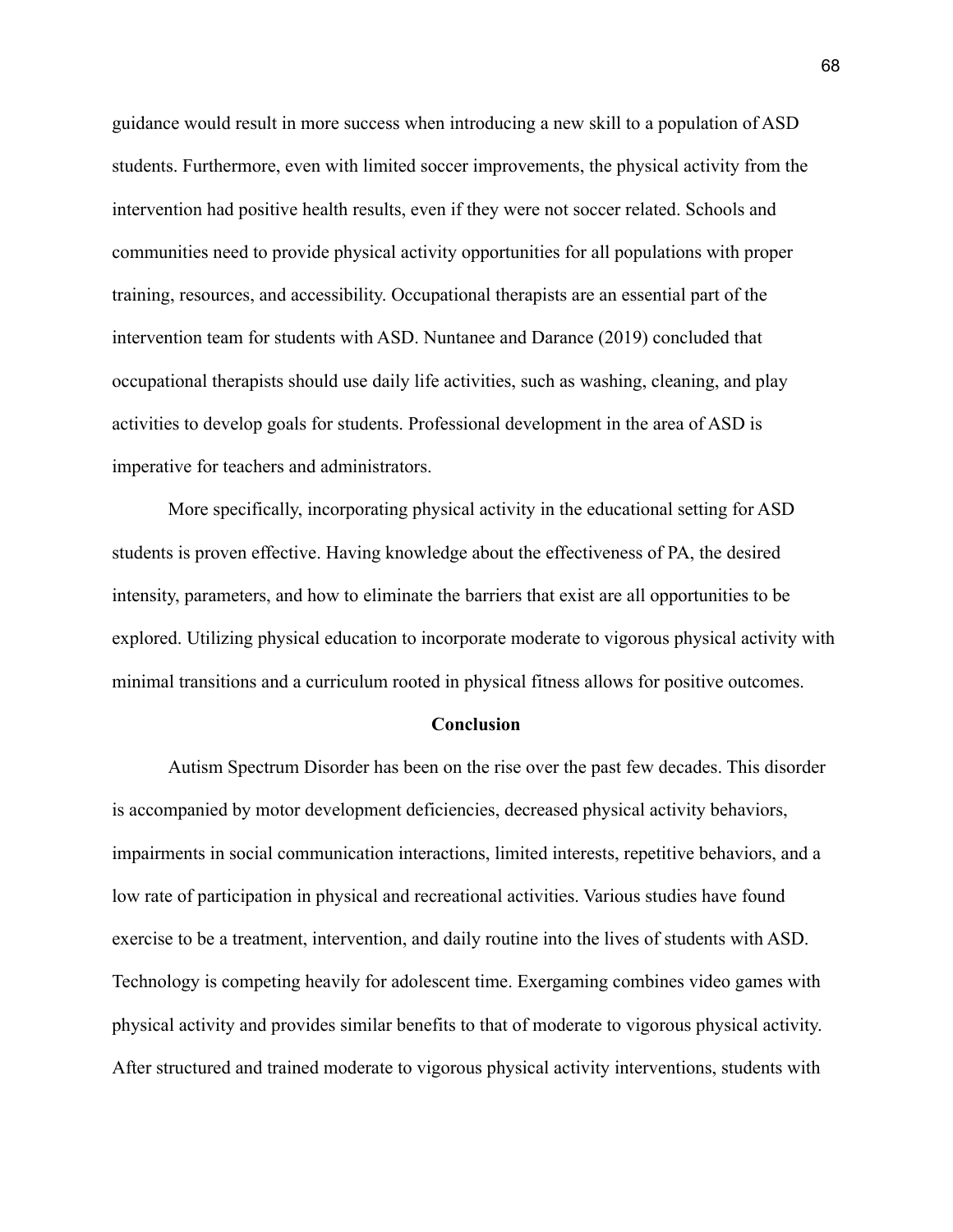autism often showed improved stereotypic behaviors, social communication and interaction, self-awareness, self-regulation, and concentration, healthier lifestyle and improved physical, mental, and emotional health. After personal relationships with students and families are established, goals are reviewed, and training is complete, individuals trained in helping students with autism would see significant benefits by incorporating physical activity into their daily schedules and routines. This will allow for interdisciplinary goals, promoting healthy lifelong habits, and allowing for trained, monitored social interactions to occur through physical activity. The benefits of physical activity in an educational setting creates a safe setting for students to practice the growth mindset, improve their physical, mental, and emotional wellbeing while making progress towards their individual goals and outcomes.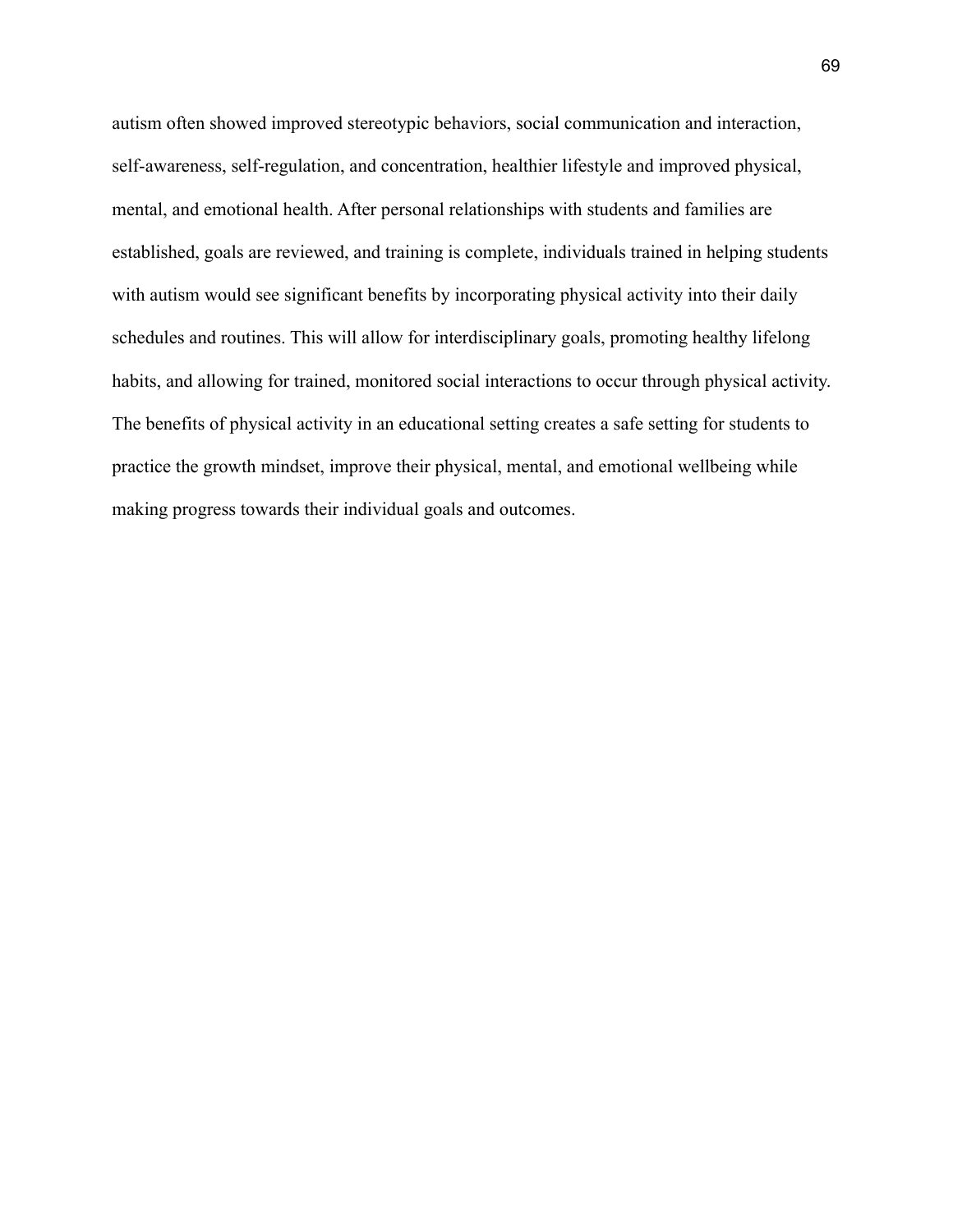### **References**

- Barak, S., Oz, M., Dagan, N., & Hutzler, Y. (2019). The game of life soccer program: Effect on skills, physical fitness and mobility in persons with intellectual disability and autism spectrum disorder. *Journal of Applied Research in Intellectual Disabilities, 32*(6), 1401-1411.<https://doi.org/>10.1111/jar.12620
- Benson, S., Bender, A. M., Wickenheiser, H., Naylor, A., Clarke, M., Samuels, C. H., & Werthner, P. (2019). Differences in sleep patterns, sleepiness, and physical activity levels between young adults with autism spectrum disorder and typically developing controls. *Developmental Neurorehabilitation, 22*(3), 164-173. [https://doi.org/1](https://doi.org/)0.1080/17518423.2018.1501777
- Block, M. E. (2020). Helping your child with autism spectrum disorder be physically active and reduce stress at home. *Palaestra, 34*(2), 7-9. [https://ezproxy.bethel.edu/login?url=https://search.ebscohost.com/login.aspx?direct=](https://ezproxy.bethel.edu/login?url=https://search.ebscohost.com/login.aspx?direct=true&db=aph&AN=143832066&site=ehost-live&scope=site) [true&db=ah&AN=143832066&site=ehost-live&scope=site](https://ezproxy.bethel.edu/login?url=https://search.ebscohost.com/login.aspx?direct=true&db=aph&AN=143832066&site=ehost-live&scope=site)
- Block, M. E., Nichols, C., & Bishop, J. (2020). An affinity-based approach to physical activity in children with autism spectrum disorder. *Palaestra, 34*(2), 32-36. [https://ezproxy.bethel.edu/login?url=https://search.ebscohost.com/login.aspx?direct=](https://ezproxy.bethel.edu/login?url=https://search.ebscohost.com/login.aspx?direct=true&db=aph&AN=143832071&site=ehost-live&scope=site) [true&db=ah&AN=143832071&site=ehost-live&scope=site](https://ezproxy.bethel.edu/login?url=https://search.ebscohost.com/login.aspx?direct=true&db=aph&AN=143832071&site=ehost-live&scope=site)
- Bremer, E., & Cairney, J. (2020). Adaptive behavior moderates health-related pathways in children with autism spectrum disorder. *Journal of Autism & Developmental Disorders, 50*(2), 491-499. [https://doi.org/1](https://doi.org/)0.1007/s10803-019-04277-6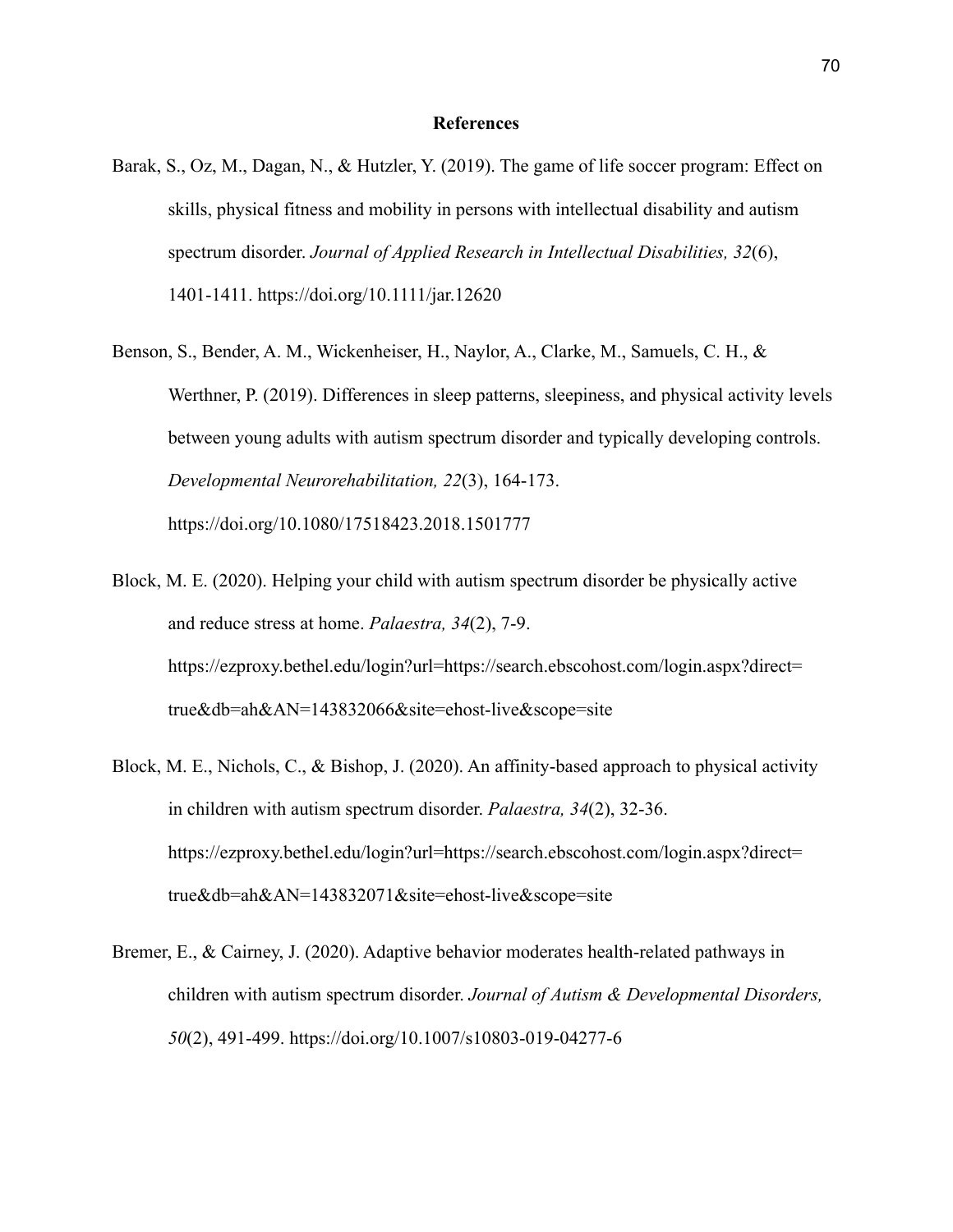- Brown, D. M., Arbour-Nicitopoulos, K., Martin Ginis, K.,A., Latimer-Cheung, A., & Bassett-Gunter, R. (2020). Examining the relationship between parent physical activity support behaviour and physical activity among children and youth with autism spectrum disorder. *Autism: The International Journal of Research & Practice, 24*(7), 1783-1794. [https://doi.org/1](https://doi.org/)0.1177/1362361320922658
- Chien-Yu Pan, Chia-Liang Tsai, Chia-Hua Chu, Ming-Chih Sung, Wei-Ya Ma, & Chu-Yang Huang. (2016). Objectively measured physical activity and health-related physical fitness in secondary school-aged male students with autism spectrum disorders. *Physical Therapy, 96*(4), 511-520. [https://doi.org/1](https://doi.org/)0.2522/ptj.20140353
- Chiva-Bartoll, O., Maravé-Vivas, M., Salvador-García, C., & Valverde-Esteve, T. (2021). Impact of a physical education service-learning programme on ASD children: A mixed-methods approach. *Children and Youth Services Review, 126*, 106008. [https://doi.org/1](https://doi.org/)0.1016/j.childyouth.2021.106008
- Dahlgren, J., Healy, S., MacDonald, M., Geldhof, J., Palmiere, K., & Haegele, J. A. (2021). Physical activity and screen time among youth with autism: A longitudinal analysis from 9 to 18 years. *Autism: The International Journal of Research & Practice, 25*(4), 1090-1099. [https://doi.org/1](https://doi.org/)0.1177/1362361320981314
- Gregor, S., Bruni, N., Grkinic, P., Schwartz, L., McDonald, A., Thille, P., Gabison, S., Gibson, B. E., & Jachyra, P. (2018). Parents' perspectives of physical activity participation among Canadian adolescents with autism spectrum disorder. *Research in Autism Spectrum Disorders, 48*, 53-62.<https://doi.org/>10.1016/j.rasd.2018.01.007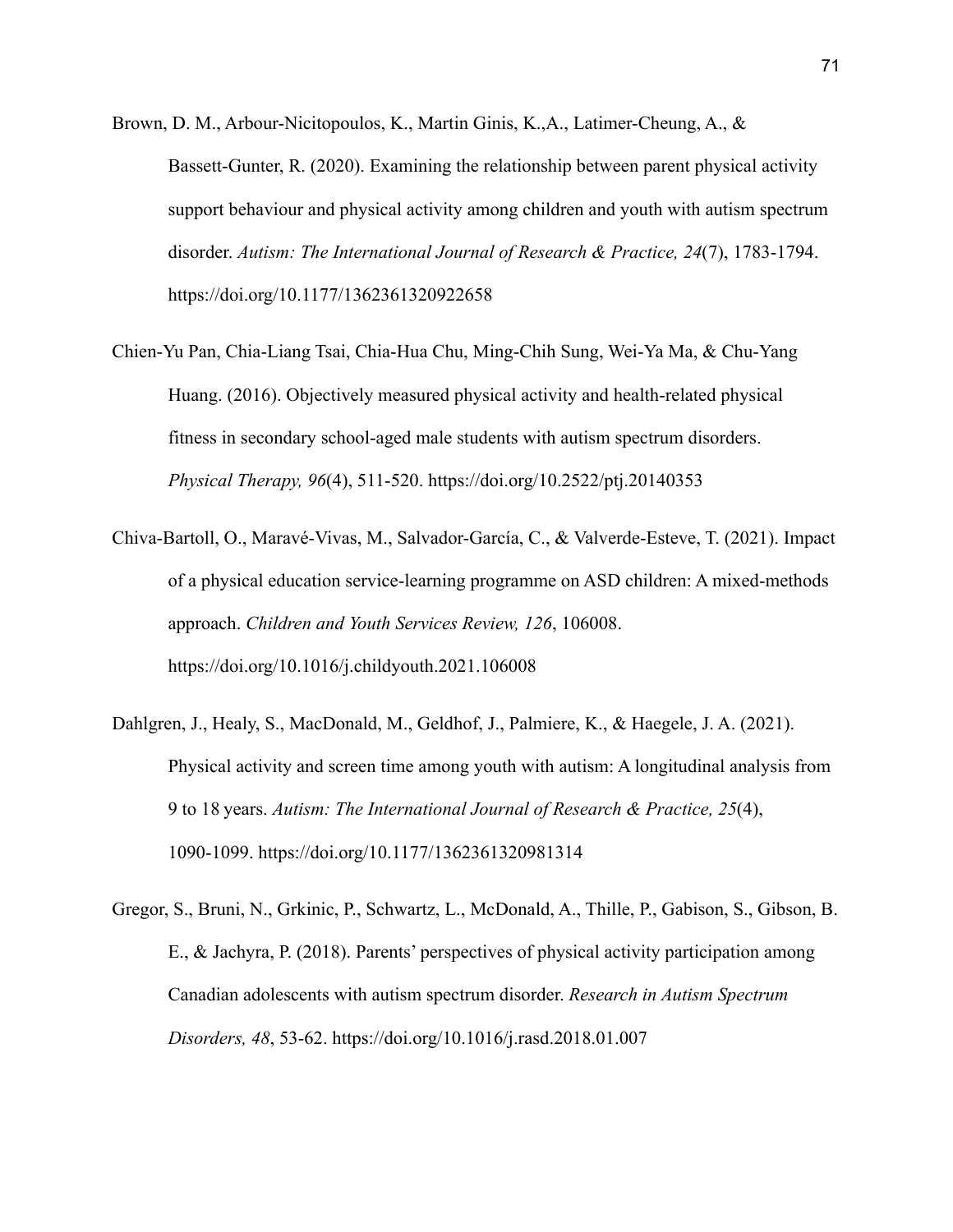Healy, S., & Garcia, J. M. (2019). Psychosocial correlates of physical activity participation and screen-time in typically developing children and children on the autism spectrum. *Journal of Developmental and Physical Disabilities, 31*(3), 313-328. [https://doi.org/1](https://doi.org/)0.1007/s10882-018-9642-9

Howells, K., Sivaratnam, C., May, T., Lindor, E., McGillivray, J., & Rinehart, N. (2019). Efficacy of group-based organised physical activity participation for social outcomes in children with autism spectrum disorder: A systematic review and meta-analysis. *Journal of Autism & Developmental Disorders, 49*(8), 3290-3308. [https://doi.org/1](https://doi.org/)0.1007/s10803-019-04050-9

- Hyun-Kyoung, O. H., Escalante, G., & Gentry, C. (2018). Teaching functional fitness to students with autism spectrum disorder. *Palaestra, 32*(1), 51-54. [https://ezproxy.bethel.edu/login?url=https://search.ebscohost.com/login.aspx?direct=](https://ezproxy.bethel.edu/login?url=https://search.ebscohost.com/login.aspx?direct=true&db=aph&AN=128570740&site=ehost-live&scope=site) [true&db=aph&AN=128570740&site=ehost-live&scope=site](https://ezproxy.bethel.edu/login?url=https://search.ebscohost.com/login.aspx?direct=true&db=aph&AN=128570740&site=ehost-live&scope=site)
- Lee, J., Vargo, K. K., & Porretta, D. L. (2018). An evaluation of the effects of antecedent exercise type on stereotypic behaviors. *Journal of Developmental & Physical Disabilities, 30*(3), 409-426.<https://doi.org/>10.1007/s10882-018-9593-1
- Mason, L. A., Zimiga, B. M., Anders-Jefferson, R., & Paap, K. R. (2021). Autism traits predict self-reported executive functioning deficits in everyday life and an aversion to exercise. *Journal of Autism & Developmental Disorders, 51*(8), 2725-2750.<https://doi.org/>10.1007/s10803-020-04741-8
- Memari, A. H., Mirfazeli, F. S., Kordi, R., Shayestehfar, M., Moshayedi, P., & Mansournia, M. A. (2017). Cognitive and social functioning are connected to physical activity behavior in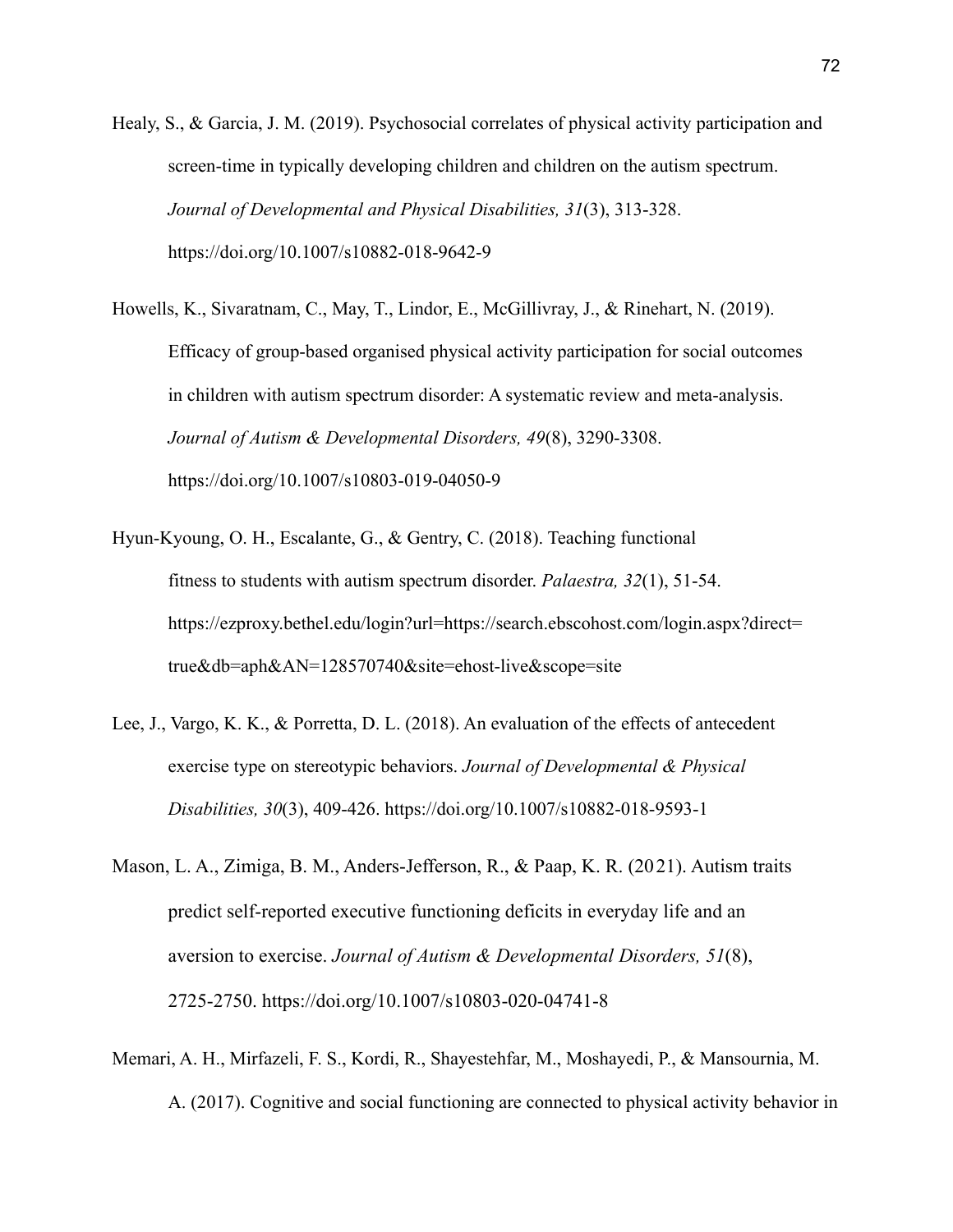children with autism spectrum disorder. *Research in Autism Spectrum Disorders, 33*, 21-28. [https://doi.org/1](https://doi.org/)0.1016/j.rasd.2016.10.001

- Menear, K. S., & Ernest, J. M. (2020). Comparison of physical activity, TV/video watching/gaming, and usage of a portable electronic devices by children with and without autism spectrum disorder. *Maternal & Child Health Journal, 24*(12), 1464-1472. [https://doi.org/1](https://doi.org/)0.1007/s10995-020-03013-2
- Nakutin, S. N., & Gutierrez, G. (2019). Effect of physical activity on academic engagement and executive functioning in children with ASD. *School Psychology Review, 48*(2), 177-184. [https://doi.org/1](https://doi.org/)0.17105/SPR-2017-0124.V48-2
- Nuntanee, S., & Daranee, S. (2019). Effect of motorized elephant-assisted therapy program on balance control of children with autism spectrum disorder. *Occupational Therapy International,* , 1-10.<https://doi.org/>10.1155/2019/5914807
- Obrusnikova, I., & Cavalier, A. (2011). Perceived barriers and facilitators of participation in after-school physical activity by children with autism spectrum disorders. *Journal of Developmental & Physical Disabilities, 23*(3), 195-211. [https://doi.org/1](https://doi.org/)0.1007/s10882-010-9215-z
- Olin, S., McFadden, B. A., Golem, D. L., Pellegrino, J. K., Walker, A. J., Sanders, D. J., & Arent, S. M. (2017). The Effects of Exercise Dose on Stereotypical Behavior in Children with Autism. *Medicine and science in sports and exercise*, *49*(5), 983–990. https://doi.org/10.1249/MSS.0000000000001197
- Oriel, K. N., Wetzel, E., Reed, T., Wilt, C., & Saufley, R. (2020). Utilization of physical activity in school-based settings for children with autism spectrum disorder. *Palaestra, 34*(4),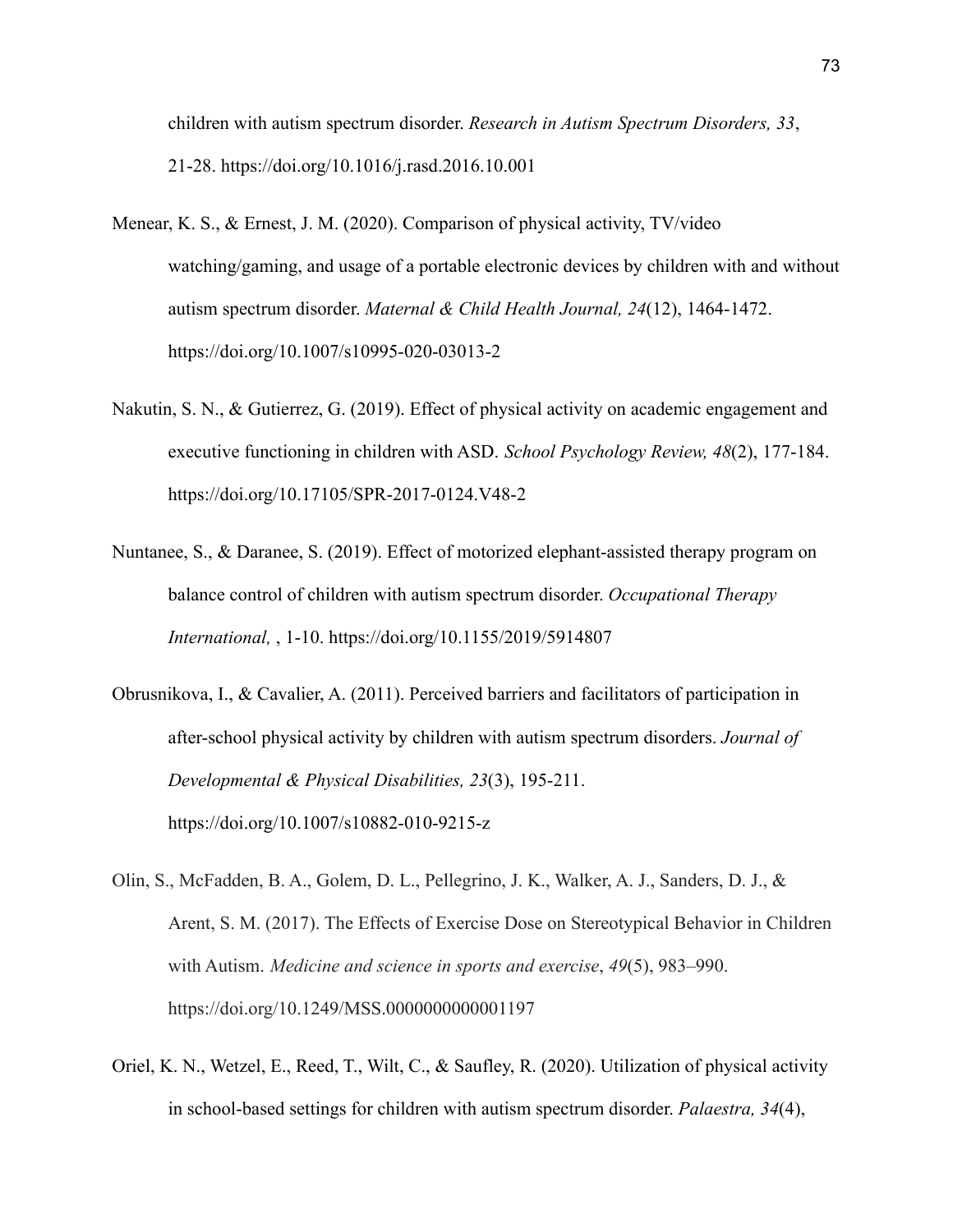44-49.[https://ezproxy.bethel.edu/login?url=https://search.ebscohost.com/login.aspx?direct](https://ezproxy.bethel.edu/login?url=https://search.ebscohost.com/login.aspx?direct=true&db=aph&AN=147184931&site=ehost-live&scope=site) [=true&db=aph&AN=147184931&site=ehost-live&scope=site](https://ezproxy.bethel.edu/login?url=https://search.ebscohost.com/login.aspx?direct=true&db=aph&AN=147184931&site=ehost-live&scope=site)

- Sansi, A., Nalbant, S., & Ozer, D. (2020). Effects of an inclusive physical activity program on the motor skills, social skills and attitudes of students with and without autism spectrum disorder. *Journal of Autism and Developmental Disorders,* [https://doi.org/1](https://doi.org/)0.1007/s10803-020-04693-z
- Sefen, J. A. N., Fredericks, S., Al-Salmi, S., AlMulhem, J. T., Rajab, E., & Shaikh, Z. (2020). Beneficial use and potential effectiveness of physical activity in managing autism spectrum disorder. *Frontiers in Behavioral Neuroscience, 14*, 587560. [https://doi.org/1](https://doi.org/)0.3389/fnbeh.2020.587560
- Stanish, H., Curtin, C., Must, A., Phillips, S., Maslin, M., & Bandini, L. (2017). Physical activity levels, frequency, and type among adolescents with and without autism spectrum disorder. *Journal of Autism & Developmental Disorders, 47*(3), 785-794. [https://doi.org/1](https://doi.org/)0.1007/s10803-016-3001-4
- Tan, B., Pooley, J., & Speelman, C. (2016). A meta-analytic review of the efficacy of physical exercise interventions on cognition in individuals with autism spectrum disorder and ADHD. *Journal of Autism & Developmental Disorders, 46*(9), 3126-3143. [https://doi.org/1](https://doi.org/)0.1007/s10803-016-2854-x
- Tarr, C. W., Rineer-Hershey, A., & Larwin, K. (2020). The effects of physical exercise on stereotypic behaviors in autism: small-n meta-Analyses. *Focus on Autism & Other Developmental Disabilities, 35*(1), 26-35. [https://doi.org/1](https://doi.org/)0.1177/1088357619881220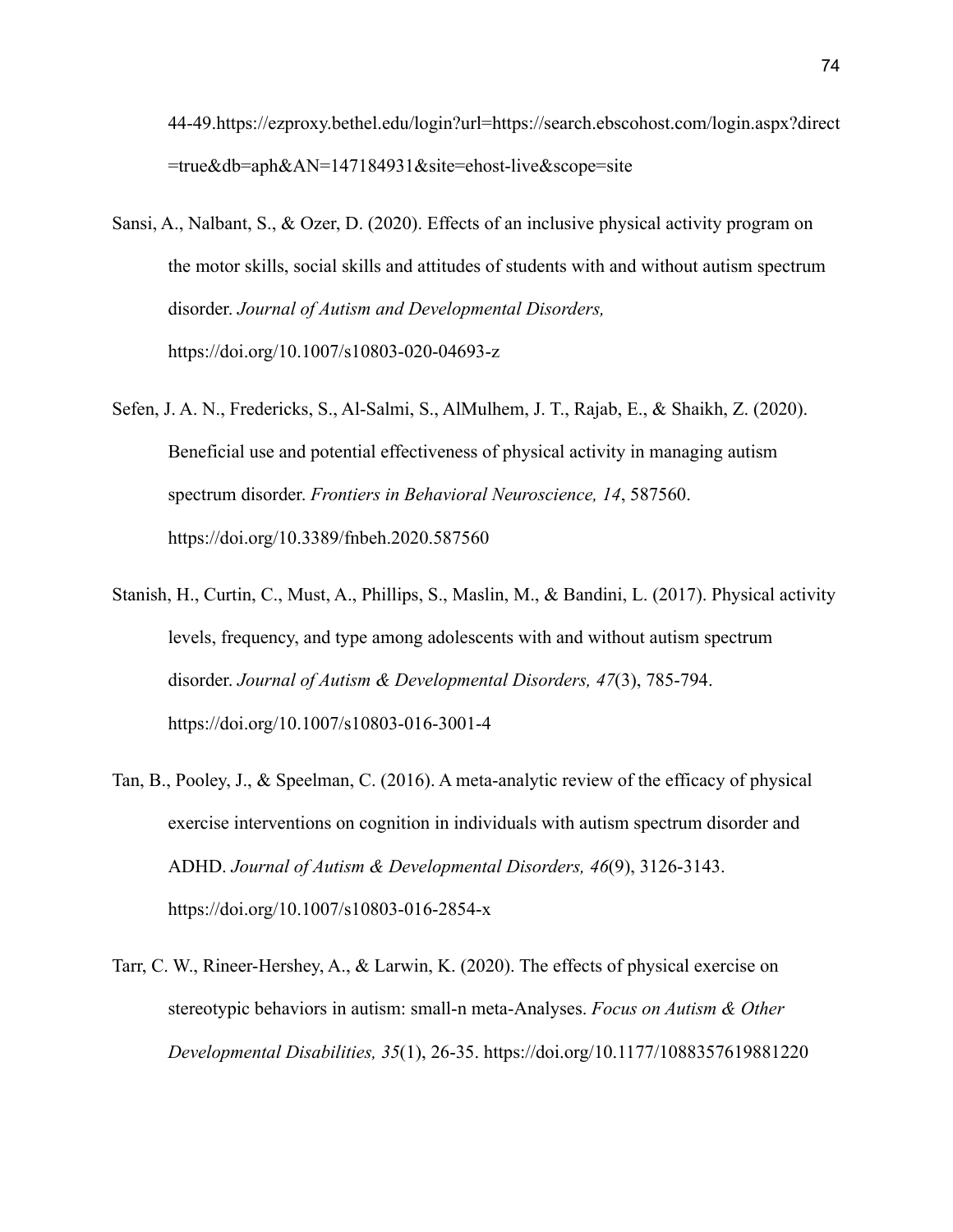- Thomas, S., Hinkley, T., Barnett, L. M., May, T., & Rinehart, N. (2019). Young children with ASD participate in the same level of physical activity as children without ASD: implications for early intervention to maintain good health. *Journal of Autism & Developmental Disorders, 49*(8), 3278-3289. [https://doi.org/1](https://doi.org/)0.1007/s10803-019-04026-9
- Tiner, S., Cunningham, G. B., & Pittman, A. (2021). "Physical activity is beneficial to anyone, including those with ASD": Antecedents of nurses recommending physical activity for people with autism spectrum disorder. *Autism : The International Journal of Research and Practice; Autism, 25*(2), 576-587. [https://doi.org/1](https://doi.org/)0.1177/1362361320970082
- Toscano, C. V. A., Carvalho, H. M., & Ferreira, J. P. (2018). Exercise effects for children with autism spectrum disorder: Metabolic health, autistic traits, and quality of life. *Perceptual and Motor Skills; Percept Mot Skills, 125*(1), 126-146. [https://doi.org/1](https://doi.org/)0.1177/0031512517743823
- Trocki-Ables, P., Silliman-French, L., & French, R. (2020). Effect of video modeling and primary reinforcers on the push-up performance of elementary-aged male students with autism spectrum disorder. *Palaestra, 34*(1), 22-29. [https://ezproxy.bethel.edu/login?url=https://search.ebscohost.com/login.aspx?direct=true](https://ezproxy.bethel.edu/login?url=https://search.ebscohost.com/login.aspx?direct=true&db=aph&AN=142326619&site=ehost-live&scope=site) [&db=aph&AN=142326619&site=ehost-live&scope=site](https://ezproxy.bethel.edu/login?url=https://search.ebscohost.com/login.aspx?direct=true&db=aph&AN=142326619&site=ehost-live&scope=site)
- Tse, A. C. Y., Liu, V. H. L., & Lee, P. H. (2021). Investigating the matching relationship between physical exercise and stereotypic behavior in children with autism. *Medicine & Science in Sports & Exercise, 53*(4), 770-775. [https://doi.org/1](https://doi.org/)0.1249/MSS.0000000000002525